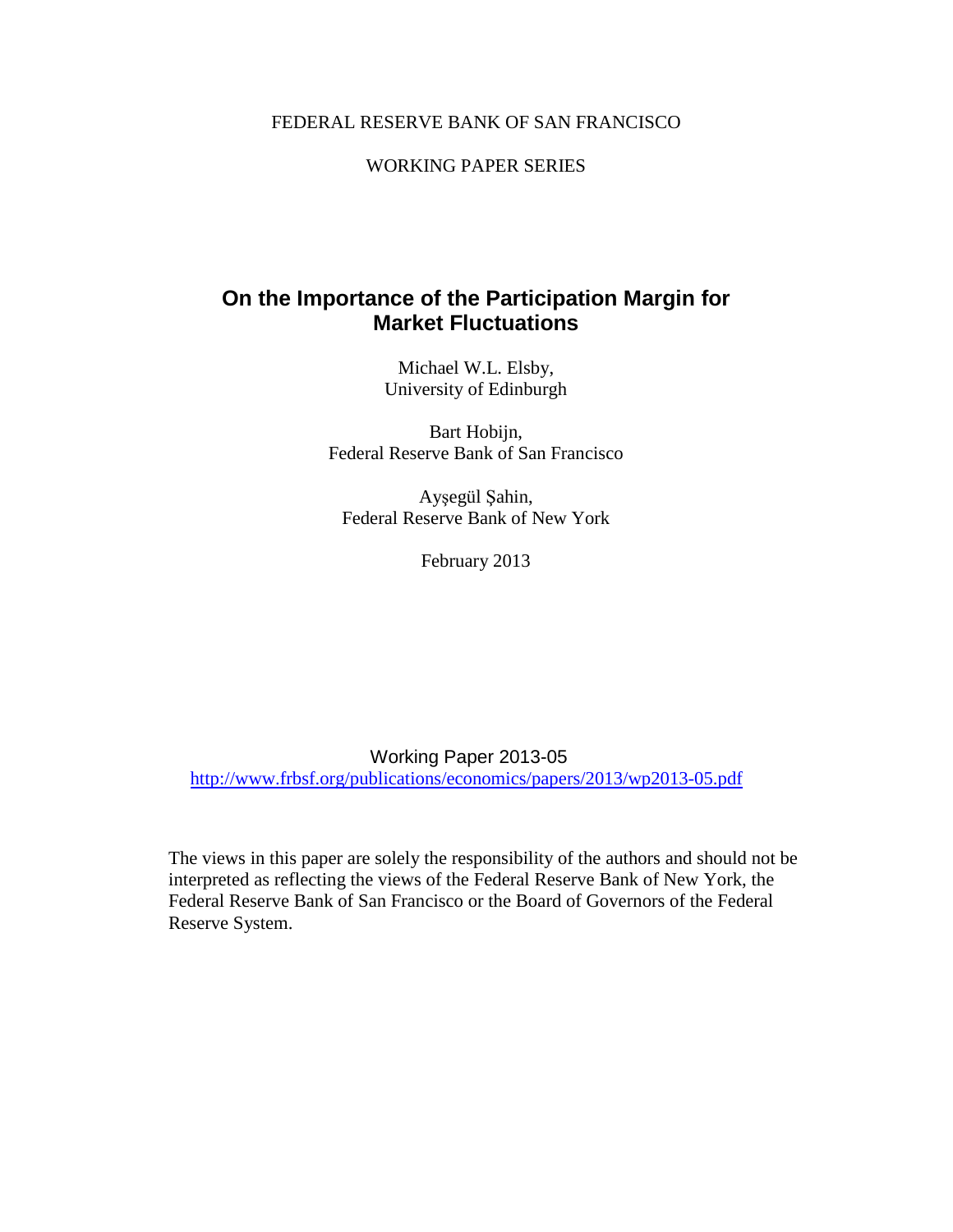# ON THE IMPORTANCE OF THE PARTICIPATION MARGIN FOR LABOR MARKET FLUCTUATIONS<sup>\*</sup>

Michael W. L. Elsby

Bart Hobijn

Aysegül Sahin FRB New York

University of Edinburgh

FRB San Francisco

February 25, 2013

#### Abstract

Conventional analyses of cyclical fluctuations in the labor market ascribe a minor role to the labor force participation margin. In contrast, a flows-based decomposition of the variation in labor market stocks reveals that transitions at the participation margin account for around one-third of the cyclical variation in the unemployment rate. This result is robust to adjustments of data for spurious transitions, and for time aggregation. Inferences from conventional, stocks-based analyses of labor force participation are shown to be subject to a stock-flow fallacy, neglecting the offsetting forces of worker flows that underlie the modest cyclicality of the participation rate. A novel analysis of history dependence in worker flows demonstrates that a large part of the contribution of the participation margin can be traced to cyclical fluctuations in the composition of the unemployed by labor market attachment.

Keywords: Worker flows; unemployment; business cycles; labor force participation. JEL-codes: E24, J6.

<sup>∗</sup>For helpful comments, we would like to thank Philip Jung, Richard Rogerson, Rob Shimer and Gary Solon, as well as seminar participants at Berkeley, the March 2010 Royal Economic Society Conference, Alberta, the June 2010 Recent Developments in Macroeconomics Conference in Seoul, Western Michigan, the Chicago Fed, Wisconsin, University College Dublin, INSEAD, the Central Bank of Hungary, the October 2012 Bank of England/Institute of Macroeconomics Conference, and the 3rd Ifo Conference on "Macroeconomics and Survey Data." We are very grateful to Josh Abel, Pawel Krolikowski, Joyce Kwok, and Brian Lucking for their research assistance. The views expressed in this paper are those of the authors and do not necessarily reflect those of the Federal Reserve Bank of New York, the Federal Reserve Bank of San Francisco, or the Federal Reserve System. E-mail addresses for correspondence: mike.elsby@ed.ac.uk; bart.hobijn@sf.frb.org; aysegul.sahin@ny.frb.org.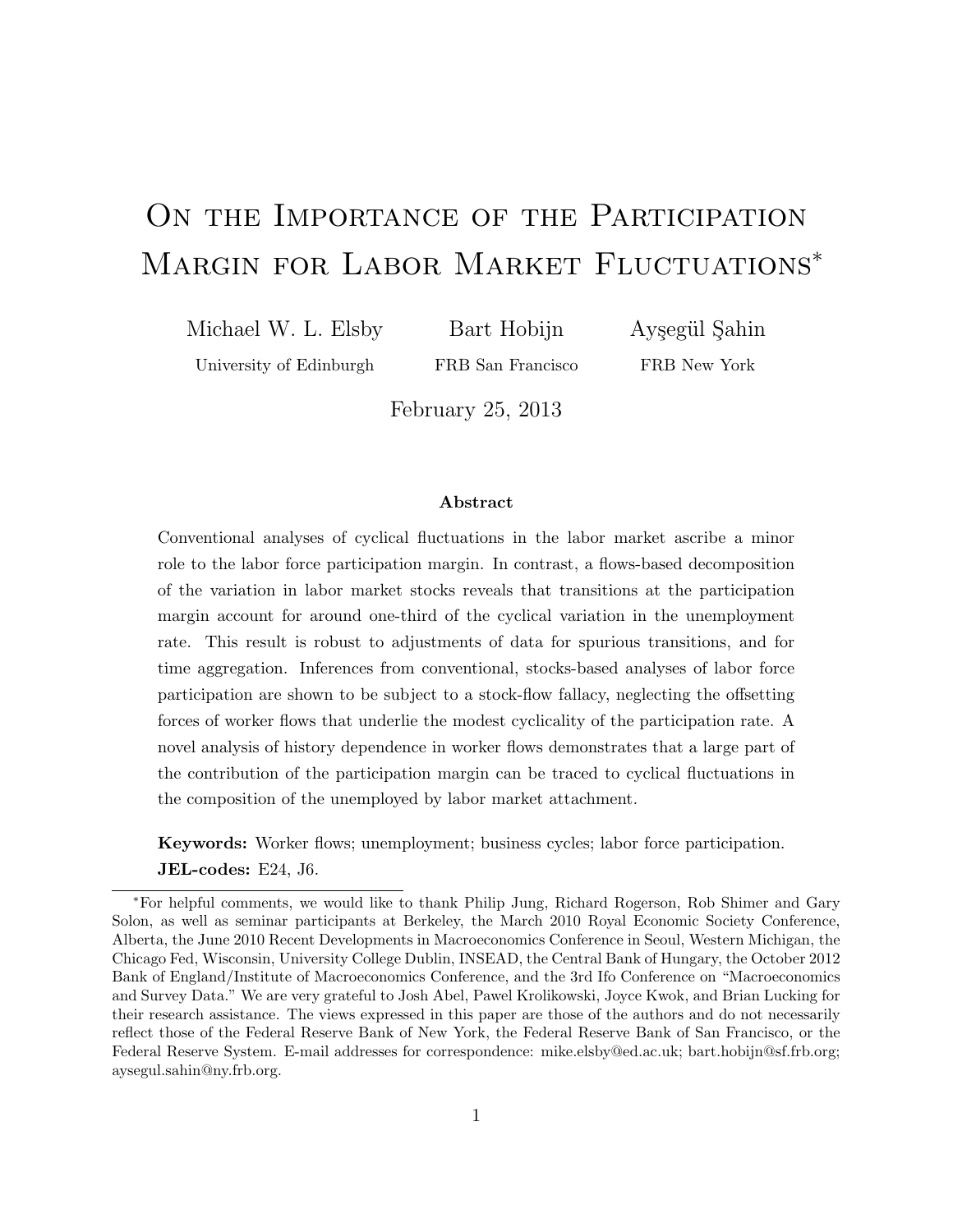# 1 Introduction

What is the role of the labor force participation margin in shaping fluctuations in the unemployment rate? The majority of modern theoretical and empirical research on labor market fluctuations has operated under the assumption that movements of individuals in and out of the labor force play little or no role in driving fluctuations in the unemployment rate. Recent models of labor market fluctuations, such as those informed by the search and matching tradition of Mortensen and Pissarides (1994), typically proceed under a two-state abstraction, focusing on the margin between employment and unemployment.<sup>1</sup> Mirroring this focus, recent empirical research on labor market flows has emphasized the relative contributions of the processes of job loss and job finding in driving cyclical unemployment, neglecting the participation margin.<sup>2</sup>

Based on the cyclical behavior of labor market stocks it is tempting to conclude that movements of individuals in and out of the labor force have a small impact on unemployment variation, seemingly reinforcing the two-state abstraction of the recent literature. In particular, while there are clear, opposite cyclical patterns in rates of employment and unemployment, the labor force participation rate displays only a modest cyclicality in the United States (see, for example, Figure 1).

In this paper we take a closer look at the role of the participation margin in shaping the evolution of unemployment over the business cycle. Our analysis yields a rich set of empirical findings that challenge the conventional practice of abstracting from labor force participation in theoretical and empirical work. Our findings are as follows. First, standard estimates of worker flows among the three labor market states reveal that the moderate cyclicality of the stock of labor force participants masks substantial cyclicality in worker flows between unemployment and nonparticipation. Second, we find this channel to be quantitatively significant: Application of a novel decomposition of the variation in labor market stocks into components accounted for by underlying worker flows reveals that transitions at the participation margin account for around one-third of the cyclical variation in the unemployment rate. Third, the latter result is robust to conventional and practical adjustments of data for spurious transitions, and for time aggregation. Rather, we show that inferences from

<sup>1</sup>Theoretical papers that adopt a two-state abstraction are too numerous to cite. Exceptions to this tendency include: Alvarez and Veracierto (1999); Andolfatto and Gomme (1996); Andolfatto, Gomme, and Storer (1998); Garibaldi and Wasmer (2005); Kim (2001); Krusell, Mukoyama, Rogerson and Sahin (2010a, 2010b, 2012); Pries and Rogerson (2009); Shimer (2011); Veracierto (2008).

<sup>2</sup>Examples include: Braun, De Bock, and DiCecio (2006); Elsby, Michaels, and Solon (2009); Fujita and Ramey (2009); Hall (2005a,b); and Shimer (2012).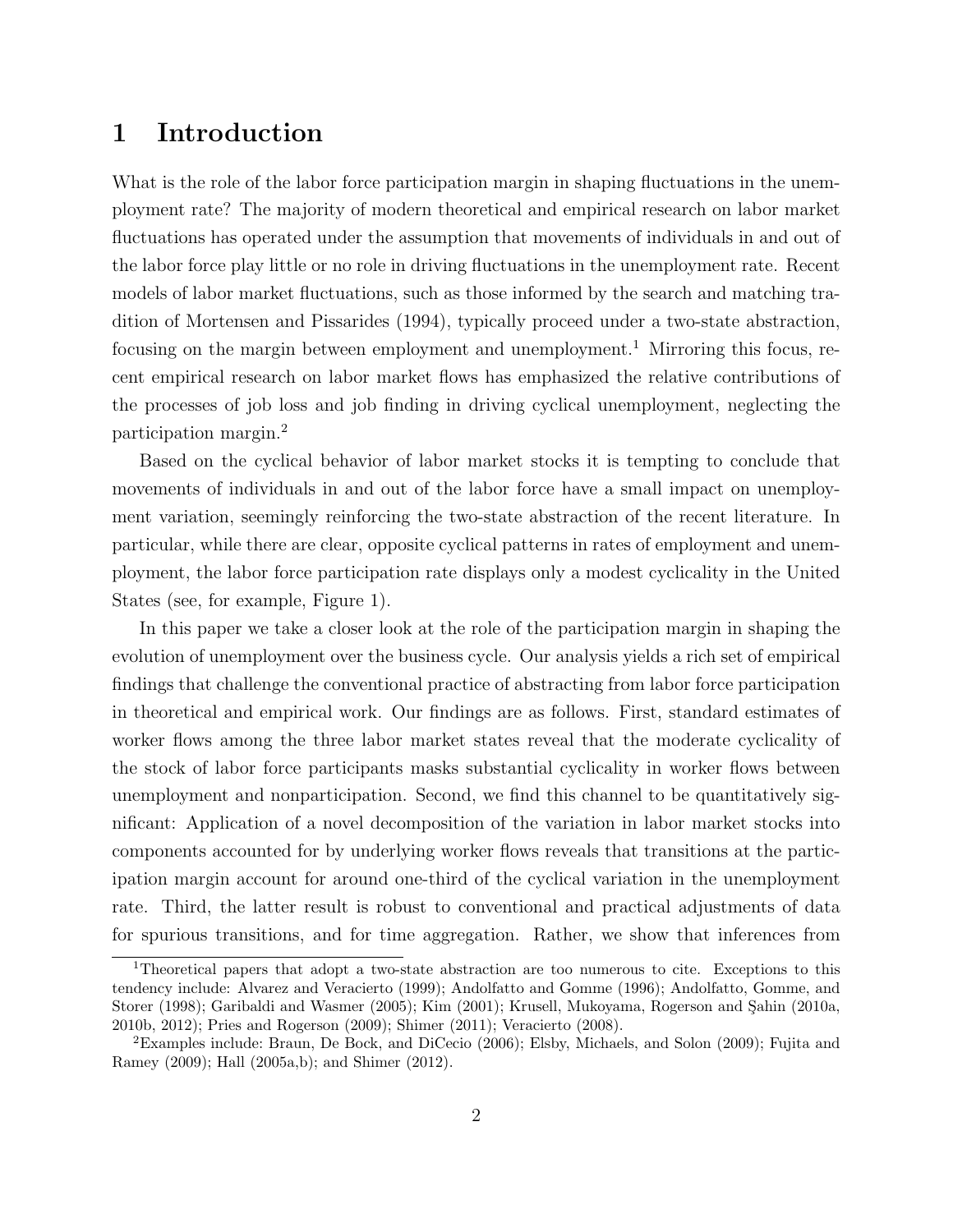conventional, stocks-based analyses of labor force participation are subject to a stock-flow fallacy, neglecting the offsetting forces of worker flows that underlie the modest cyclicality of the participation rate. Finally, new estimates of heterogeneity in worker flows across labor market histories reveal that an important part of the contribution of the participation margin, and therefore of unemployment fluctuations in general, can be traced to a novel channel based on cyclical shifts in the labor market attachment composition of the unemployed.

The starting point for our analysis is the standard data source for the study of worker flows in the United States: the longitudinally-linked monthly Current Population Survey (CPS) microdata, known as the "gross flows". These data have been analyzed extensively in prior empirical work on labor market dynamics.<sup>3</sup> In Section 2 we update these estimates and review their basic cyclical properties. There we confirm the countercyclicality of the employment-to-unemployment transition probability, and the corresponding procyclicality of the unemployment-to-employment transition probability, that have been widely documented in previous literature. But, we also highlight an often-neglected feature of the gross flows estimates that are crucial to our findings: During recessions, unemployed workers are less likely to flow out of the labor force, and nonparticipants are more likely to flow into unemployment. These two forces both are likely to contribute to the rise in the level of unemployment that accompanies recessions. The remainder of this paper investigates the robustness of this observation, provides an accounting framework that allows one to quantify the magnitude of this channel, and explores potential explanations for this phenomenon.

A particular issue that arises when one uses the gross flows data is that they are thought to be particularly susceptible to classification errors in recorded labor market status (National Commission on Employment and Unemployment Statistics, 1979). While such errors may largely cancel in measured labor market stocks, they can accumulate in estimates of worker flows, leading to spurious measured transitions. Previous research has found these errors to be substantial, especially for transitions between unemployment and nonparticipation (see, for example, Abowd and Zellner, 1985; Poterba and Summers, 1986; and Chua and Fuller, 1987).

In section 3, we take this possibility seriously and examine whether adjustments for misclassification errors have an impact on the cyclicality of worker flows at the participation margin. We consider two approaches. First, following Blanchard and Diamond (1990), we apply Abowd and Zellner's (1985) estimates of misclassification probabilities inferred from

<sup>3</sup>Early examples include Kaitz (1970), Perry (1972), and Marston (1976). More recent analyses include Blanchard and Diamond (1990), Fujita and Ramey (2006), and Shimer (2012).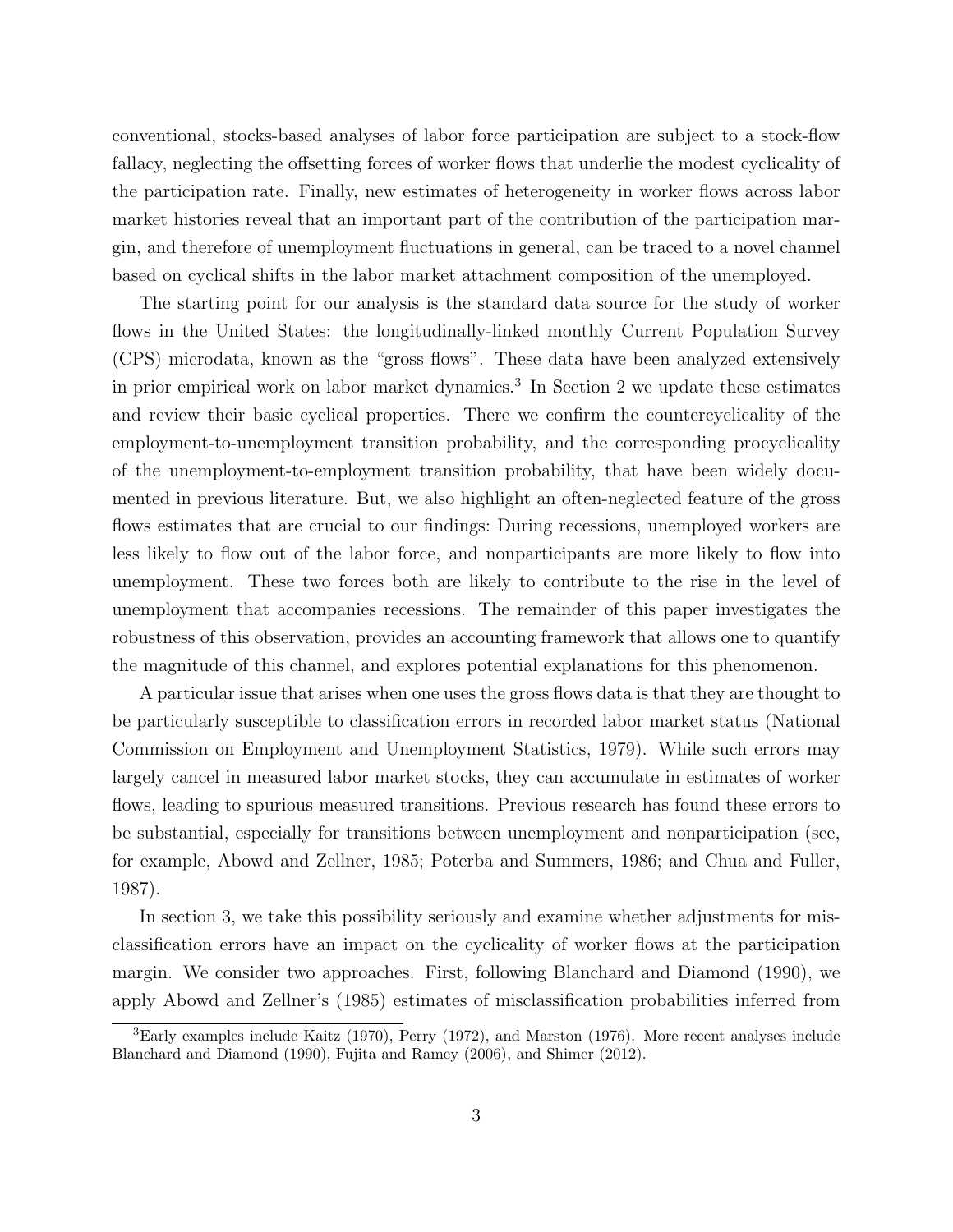CPS reinterview surveys to adjust the gross flows estimates for spurious transitions. As noted in prior literature, this adjustment substantially reduces the estimated flows, especially those that involve transitions in and out of the labor force. We further show that, even though these estimates of classification errors are assumed to be time-invariant, they may nevertheless impart a countercyclical bias in gross flows estimates of the number of workers transitioning between unemployment and nonparticipation. Intuitively, times of recession are accompanied by a rise in the number of nonemployed individuals at risk of being misclassified. Consistent with this intuition, the countercyclicality of the inflow rate into unemployment from nonparticipation is shaded down in the adjusted data, and the rate of outflow of unemployed workers into nonparticipation remains prominently procyclical.

The estimates of classification errors reported in Abowd and Zellner (1985) are inferred under a particular assumption about the nature of these errors—specifically that they are independently and identically distributed across time. For this reason, we also examine a second, more practical adjustment of the data. This exploits the fact that the rotation structure of the CPS makes it possible to match individual responses across four consecutive months, albeit for a more restricted sample of respondents. Using this smaller sample, we assess the effect of recoding sequences of recorded labor market states to eliminate high-frequency reversals of transitions between unemployment and nonparticipation. A prominent example of the latter are consecutive monthly transitions from nonparticipation to unemployment and then back to nonparticipation again. Since our method involves removing these NUN sequences, we sometimes will refer to these adjusted flows as " $deNUNi$  flows. Although not a definitive adjustment for classification error, the elimination of such sequences of worker flows provides a sense of whether the cyclicality of flows between unemployment and nonparticipation is particularly driven by such high frequency reversals of flows in and out of the labor force.<sup>4</sup>

A striking feature of the results of this more practical recoding approach is that the adjusted flows line up closely with those implied by the Abowd and Zellner (1985) correction. This is the case despite the fact that the two adjustments are based on very different motivations: The Abowd and Zellner correction is inferred from data on resolved labor force status from CPS reinterview surveys; the deNUN ified flows simply iron out reversals of a set of worker transitions. What emerges from this analysis is that, while the countercyclicality of the nonparticipation-to-unemployment rate is diminished by both conventional and practical

<sup>&</sup>lt;sup>4</sup>In his analysis of the effects of Unemployment Insurance (UI) extensions on unemployment exit rates, Rothstein (2011) implements a similar adjustment for similar reasons.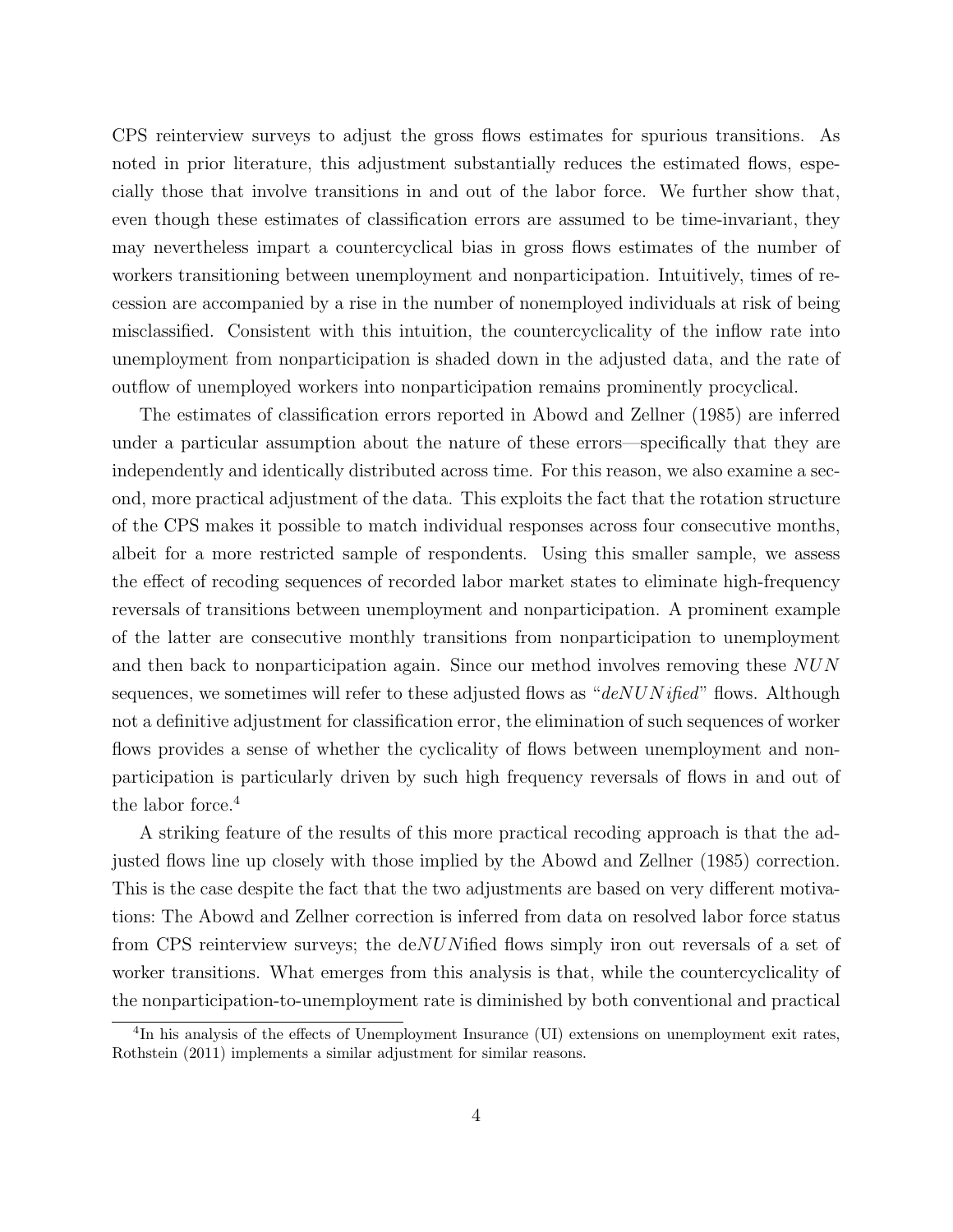adjustments for classification error, the procyclicality of the rate of outflow of unemployed workers into nonparticipation appears to be a robust feature of the dynamics of the labor market in the United States.

In addition to classification errors that tend to inflate estimates of worker transition rates, the gross flows data also are subject to an offsetting bias that leads to an understatement of flows. In particular, due to the discrete monthly nature of the CPS, measured transition probabilities are subject to a time aggregation problem—they may miss multiple transitions that occur between consecutive monthly surveys—and thus may not accurately reflect the underlying flows (Darby, Haltiwanger and Plant, 1985; Shimer, 2012). In section 4, we implement an analytical correction for time aggregation that can be applied to estimates of worker flows among arbitrarily many labor force states, such as the usual three.<sup>5</sup> We apply this methodology to infer a set of estimates of the underlying continuous-time flow hazards among employment, unemployment and nonparticipation, both for the raw gross flows estimates, as well as those adjusted for classification error. These estimates suggest that time aggregation bias has a substantial effect on the measured levels of worker flows standard gross flows measures of transition probabilities are estimated to miss 15 to 30 percent of the underlying flows. However, we find that the cyclical behavior of the estimated flow hazards, including those between unemployment and nonparticipation, is nonetheless preserved.

Taking these estimates of flow hazards as our data, in Section 5 we devise a novel decomposition of the time-series variation in each of the labor market states into components accounted for by each of the associated worker flow hazards. The decomposition exploits a partial-adjustment representation of the dynamics of labor market stocks that allows one to express the change in each of the stocks as a distributed lag of current and past changes in the flow hazards among labor market states. This in turn motivates a simple decomposition of variance that allows one to compute the fraction of variance in each labor force state accounted for by variation in each flow hazard.

Our approach makes important progress on a number of dimensions relative to other recent work that has analyzed the role of worker flows. First, following Shimer (2012), many papers have examined the consequences for flow-steady-state unemployment of holding constant one or more of the worker flow hazards (Gomes, 2012; King, 2011; Kudlyak

<sup>&</sup>lt;sup>5</sup>Since our work on early versions of this paper, we learned of concurrent work by Shimer (2011, 2012) that develops the same time aggregation correction. This correction already has been applied in other recent work on worker flows—see, for example, Barnichon and Figura (2012).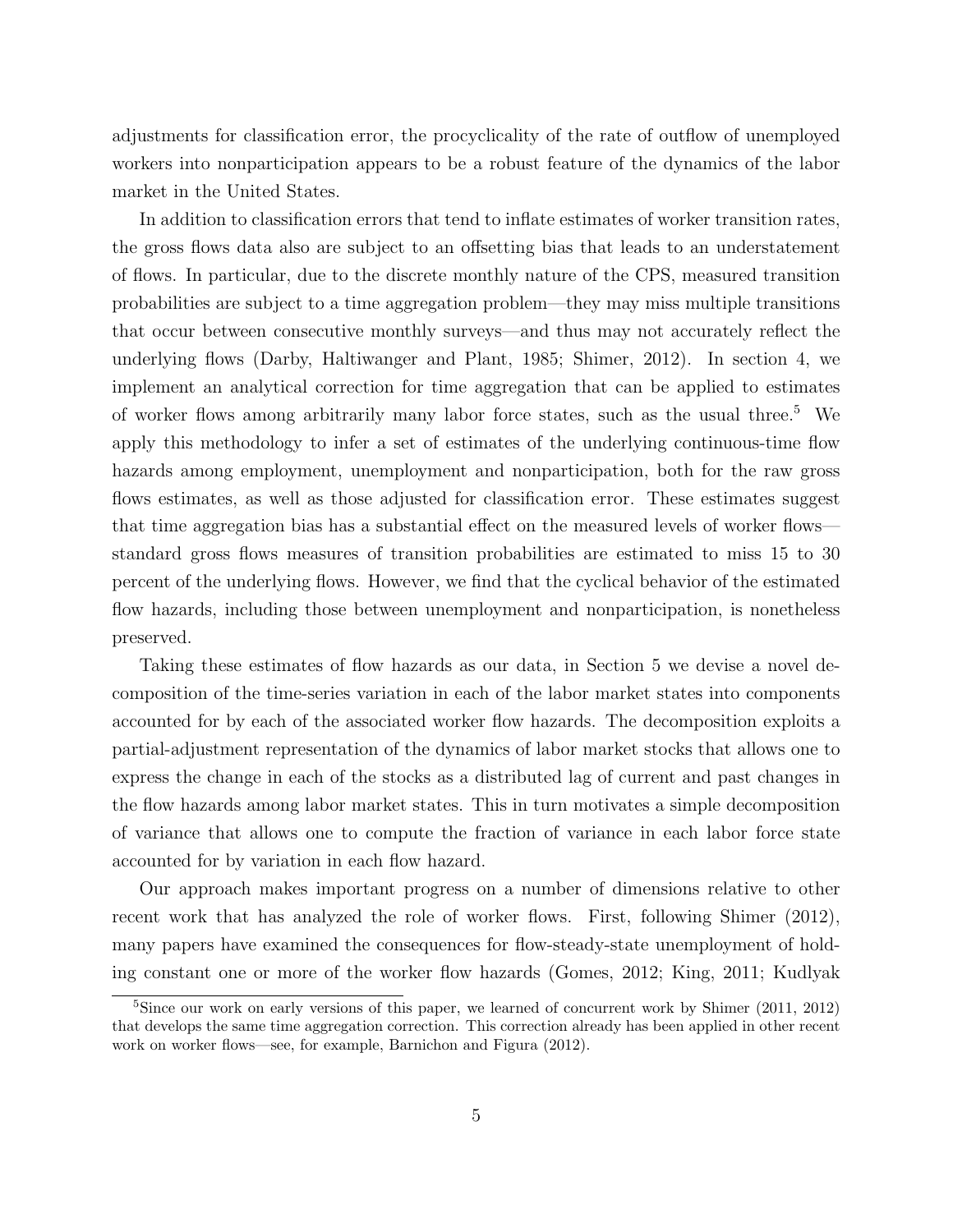and Schwartzman, 2012). Our approach instead provides an explicit analytical decomposition that accounts both for the nonlinear relationship between flows and stocks, as well as the out-of-steady-state transmission of past movements in worker flows. Second, since the earlier work of Petrongolo and Pissarides (2008), many papers have combined together the contributions of one or more of the flows in and out of the labor force (Barnichon and Figura, 2012; Elsby, Smith and Wadsworth, 2011; Smith, 2011). In constrast, our approach infers individual contributions for all of the underlying worker flows. Third, due to the generality of our approach, it can be used to investigate the flow origins of variation in any combination of labor market stocks, such as the participation rate. We show that the latter provides an important perspective on why decompositions based respectively on stocks and flows yield divergent results on the role of the participation margin.

We apply this decomposition to our estimates of worker flows, both with and without adjustments for classification error. The results of this exercise inform a key result of the paper: that the participation margin accounts for a substantial fraction, around one-third, of the rise in unemployment during recessions in the United States. Of particular importance is the procyclicality of the flow rate from unemployment to nonparticipation, which we find accounts for the majority of the contribution of the participation margin. In addition, we find that the contribution of the participation margin remains substantial even after adjustments for classification error. Thus, the cyclicality of flows between unemployment and nonparticipation that we highlight has an important quantitative impact on the evolution of the unemployment rate.

As discussed in the opening paragraphs of this paper, our finding of a significant role for the participation margin in driving unemployment fluctuations challenges conventional wisdom on the topic. The latter instead holds that the modest reductions in labor force participation that accompany recessions in fact serve to reduce slightly the associated rise in unemployment. In section 6, we explain why such reasoning is an example of a stock-flow fallacy. We show that it is important to realize that the cyclical behavior of the labor force participation rate is itself the outcome of subtle interactions of movements in worker flow rates, just like the unemployment rate.

We illustrate this point by exploiting a virtue of our flows-based variance decomposition, namely that it can be applied to any combination of labor market stocks, in particular the participation rate. Using a set of examples, we show that much of the variation in labor force participation can in fact be traced to movements in flows between employment and nonparticipation. Such flows have only an indirect effect on the unemployment rate, yet an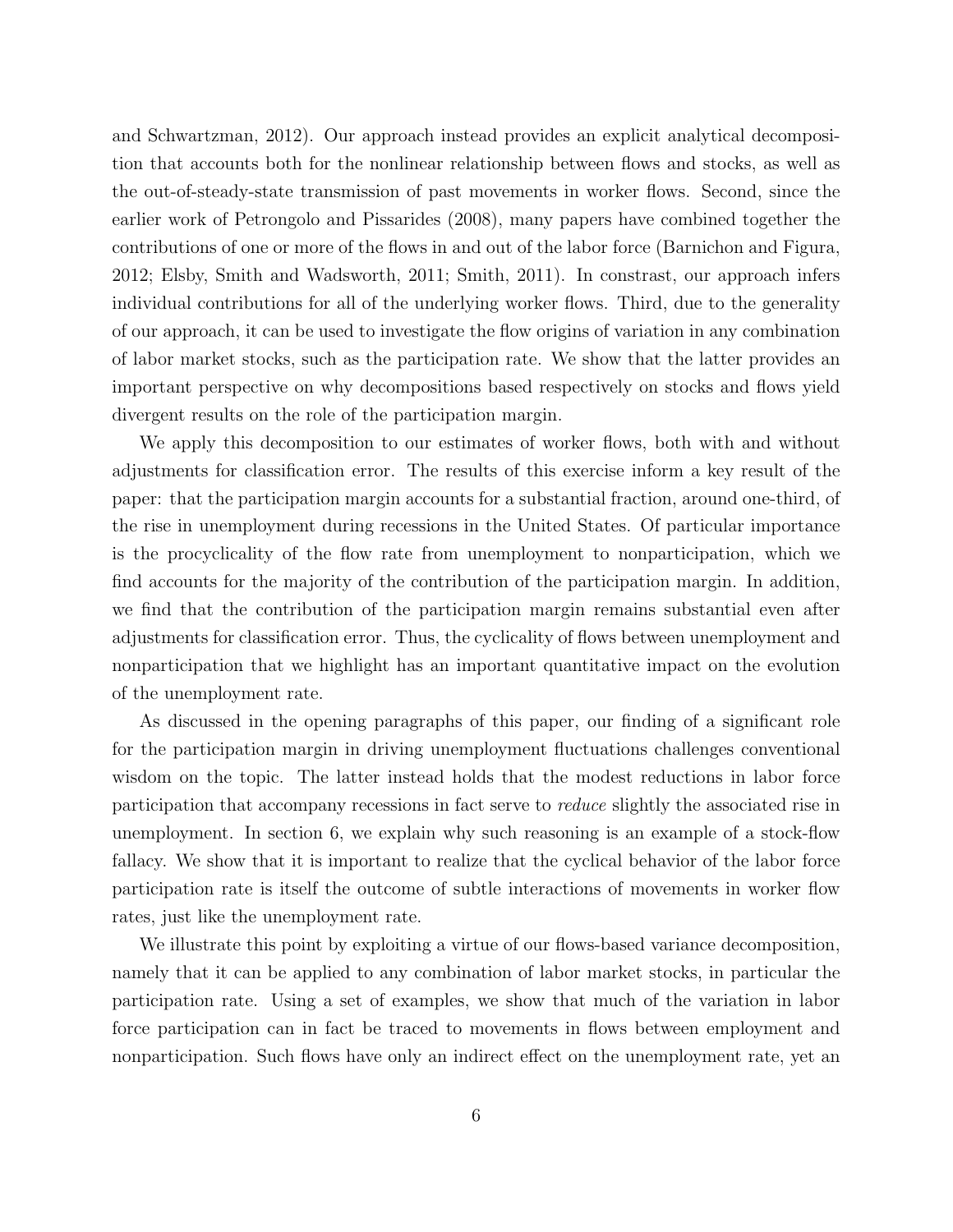analysis of labor market stocks would incorrectly ascribe to this variation an unemploymentreducing role in times of recession.

The message of this paper, then, is that a complete understanding of fluctuations in unemployment in the United States requires an understanding of the apparent cyclical movements in worker flows at the participation margin. In section 7 of the paper, we assess a number of hypotheses that potentially can account for these observations. Our analysis identifies one particularly fruitful avenue of research toward this end. We propose and quantify a novel hypothesis for procyclical behavior of the rate of outflow of unemployed workers to nonparticipation, based on cyclical shifts in the degree to which unemployed workers are attached to the labor market. Using CPS microdata matched across all available months in the sample, we provide new estimates of worker flows conditional on past labor market status, defined as status one year prior to the CPS survey. Quite sensibly, we find that unemployed individuals that were employed in the past are much less likely to exit the labor force than their nonemployed counterparts. Importantly, during recessions, the composition of the unemployment pool shifts towards workers who are more attached to the labor market, in particular male, prime-aged individuals who were employed in the past. The latter is consistent with the wave of job loss that occurs at the onset of downturns in the United States. We find that this compositional shift along just these few dimensions accounts for a large part—around three-quarters—of the recessionary decline in the rate of exit of unemployed workers from the labor force since the late 1970s.<sup>6</sup> Since the latter accounts for the majority of the contribution of the participation margin, this is an important result.

Section 7 also investigates the underlying reasons for the observed countercyclicality of the flow rate from nonparticipation to unemployment. As noted above, the presence of classification errors can induce a countercyclical bias in these worker flows. Consistent with this, we find that adjustments for these errors do reduce the estimated contribution of labor force entry to unemployment cyclicality. However, the magnitude of the effect depends on the particular adjustment for misclassification. Our discussion further considers the potential

 $6$ This finding contrasts with those of Baker (1992) and Shimer (2012), who investigate the role of compositional shifts on the total rate of outflow from unemployment, and find only small effects. Our own analysis suggests that this difference can be traced to two factors: First, a novel aspect of our analysis is that it adjusts additionally for composition across past labor market status, a dimension that we find to be especially important. Second, we emphasize composition effects on the outflow rate to nonparticipation, which is just one part of the total outflow rate analyzed by Baker and Shimer. Interestingly, we find offsetting effects of composition on the other component, outflows to employment. This, of course, is consistent with the notion that the composition of the unemployment pool shifts in recessions towards those who are relatively more attached to the labor market.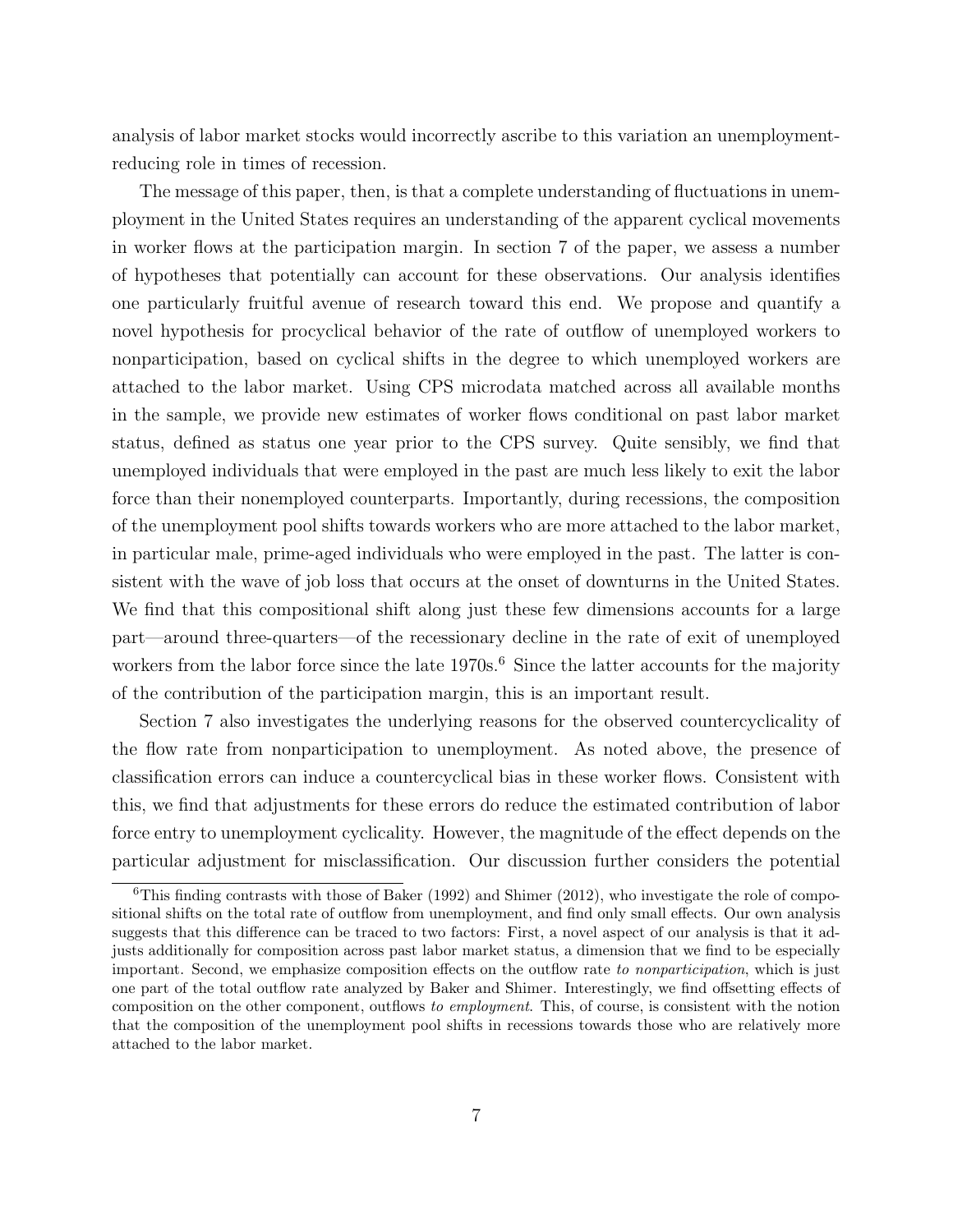role of the added worker effect—the idea that nonparticipant partners begin searching in times of recession to replace lost household income. Challenging this view, we find that the countercyclicality of the flows from nonparticipation to unemployment is not dominated by the labor force entry of prime-aged women, the group typically associated with the added worker effect. Rather, the cyclicality of labor force entry appears to be broad-based among young and prime-aged men and women.

In the closing section of the paper, we reflect on the implications of our results for future research. At a basic level, our findings emphasize the importance of the interaction of labor supply and unemployment for an understanding of labor market fluctuations. But, in addition, our empirical results also inform the nature of the economics behind this interaction. The importance of labor market attachment that we uncover highlights the role of worker heterogeneity, and the particular salience of marginal individuals that arises in such an environment, for understanding the participation margin. Furthermore, our results caution against the view that the presence of such marginally-attached individuals undermines the economic significance of cyclical movements in the unemployment rate. To the contrary, we find that the degree of labor market attachment in the jobless pool varies with the cycle, rising systematically during downturns. Our results therefore underscore the particular importance of unemployment in times of recession.

# 2 Data on labor market flows

The data we use are the "gross flows" data from the Current Population Survey (CPS). These measures of worker flows are obtained by exploiting a rotating-panel element in the CPS sample design. Addresses selected into the survey remain in the sample for four consecutive months, rotate out for eight months, and then rotate back in again for a further four months. A consequence is that, in any given month, the CPS is comprised of eight "rotation groups," six of which will be surveyed again in the subsequent month. In principle, then, a maximum of three-quarters of the sample in a given month can be linked longitudinally to their responses one month later. In practice, however, it is possible to match approximately two-thirds of the CPS sample across consecutive months due to non-response, changes of residence and so on.

Using these longitudinally-linked microdata, it is straightforward to estimate worker flows and their associated transition probabilities. For example, the probability that an unemployed worker finds a job and is employed one month later can be computed simply as the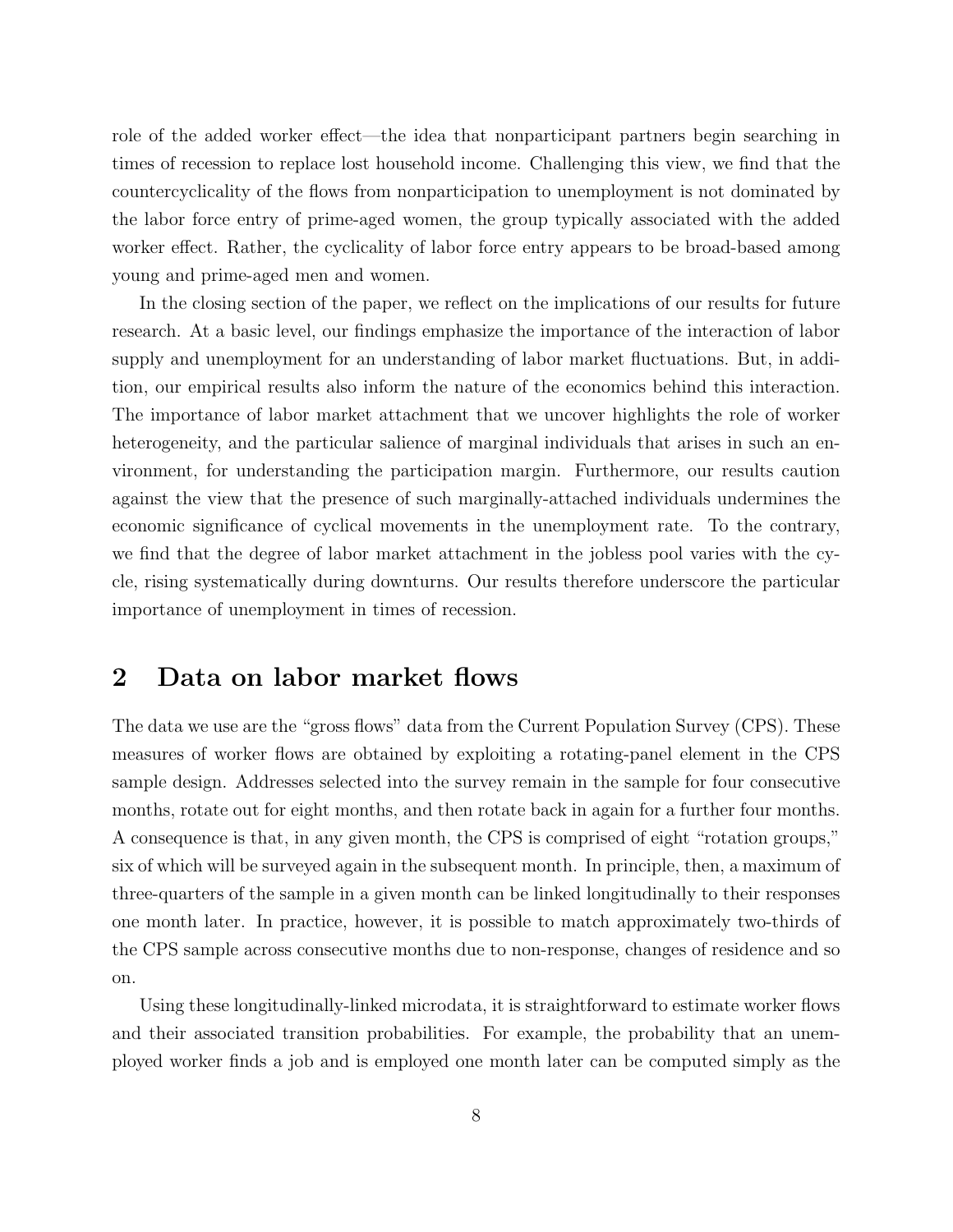fraction of the unemployed in a given month who subsequently report that they are employed in the next month's survey. Using this method, one can compute monthly flow transition probabilities among employment, unemployment and nonparticipation for each month of available data.

Measures of worker flows based on this approach have been made available from a number of sources. Data for February 1990 onwards are posted on the Bureau of Labor Statistics website. Shimer (2012) has computed analogous measures using CPS microdata from January 1976. Data from June 1967 to December 1975 have been tabulated by Joe Ritter and made available by Hoyt Bleakley.

These measures have become the standard source for estimating worker flows among labor force states. They are the basis of a long line of research on unemployment flows, and have informed much of what we know about labor market dynamics (see, among many others, Kaitz, 1970; Perry, 1972; Marston, 1976; Blanchard and Diamond, 1990; Fujita and Ramey, 2006; and Shimer, 2012). While these data are known to be subject to a number of drawbacks that are the subject of the ensuing sections, it is instructive first to summarize the basic cyclical properties of worker flows in the gross flows data. The "unadjusted" series in Figure 2 plot the raw gross flows transition probabilities between employment, unemployment and nonparticipation. There are clear, systematic empirical regularities in the behavior of these measures over the business cycle. Among these, a particularly well-emphasized observation is the notable countercyclicality of the employmentto-unemployment probability, and the prominent procyclicality of the unemployment-toemployment probability, a feature confirmed in panels (a) and (b) of Figure 2. Clearly, both of these contribute to the cyclicality of the unemployment rate.

Considerably less emphasis has been given to fluctuations in flow probabilities between unemployment and nonparticipation over the business cycle, however. Panels (c) and (d) of Figure 2 reveal that rates of inflow to unemployment from nonparticipation rise substantially in recessions, while rates of outflow to nonparticipation decline substantially. By the same token, these flows in and out of the labor force also must contribute to the rise in unemployment that accompanies recessions in the United States. The magnitude of this contribution and its robustness are the focus of the remainder of the paper.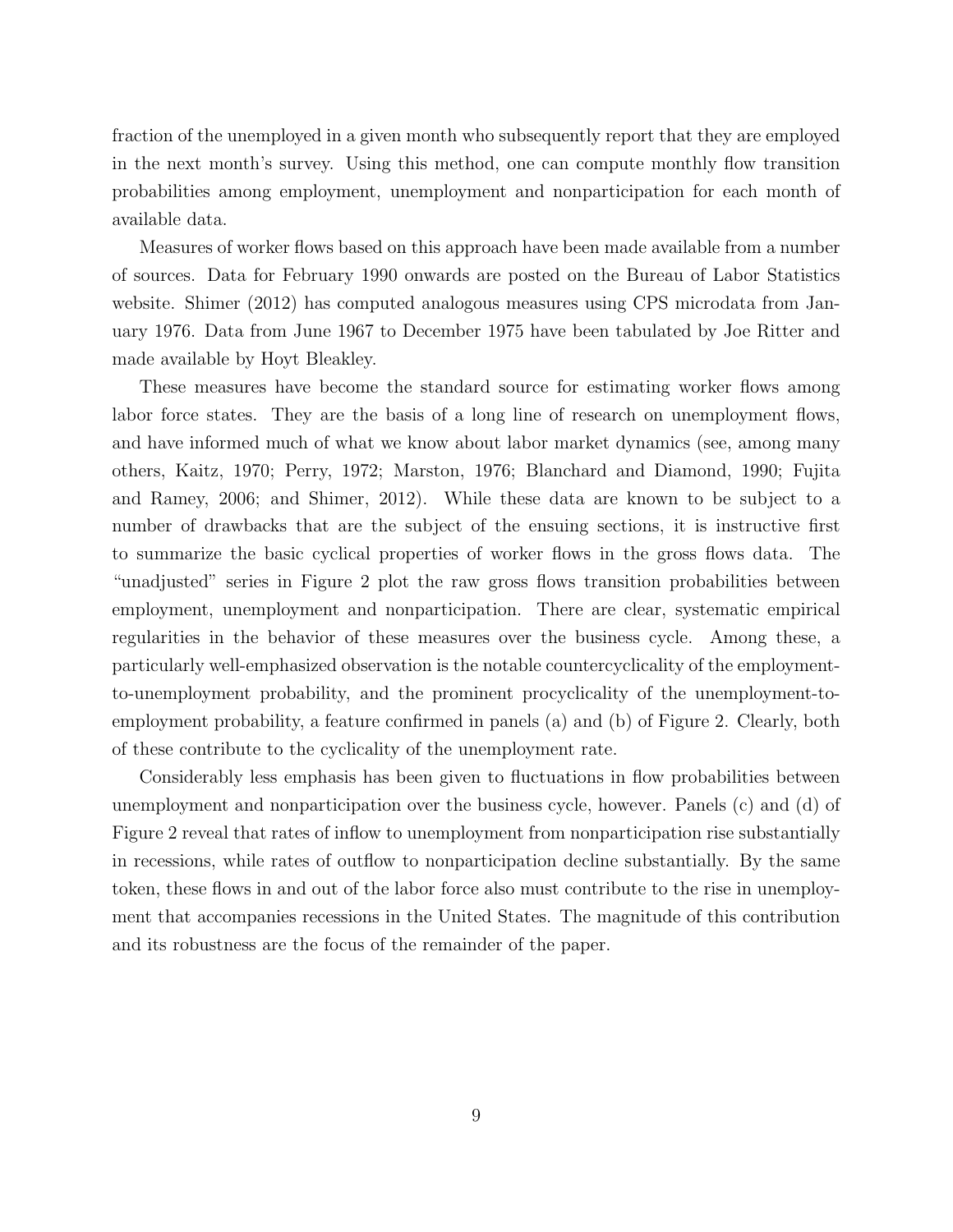## 3 Adjustments for classification error

A drawback of the gross flows estimates is that they are sensitive to classification errors in recorded labor market states, which may lead to spurious measured transitions. For example, imagine a respondent who is in fact unemployed for three consecutive surveys, but who is misclassified as out of the labor force in the second survey. In this example, we would observe two spurious measured transitions—from unemployment to nonparticipation and vice versa. Estimates of classification errors suggest that spurious transitions are particularly important for such transitions between unemployment and nonparticipation (Abowd and Zellner, 1985; Poterba and Summers, 1986).

Because these transitions between unemployment and nonparticipation are the particular focus of our study, we take the potential effects of such classification errors seriously. In order to consider whether our results are affected by these errors, we examine the effect of two specific adjustments of the data. In the remainder of this section we introduce these two adjustment methods and document their effects on the time series behavior of labor market stocks and flows.

### 3.1 Abowd and Zellner (1985) correction

The first adjustment we consider is based on a literature that has sought to estimate the magnitude of classification errors in recorded labor market status using data from a subsample of the CPS (around one-thirtieth of the overall sample) that is reinterviewed each month (see, for example, Abowd and Zellner, 1985; Poterba and Summers, 1986; and Chua and Fuller, 1987). Denoting the measured stocks of employed, unemployed and nonparticipants respectively as  $\widehat{E}, \widehat{U}$ , and  $\widehat{N}$ , these studies assume the following relation between measured stocks and their "true" counterparts  $E, U$ , and  $N$ :

$$
\begin{bmatrix}\n\hat{E} \\
\hat{U} \\
\hat{N}\n\end{bmatrix}_{t} = \begin{bmatrix}\n1 - \varepsilon_{EU} - \varepsilon_{EN} & \varepsilon_{UE} & \varepsilon_{NE} \\
\varepsilon_{EU} & 1 - \varepsilon_{UE} - \varepsilon_{UN} & \varepsilon_{NU} \\
\varepsilon_{EN} & \varepsilon_{UN} & 1 - \varepsilon_{NE} - \varepsilon_{NE}\n\end{bmatrix}\n\begin{bmatrix}\nE \\
U \\
N\n\end{bmatrix}_{t},
$$
\n(1)

where,  $\varepsilon_{ij}$  is the probability that an individual with true labor market state i is recorded as measured state j.

Estimates of the elements of the matrix of classification error probabilities  $E$  are based on a series of CPS reinterview surveys in which CPS respondents were contacted for a follow-up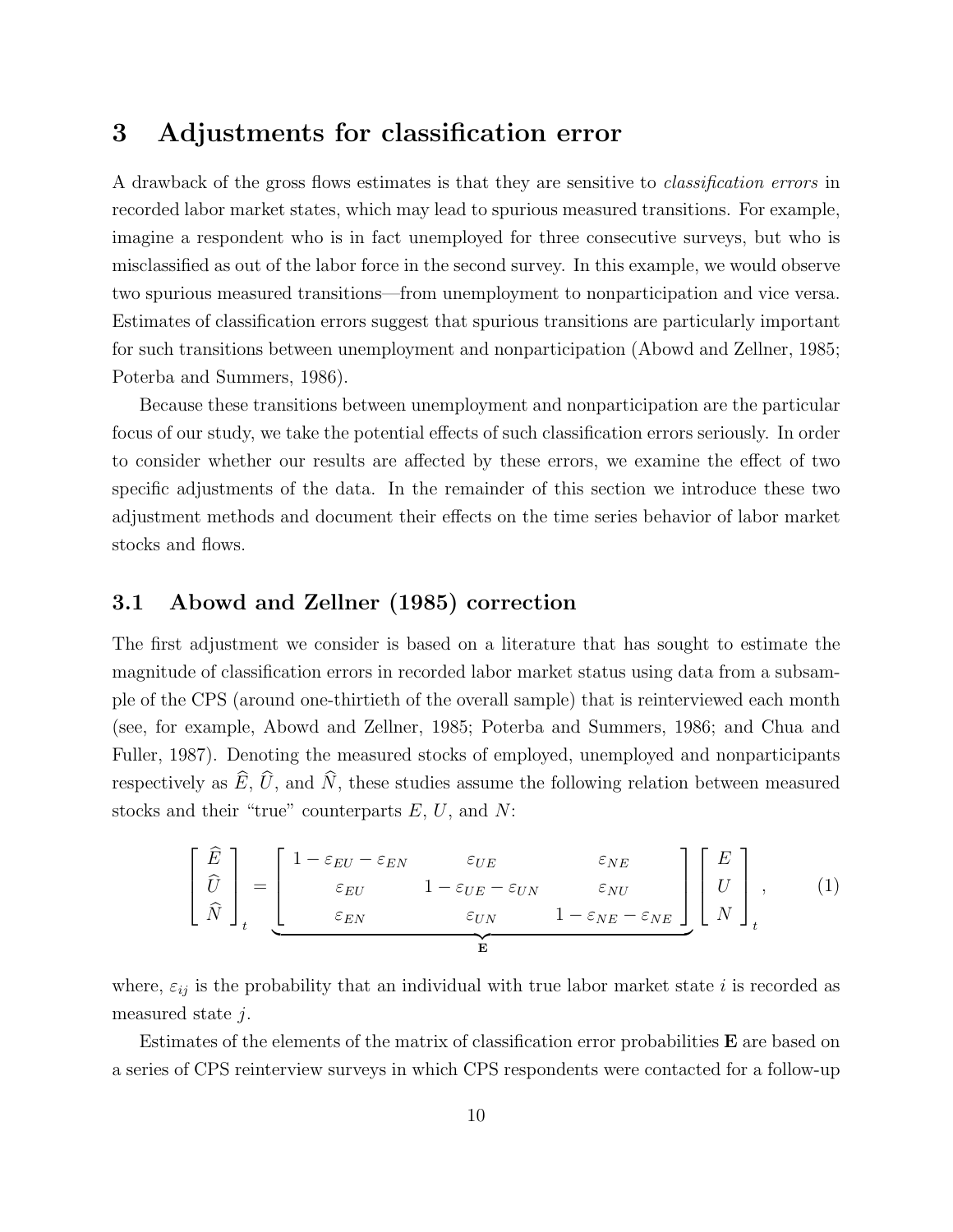interview to check the validity of their original responses. Table 1 reproduces the estimate of E from Abowd and Zellner (1985, Table 6). It can be seen that the most common classification error relates to individuals counted as nonparticipants whose "resolved" status is unemployed. This is true for approximately 10 percent of persons who were determined to be unemployed upon reinterview.

These estimates of  $E$  allow one to infer estimates of the underlying corrected worker flows from the raw measured gross flows. Specifically, if we denote the number (as opposed to the transition probabilities) of individuals flowing from state i in month  $t-1$  to state j in month  $t$  by  $ij_t$ , and the associated matrix of these flows by

$$
\mathbf{N}_t = \begin{bmatrix} EE & UE & NE \\ EU & UU & NU \\ EN & UN & NN \end{bmatrix}_t, \qquad (2)
$$

then Poterba and Summers (1986) show that measured flows,  $N_t$ , can be related to their true counterparts  $N_t$  according to the relation  $\hat{N}_t = EN_tE'$ . One may then infer the matrix of corrected flows simply by inverting this relation to obtain

$$
\mathbf{N}_{t} = \mathbf{E}^{-1} \widehat{\mathbf{N}}_{t} \left( \mathbf{E}^{-1} \right)^{\prime} . \tag{3}
$$

An implicit assumption that underlies this adjustment is that classification errors are time-invariant. A priori, then, it would seem unlikely that such misclassification could explain the cyclical fluctuations in these flows we document above. We argue that such a conclusion would be premature. To see why, it is helpful to consider a simple special case in which classification errors exist only between unemployment and nonparticipation—that is,  $\varepsilon_{ij} = 0$  for all  $ij \notin \{UN, NU\}$ . For small  $\varepsilon_{UN}$  and  $\varepsilon_{NU}$ , we show in the Appendix that measured flows between unemployment and nonparticipation can be related to error-free flows according to the simple approximations:

$$
\widehat{UN}_t \approx (1 - \varepsilon_{UN} - \varepsilon_{NU}) UN_t + \varepsilon_{UN} UU_t + \varepsilon_{NU} NN_t, \text{ and}
$$
\n
$$
\widehat{NU}_t \approx (1 - \varepsilon_{UN} - \varepsilon_{NU}) NU_t + \varepsilon_{UN} UU_t + \varepsilon_{NU} NN_t.
$$
\n(4)

The first terms in these expressions capture respectively the fraction of true flows that show up in measured transitions. The subsequent terms capture spurious transitions driven by classification errors.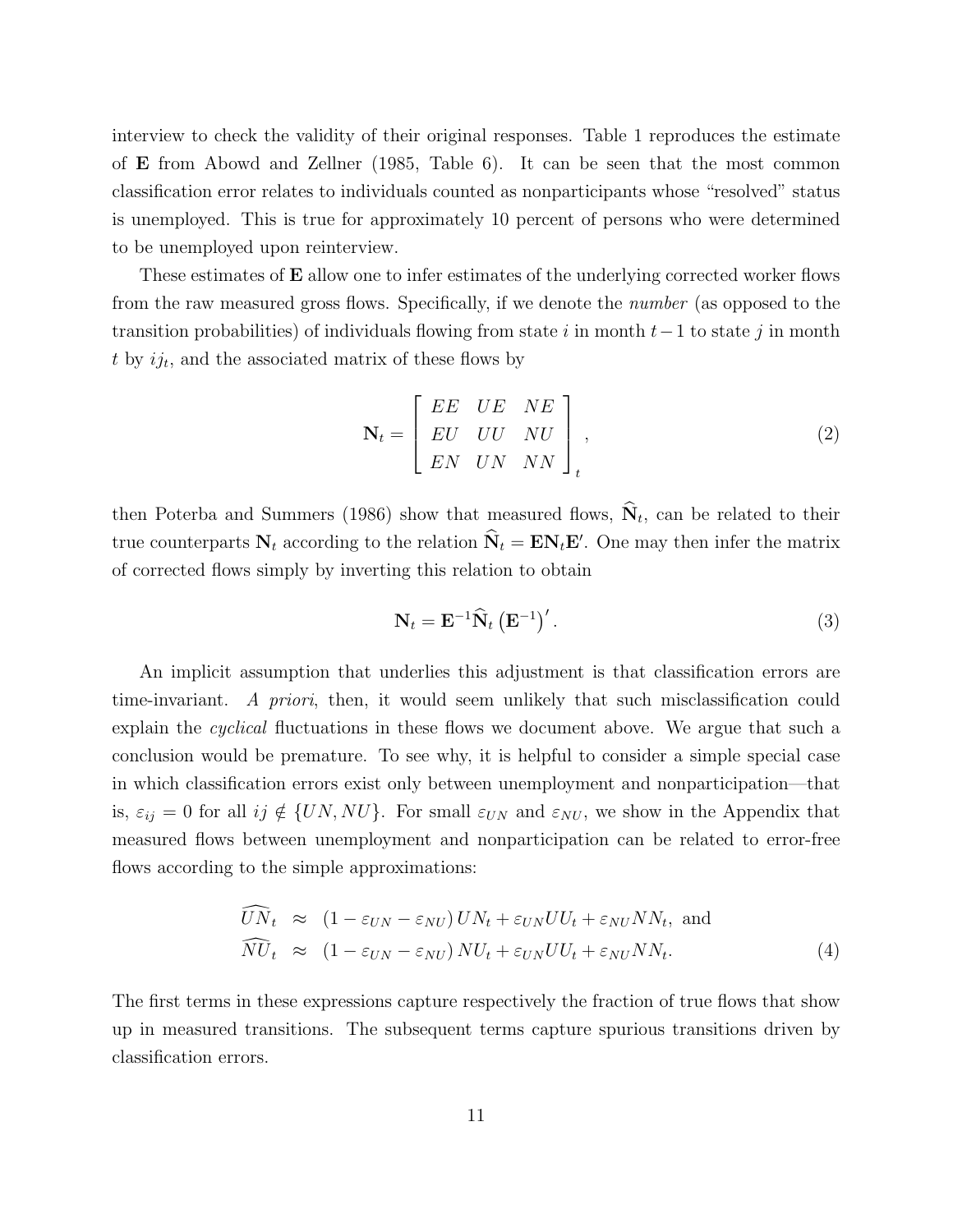Equation (4) highlights why even time-invariant classification errors can imply a bias in measured flows that varies over the cycle. The key is that the number of individuals who remain unemployed  $UU_t$  rises substantially in recessions as the stock of unemployed workers itself rises. As a result, this imparts a countercyclical bias in measured transitions between unemployment and nonparticipation,  $UN_t$  and  $NU_t$ . The intuition is simple: During a recession, there are more nonemployed individuals at risk of being misclassified.

#### 3.2 Recoding of unemployment-nonparticipation cyclers

The Abowd-Zellner correction for classification errors summarized has two potential shortcomings. First of all, it is based on data from past reinterview surveys.<sup>7</sup> Second, it relies on a maintained assumption that measurement errors are time-invariant.<sup>8</sup> We therefore examine an alternative adjustment of measured transitions which, for reasons that will become clear, we sometimes will refer to as  $deNUNified$  flows. This adjustment takes a more practical approach: It identifies individuals whose measured labor market state cycles between unemployment and nonparticipation from month to month, and assesses the effect of omitting such transitions on the cyclical properties of the associated flows.

In order to identify such transitions, it is necessary to match an individual's labor market status across more than just two months. The rotation structure of the CPS is such that each household is surveyed for two sets of four consecutive months, with an intervening eightmonth hiatus. Thus, the CPS allows one to identify an individual's labor market status for a maximum of four successive months. These are the data that we use for our recoding procedure.

Our approach is first to isolate sequences of transitions that involve the reversal of a transition from unemployment to nonparticipation and vice versa. We denote a sequence of transitions from unemployment to nonparticipation to unemployment as UNUs, and analogously  $N$ -to- $U$ -to- $N$  sequences as  $NUNs$ . We then examine the effects of recoding the data to eliminate these transition reversals—hence "de $NUN$ ified" flows. Table 2 summarizes the combinations of flow sequences that are recoded in this way.

<sup>7</sup>Unfortunately, CPS reinterview survey data are no longer being released by the BLS. It is therefore not possible to update the estimates of E in Table 1.

<sup>8</sup>That said, Abowd and Zellner (1985) do present adjusted estimates of worker flows based on estimates of classification error probabilities computed at a quarterly frequency for the years 1977 to 1982 (see their Figures 1 through 5 and the surrounding discussion). They suggest that there is little evidence of time variation in the magnitude of adjustment, suggesting that their classification error estimates do not vary much over their sample period.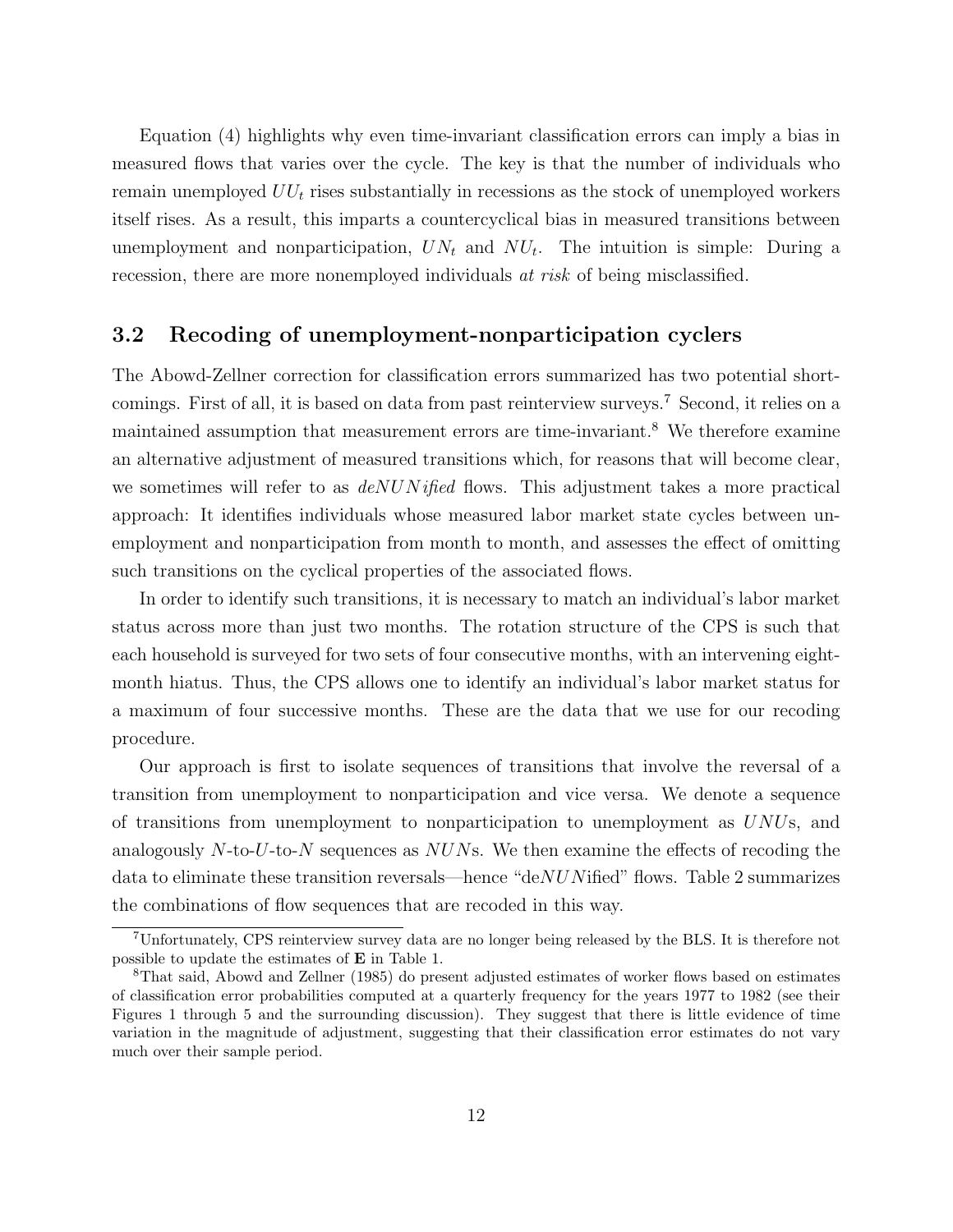The goal of this exercise is not to provide a definitive correction of labor market flows for classification errors: The approach inevitably will miss some spurious transitions between unemployment and nonparticipation, and will purge some genuine transitions. The goal is rather to investigate whether the recoding of transitions that are more likely to reflect measurement error has a significant impact on the cyclicality of flow transitions between unemployment and nonparticipation. This approach complements the correction in the previous subsection in the sense that it relies neither on the use of reinterview data from the past nor on an assumption of time-invariant classification errors.

#### 3.3 Stocks and flows adjusted for classification error

Figure 1 plots the published unemployment and participation rates together with those implied by the Abowd and Zellner (1985,  $AZ$ ) correction and the  $deNUN$  ified flows. The left and right panels respectively depict the time series for the associated unemployment rates and labor force participation rates.

We find that both adjustments for classification errors imply quite small adjustments of labor market stocks. The reason relates to the intuition that classification errors will tend to cancel out in the cross section (see, for example, National Commission on Employment and Unemployment Statistics, 1979). In accordance with this intuition, we find that the number of NUNs and UNUs tend almost to offset one another, so that our recoding procedure leaves the implied stocks almost unchanged. The AZ correction induces a modest adjustment to the levels of the unemployment and participation rates. This arises because the most common error is the misclassification of someone who is unemployed as being out of the labor force (see Table 1). As a result, the correction reclassifies a number of people from nonparticipation into unemployment, thus raising slightly both the unemployment rate and the participation rate. In addition, Figure 1 suggests that both adjustments have a very small effect on the cyclicality of labor market stocks.<sup>9</sup>

In contrast, we find that estimated worker flows are more sensitive to the presence of classification errors, consistent with the intuition above. The effects of each adjustment for classification error on estimated worker flows are illustrated in Figure 2. This plots the estimated transition probabilities  $p_{ij_t} \equiv i j_t/i_{t-1}$  for  $i, j \in \{E, U, N\}$ , that have been

<sup>9</sup>Recent work by Feng and Hu (2012) applies a different classification error adjustment that implies larger increases in the unemployment rate and a smaller rise in the participation rate. The directions of the adjustments are similar though and their method does not yield adjusted gross flows estimates that we use for our analysis.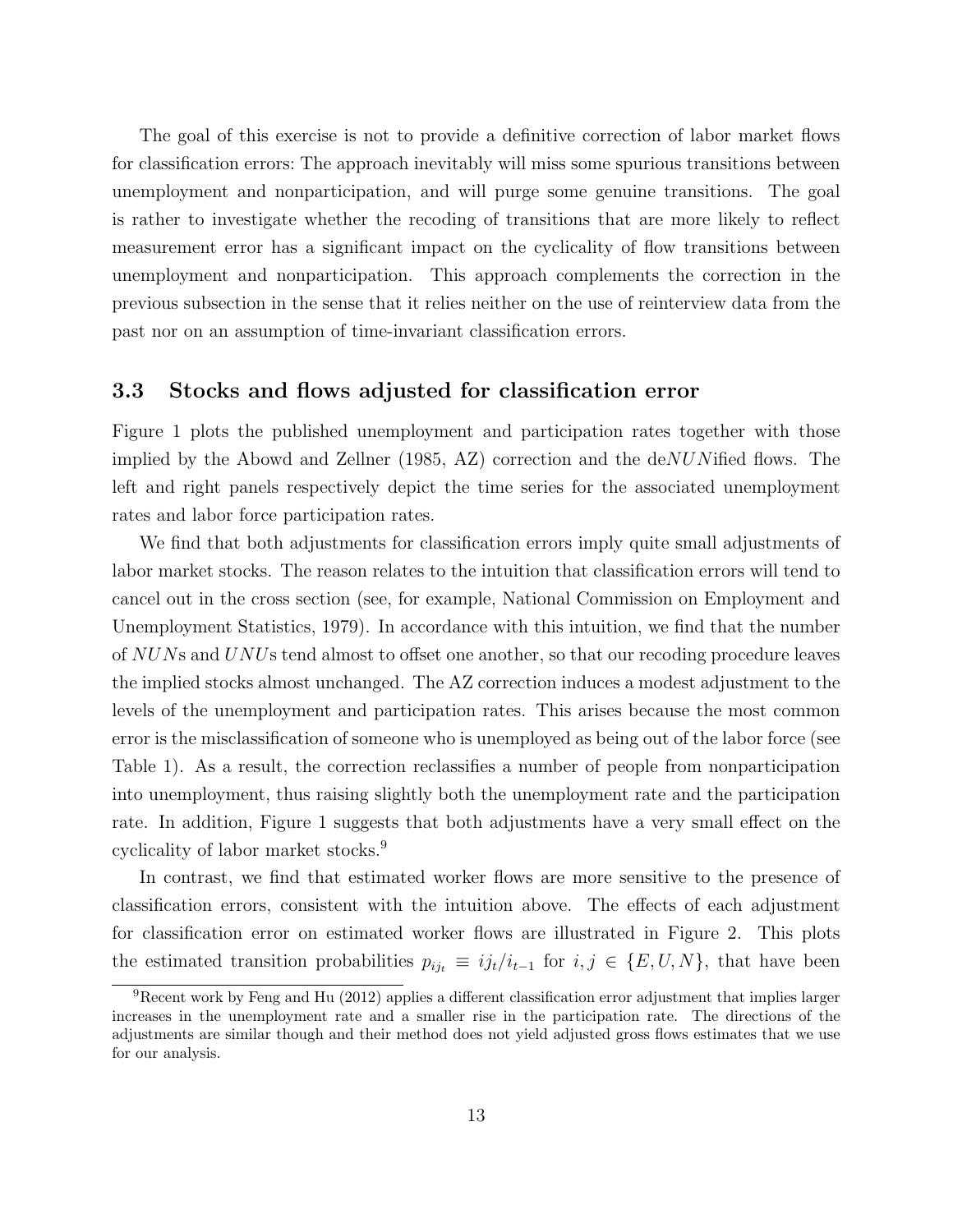adjusted for classification errors, together with their unadjusted counterparts for reference. The AZ-adjusted flows are obtained by applying the adjustment in equation (3) to the gross flows data described above in Section 2. The deNUNified flows instead are based on CPS microdata in which individuals' outcomes have been matched over all months in sample.

In keeping with prior literature, for all plotted series we implement a correction for margin error that restricts the estimates of worker flows to be consistent with the evolution of the corresponding labor market stocks depicted in Figure  $1<sup>10</sup>$  Our approach is similar to that employed by Poterba and Summers (1986), and solves for the set of stock-consistent transition probabilities that minimizes the weighted sum of squares of the margin-error adjustments, and is described in detail in the Appendix. In practice, however, we find that the margin-error adjustment has a very small effect on the estimated transition probabilities.

Consistent with the notion that classification errors can accumulate in estimated flows leading to spurious estimated transitions, Figure 2 reveals that the adjusted flows lie systematically below their unadjusted counterparts. As noted in prior literature, flows in and out of the labor force particularly are affected. Transition rates between employment and nonparticipation are approximately halved, while those between unemployment and nonparticipation are adjusted down by around one third.

Interestingly, the cyclicality of rates of transition between U and N also appears to be affected in a manner consistent with the intuition of equation (4). While the nonparticipationto-unemployment transition rate remains countercyclical, its fluctuations are seen to be less volatile than in the raw gross flows data. In contrast, the adjusted unemploymentto-nonparticipation rate retains its procyclicality. Both of these observations dovetail with the logic above that classification errors can lead to a countercyclical bias in flows between unemployment and nonparticipation.

Figure 2 also illustrates the impact of the adjustment for classification error based on the recoding of unemployment-nonparticipation cyclers. Unsurprisingly, the adjustment has little effect on flow transition rates between employment and unemployment, and employment and nonparticipation. The time series for these flow hazards differ slightly from those implied by the raw gross flows because the adjusted flows are based on the smaller sample

 $10$ Margin error can arise for a number of reasons. First, we ignore movements in and out of the working-age population, such as those who turn 16, die, immigrate, emigrate and so on, that are classified as "other" in the BLS gross flows data. In addition, it is possible that attrition of households from our matched CPS samples is not random with respect to labor force status. For both these reasons, implied changes in labor market stocks in our matched samples may not necessarily replicate changes in the published stocks. Our finding, however, is that there is only a small discrepancy between implied and published changes in stocks.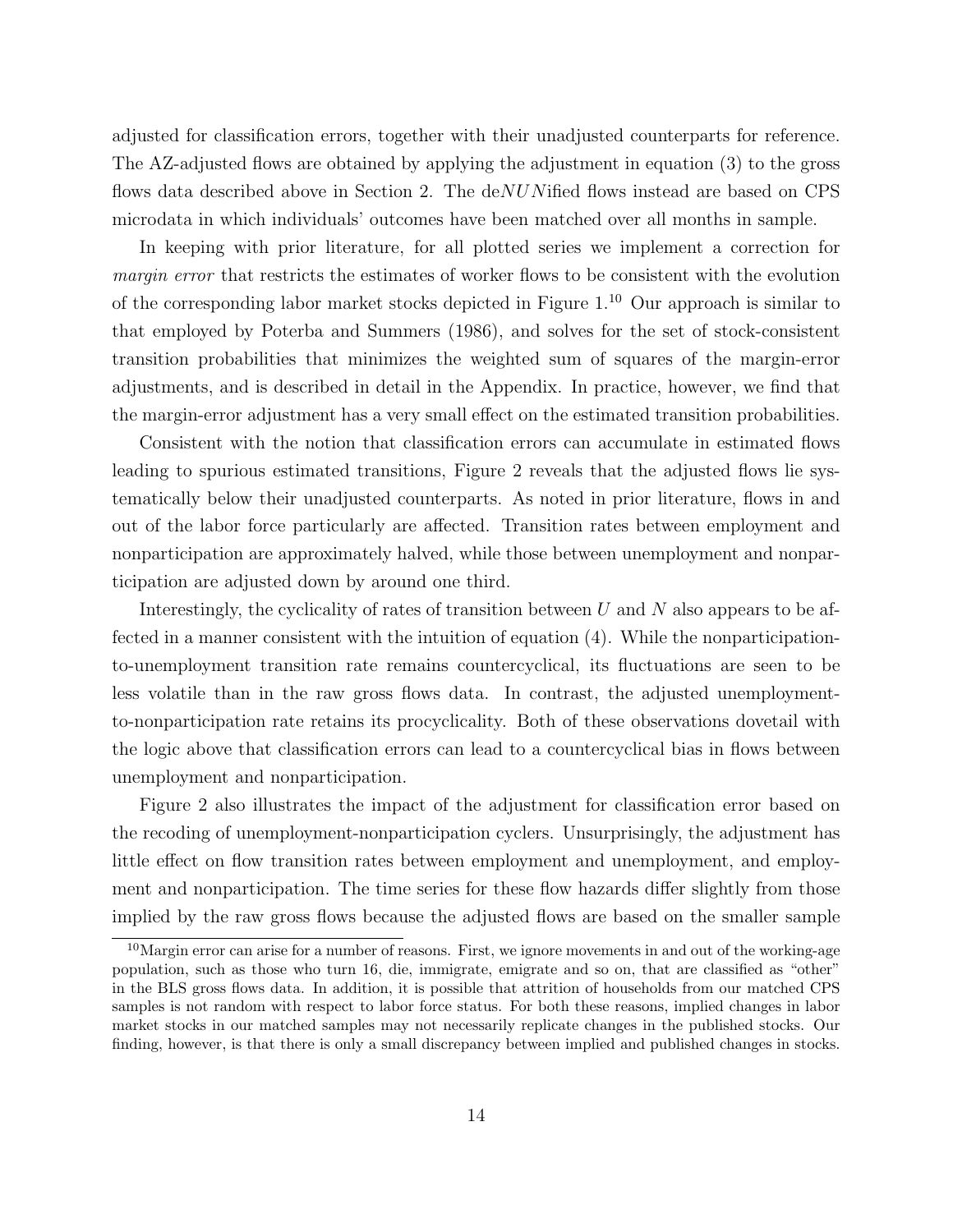of households that can be matched across four consecutive months (rather than just two).

A striking aspect of Figure 2, however, is that the  $deNUNi$  fied transition rates between unemployment and nonparticipation correspond very closely to the adjusted flows based on the Abowd and Zellner (1985) estimates of time-invariant classification errors. Note that there is no mechanical reason to expect this: The AZ adjustment is based on error probabilities implied by resolved labor force status from reinterview data; the recoding approach simply unwinds reversals of transitions between unemployment and nonparticipation. The correspondence between the two adjustments holds both in terms of the levels of these flow hazards, as well as their cyclicality. Both the rates of inflow to and outflow from unemployment on the participation margin are reduced by around one-third. As in the AZ-adjusted data, inflows into unemployment from out of the labor force are weakly countercyclical. Importantly, the rate at which the unemployed flow out of the labor force continues to fall substantially in times of recession.

# 4 Adjustments for temporal aggregation

Due to the monthly frequency of the CPS data, the gross flows provide us only with a series of snapshots of an individual's labor force status observed at discrete points in time. In practice, however, a person may make multiple transitions between consecutive surveys. For this reason, the gross flows estimates will not provide an accurate picture of the underlying flows—they will miss some transitions and incorrectly include others.

To see this, imagine an individual who is recorded as a nonparticipant in one month and as employed in the next month. In principle, there is an infinity of possible (though not equally-probable) paths that would yield this observation in discrete-time data. For example, the person could have flowed from nonparticipation to unemployment, and then from unemployment to employment. In that case, the discrete-time data would miss the latter two transitions, and would incorrectly ascribe them to a single employment to nonparticipation flow.

This temporal aggregation problem was noted by Darby, Haltiwanger and Plant (1985), and Shimer (2011, 2012) has provided a correction for this bias, which we summarize here. The task is to back out from estimates of the discrete-time transition probabilities  $p_{ij}$  corresponding estimates of the underlying instantaneous flow hazard rates, which we shall denote  $f_{ij}$ . In the Appendix, we show how the mapping between these takes a simple analytical form. The key point is that the underlying continuous-time flows must replicate the observed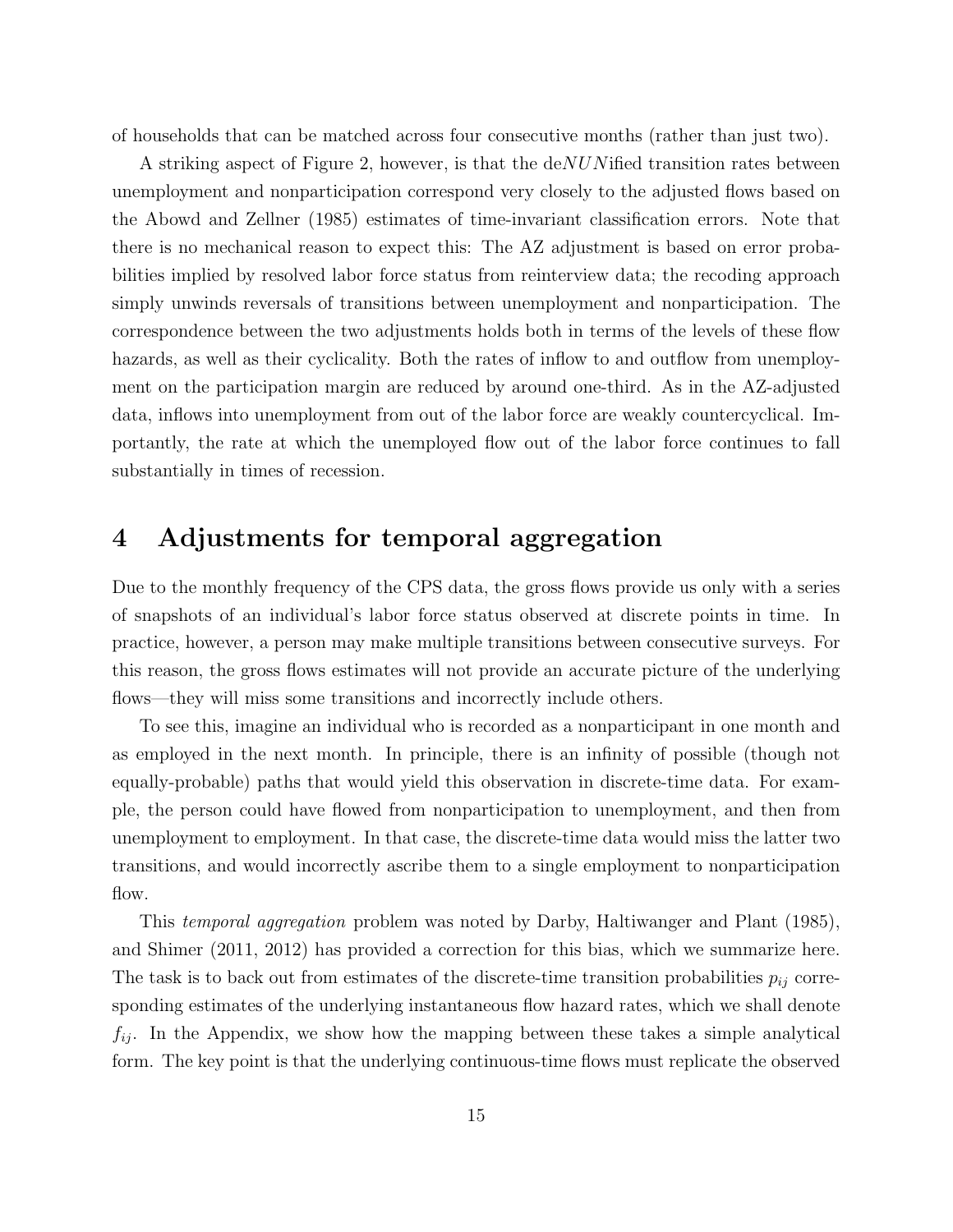path of labor market stocks each period. This implies a tight link between the dynamics and steady states of the observed discrete-time flows  $p_{ij}$ , and their notional continuous-time counterparts  $f_{ij}$ . This mapping takes the convenient form of an eigendecomposition, and thereby allows one to infer all of the underlying flow hazards,  $f_{ij}$ <sup>11</sup>

The impact of temporal aggregation bias on estimated worker flow probabilities can be seen in Figure 3. This plots the associated one-month transition probabilities implied by the time-aggregation correction,  $1 - e^{-f_{ijt}}$ . Consistent with the intuitive discussion at the beginning of this section, Figure 3 reveals that temporal aggregation in the raw gross flows misses some transitions, and incorrectly adds others. Specifically, the correction implies that the raw gross flows miss around 30 percent of inflows into unemployment, and 15 percent of outflows from unemployment to both employment and nonparticipation. In contrast, temporal aggregation in the raw gross flows leads to a slight overstatement of transitions between employment and nonparticipation.

The intuition for these results can be traced in large part to the magnitude of the probability of exiting unemployment in the United States. Figure 3 shows that unemployed individuals flow into both employment and nonparticipation with an average probability of around 25 percent over the course of a month. As a result, the likelihood that an individual who flows into unemployment between CPS surveys exits unemployment prior to the next month's survey is nontrivial. Consequently, the raw gross flows will understate transitions in and out of unemployment. For the same reason, the overstatement of transitions between employment and nonparticipation in the gross flows data arises because an individual is more likely to experience an intervening unemployment spell when transitioning between these two states.

Aside from the effect of temporal aggregation on the estimated levels of worker flows, a notable feature of the adjusted flows in Figure 3 is that the cyclical properties of the corrected series are qualitatively unchanged. Importantly for the focus of this paper, the rate of outflow from unemployment to nonparticipation continues to fall during recessionary episodes after adjusting for temporal aggregation.

<sup>&</sup>lt;sup>11</sup>A drawback of the approach is that it assumes that there is a contemporaneous mapping between an individual's labor market activities—working, searching, not searching—and their recorded labor market states—employment, unemployment and nonparticipation. In practice, there is a dynamic mapping between activities and recorded states. For example, to be recorded as unemployed, a respondent must have looked for work during the last month under the CPS definition. It is an important topic for future research to disentangle these more subtle time aggregation issues.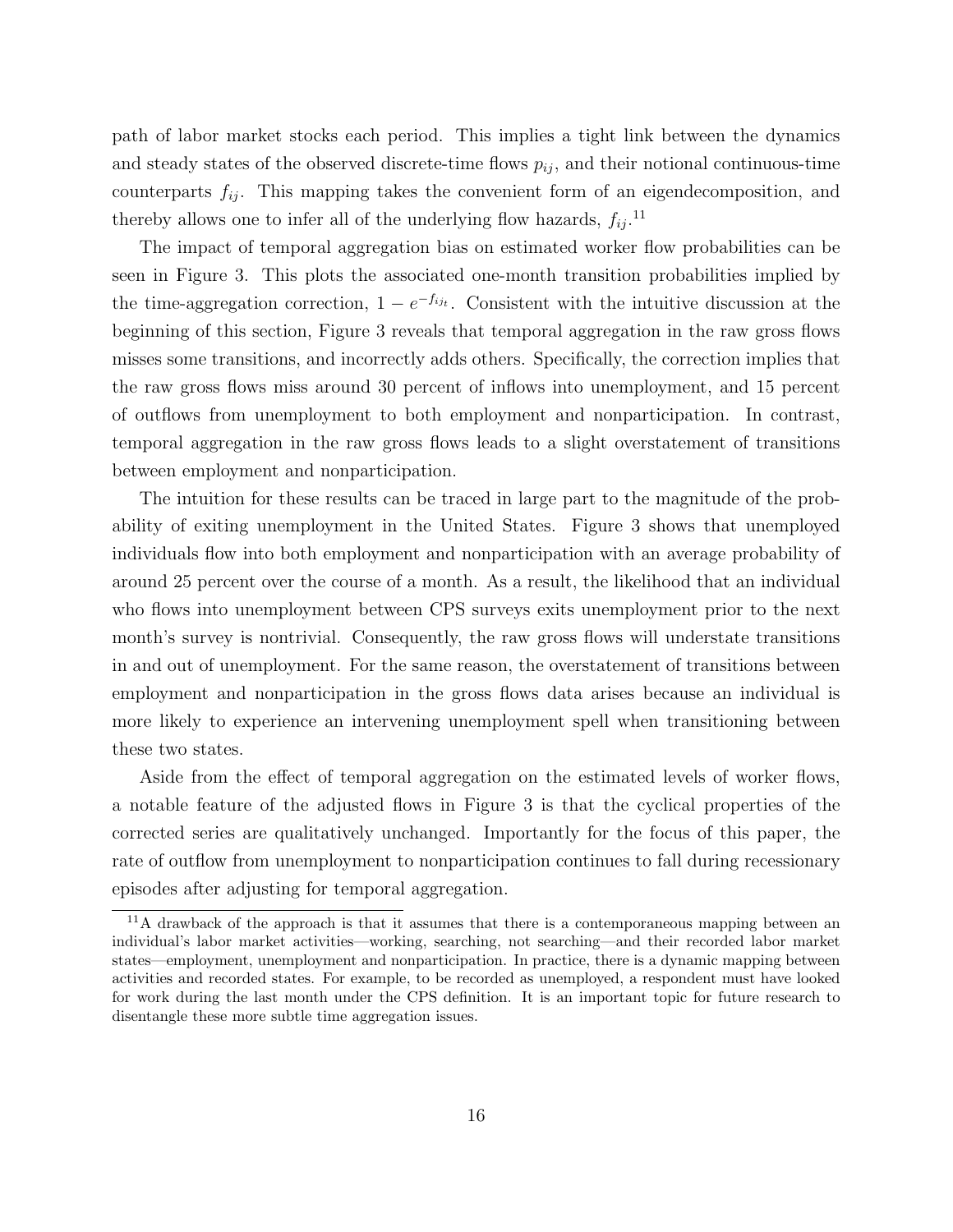# 5 Measuring the role of the participation margin

With measures of the instantaneous transition rates  $f_{ij}$  in hand, we can use them to inform a decomposition of the time-series variance of each of the labor market stocks into parts accounted for by each of the respective flow hazards. In this section, we devise such a decomposition using analytical approximations to a partial-adjustment representation of labor market dynamics. We then apply this decomposition to the estimates of the flow hazards described above.

#### 5.1 A three-state decomposition of unemployment fluctuations

In order to motivate our decomposition of variance, it is helpful first to formalize the mapping between the labor force stocks and flows. The latter takes the form of a simple discrete-time Markov chain,

$$
\begin{bmatrix} E \\ U \\ N \end{bmatrix}_{t} = \begin{bmatrix} 1 - p_{EU} - p_{EN} & p_{UE} & p_{NE} \\ p_{EU} & 1 - p_{UE} - p_{UN} & p_{NU} \\ p_{EN} & p_{UN} & 1 - p_{NE} - p_{NU} \end{bmatrix}_{t} \begin{bmatrix} E \\ U \\ N \end{bmatrix}_{t-1}.
$$
 (5)

This in turn can be simplified further by normalizing labor market stocks by the civilian non-institutional working-age population,  $E_t + U_t + N_t \equiv 1$  for all t, so that  $E_t$ ,  $U_t$  and  $N_t$ are to be interpreted as shares of the population.<sup>12</sup> It follows that the three-equation system (5) can be rewritten as a two-dimensional system of the form

$$
\underbrace{\begin{bmatrix} E \\ U \end{bmatrix}}_{s_t} = \underbrace{\begin{bmatrix} 1 - p_{EU} - p_{EN} - p_{NE} & p_{UE} - p_{NE} \\ p_{EU} - p_{NU} & 1 - p_{UE} - p_{UN} - p_{NU} \end{bmatrix}}_{\tilde{\mathbf{P}}_t} + \underbrace{\begin{bmatrix} E \\ U \end{bmatrix}}_{s_{t-1}} + \underbrace{\begin{bmatrix} p_{NE} \\ p_{NU} \end{bmatrix}}_{q_t} \tag{6}
$$

We denote the flow steady state of this Markov chain by  $\bar{\mathbf{s}}_t = (\mathbf{I} - \tilde{\mathbf{P}}_t)^{-1} \mathbf{q}_t$ .

As in the two-state case described in Elsby, Hobijn, and Şahin (forthcoming), changes over time in the flow hazards  $f_{ij}$  shift the discrete-time transition probabilities  $p_{ij}$ , as well as the steady state that the labor market is converging to,  $\bar{s}_t$ . It is through this chain of events that changes in the underlying flows affect the path of employment and unemployment over

<sup>12</sup>As mentioned in footnote 10, initially we ignore flows in and out of the population, and then make a small correction for margin error. Thus, implied labor market stocks in our flow analysis do in fact add up to the working-age population, as assumed in equation (6).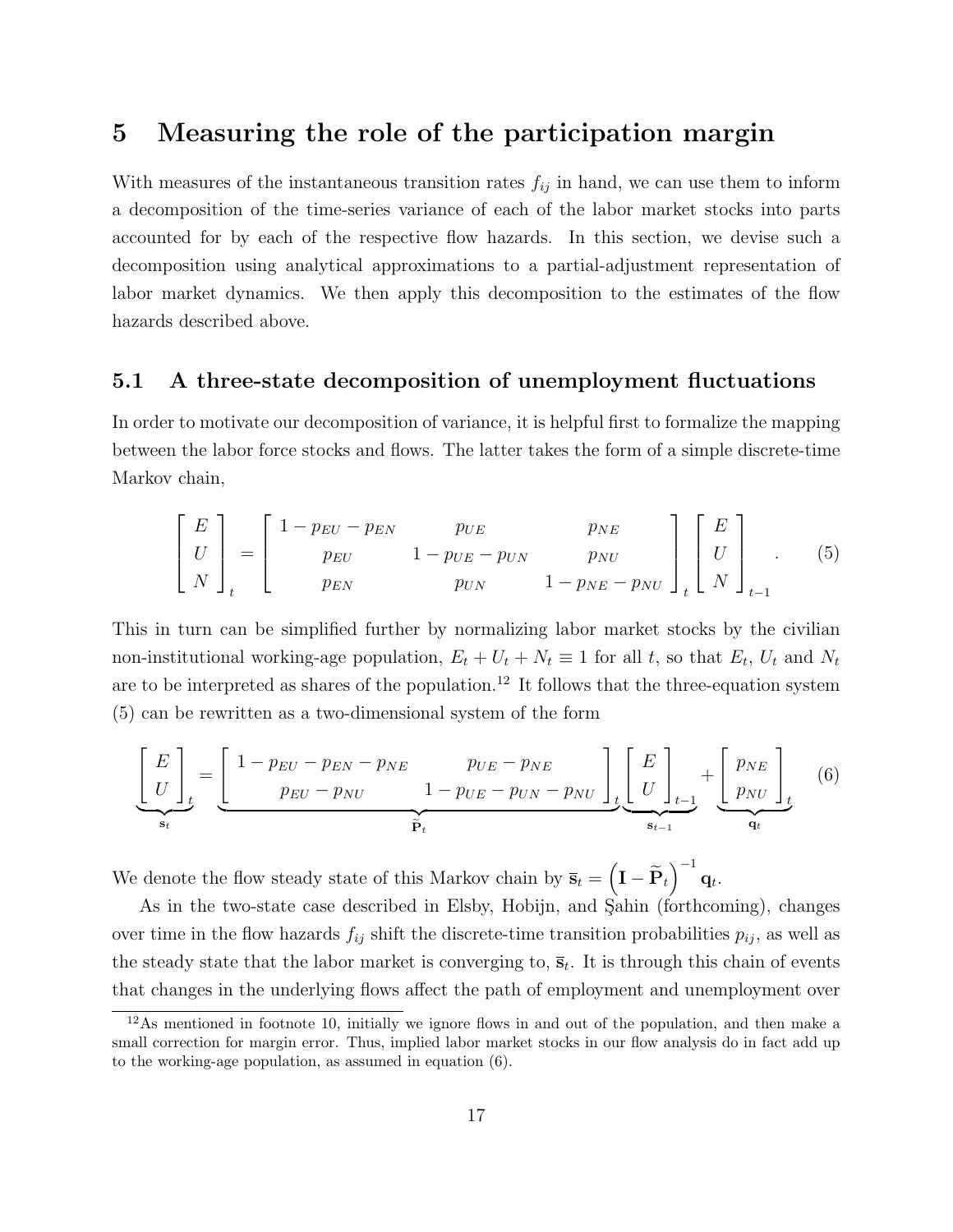time. We show in the Appendix that this intuition can be formalized in the form of the following partial-adjustment representation:

$$
\Delta \mathbf{s}_t = \mathbf{A}_t \Delta \overline{\mathbf{s}}_t + \mathbf{B}_t \Delta \mathbf{s}_{t-1},\tag{7}
$$

where  $\mathbf{A}_t = \left(\mathbf{I} - \widetilde{\mathbf{P}}_t\right)$  and  $\mathbf{B}_t = \left(\mathbf{I} - \widetilde{\mathbf{P}}_t\right) \widetilde{\mathbf{P}}_{t-1} \left(\mathbf{I} - \widetilde{\mathbf{P}}_{t-1}\right)^{-1}$ . The first term in (7) captures the changes in labor market stocks that are driven by contemporaneous changes in the flow transition rates which shift the flow steady state,  $\bar{s}_t$ . The second term in equation (7) summarizes the transmission of past changes in transition rates onto the current labor market state.

This partial adjustment representation can be used to motivate a decomposition of variance for the change in labor market stocks over time,  $\Delta s_t$ . To see how, note first that one can iterate backward on equation (7) to express  $\Delta s_t$  as a distributed lag of past changes in the steady-state labor market stocks  $\Delta \bar{s}_t$ ,

$$
\Delta \mathbf{s}_t = \sum_{k=0}^{t-1} \mathbf{C}_{k,t} \Delta \overline{\mathbf{s}}_{t-k} + \mathbf{D}_t \Delta \mathbf{s}_0,\tag{8}
$$

where  $\mathbf{C}_{k,t} = \left(\prod_{n=0}^{s-1} \mathbf{B}_{t-n}\right) \mathbf{A}_{t-k}$  and  $\mathbf{D}_t = \prod_{k=0}^{t-1} \mathbf{B}_{t-k}$ , and  $\Delta \mathbf{s}_0$  is the change in labor market stocks in the first period of available data.

As we noted above, changes in the flow hazards  $f_{ij}$  shape the present and future evolution of  $\Delta s_t$  by shifting its flow-steady-state counterpart,  $\Delta \bar{s}_t$ . Thus, to link changes in labor market stocks to changes in the flow hazards, we take a first-order approximation to the change in the steady-state labor market stocks,

$$
\Delta \overline{\mathbf{s}}_t \approx \sum_{i \neq j} \frac{\partial \overline{\mathbf{s}}_t}{\partial f_{ij_t}} \Delta f_{ij_t},\tag{9}
$$

where the approximation has been taken around the lagged flow hazard rates,  $f_{ij_{t-1}}$ . To compute the derivatives in equation (9), note that we can write the continuous-time analogue to the reduced-state Markov chain in (6) as

$$
\dot{\mathbf{s}}_t = \underbrace{\begin{bmatrix} -f_{EU} - f_{EN} - f_{NE} & f_{UE} - f_{NE} \\ f_{EU} - f_{NU} & -f_{UE} - f_{UN} - f_{NU} \end{bmatrix}}_{\tilde{\mathbf{F}}_t} \mathbf{s}_t + \underbrace{\begin{bmatrix} f_{NE} \\ f_{NU} \end{bmatrix}}_{\mathbf{g}_t}.
$$
 (10)

It follows that the flow steady state of the system can be rewritten as  $\bar{\mathbf{s}}_t = -\bar{\mathbf{F}}^{-1}\mathbf{g}_t$ . Using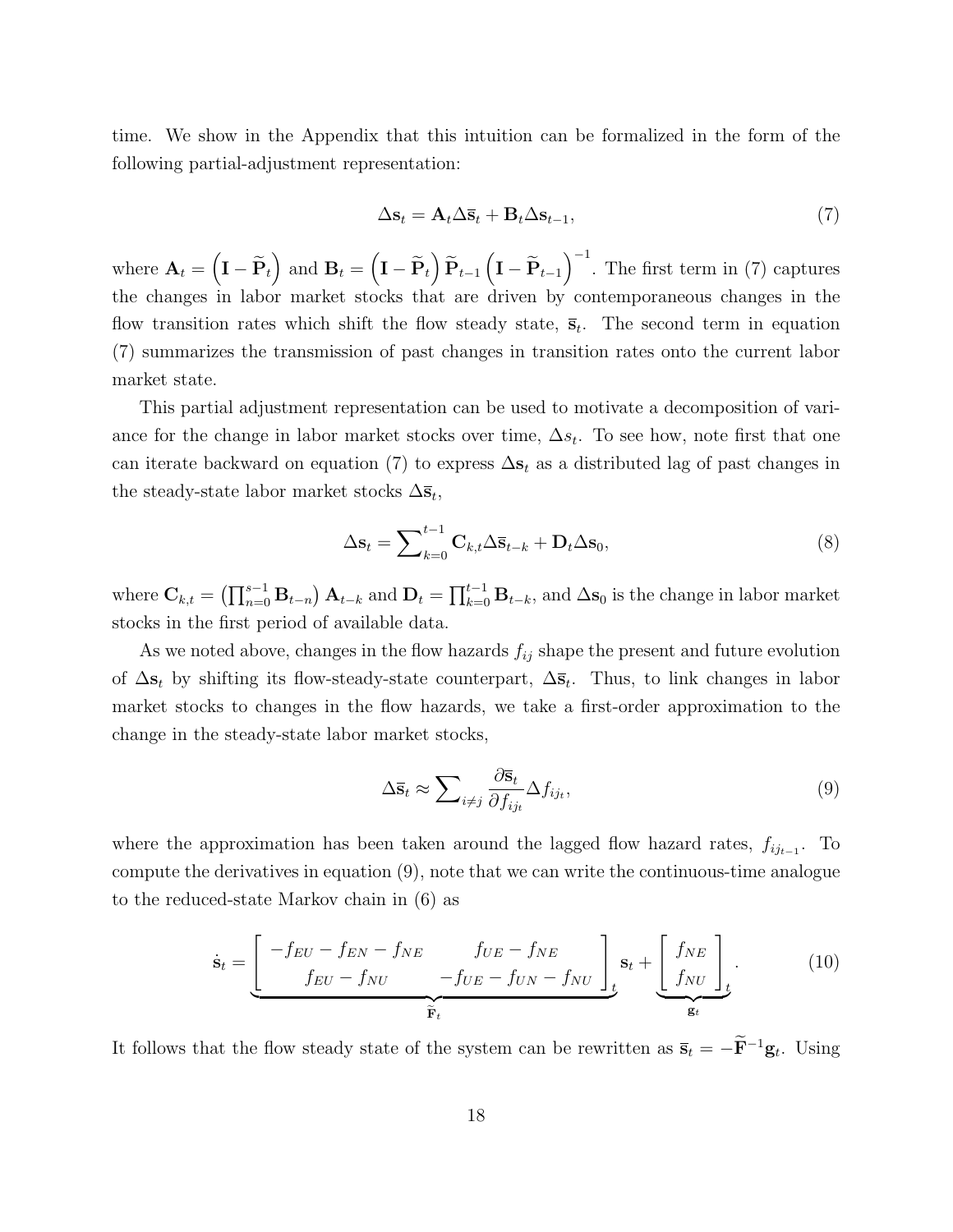this, the associated derivatives in equation (9) are straightforward to compute analytically.

Piecing these components together yields the following decomposition of variance:

$$
var\left(\Delta \mathbf{s}_{t}\right) \approx \sum_{i \neq j} cov\left(\Delta \mathbf{s}_{t}, \sum_{k=0}^{t-1} \mathbf{C}_{k,t} \frac{\partial \overline{\mathbf{s}}_{t-k}}{\partial f_{ij_{t-k}}} \Delta f_{ij_{t-k}}\right). \tag{11}
$$

A direct implication of (11) is that one can compute the fraction of the variance in any given labor market stock variable accounted for by variation in any given flow transition hazard. For example, if one were interested in computing the contribution of changes in the employment-to-unemployment flow hazard,  $f_{EU}$ , to changes in the unemployment stock, then one could compute:

$$
\beta_{EU}^U = \frac{cov\left(\Delta U_t, \left[\sum_{k=0}^{t-1} \mathbf{C}_{k,t} \frac{\partial \overline{s}_{t-k}}{\partial f_{EU_{t-k}} \Delta f_{EU_{t-k}}}\right]_{2,1}\right)}{var\left(\Delta U_t\right)}.
$$
\n(12)

Of course, the latter decomposition of variance applies to the stock of unemployed workers as a fraction of the working-age population, and therefore not directly to the unemployment rate,  $u_t \equiv U_t/L_t$ , where  $L_t \equiv E_t + U_t$  is the labor force participation rate. However, it is straightforward to derive a decomposition of changes in  $u_t$  using the approximate transform,

$$
\Delta u_t \approx (1 - u_{t-1}) \frac{\Delta U_t}{L_{t-1}} - u_{t-1} \frac{\Delta E_t}{L_{t-1}}.
$$
\n(13)

Since the labor force participation rate is the sum of  $E_t$  and  $U_t$ , a decomposition of the labor force participation rate in terms of the contribution of changes in the flow hazards can be derived in a similar way to that of the unemployment rate.

#### 5.2 Results

Table 3 summarizes the results of applying our decomposition to the estimates of the flow hazards  $f_{ij}$  derived above. It reports the shares of the variance of the unemployment rate accounted for by each  $f_{ij}$  based on both the unadjusted flows, as well as those adjusted for classification errors. Overall, the approach provides an accurate decomposition of unemployment variance, in the sense that the contributions of each flow sum approximately to one—the residual variance is generally less than 6 percent.

Consider first the results for the unadjusted gross flows estimates in the first row of Table 3. These confirm the well-known result that both countercyclical rates of job loss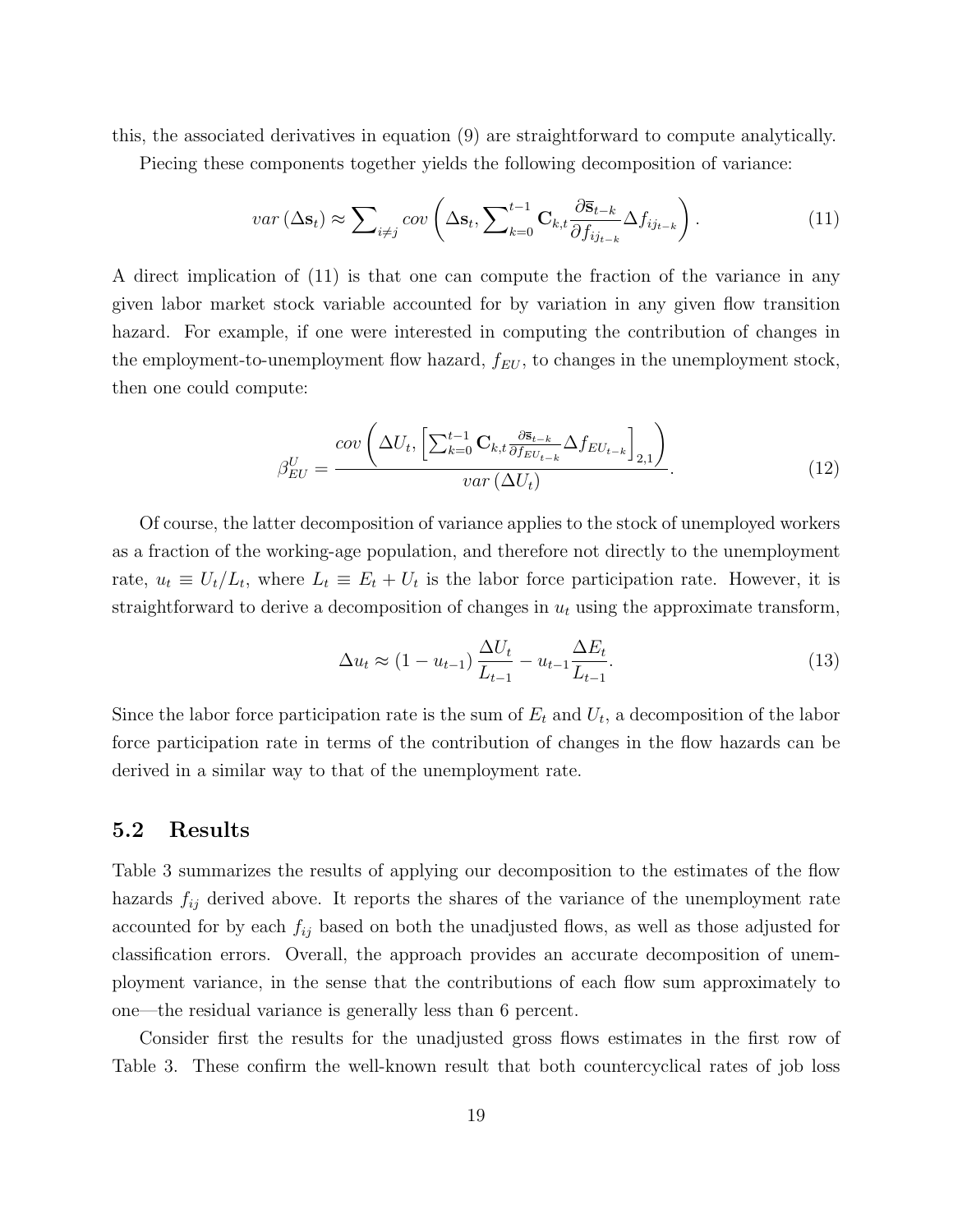and procyclical rates of job finding account for a substantial fraction of the fluctuations in the aggregate unemployment rate. Over the whole sample period, around one-quarter of the cyclicality of the unemployment rate can be traced to the employment-to-unemployment hazard, and one-third to the unemployment-to-employment hazard, with a total contribution of approximately 60 percent. Thus, it is clear that an explanation of the processes of job loss and job finding is crucial to an understanding of the cyclical behavior of the labor market.

The next two columns of Table 3, however, reaffirm the visual impression of Figure 3 that the participation margin also accounts for a substantial fraction of the rise in unemployment during recessions. The combined contribution of flows between unemployment and nonparticipation accounts for around one-third of unemployment variation. Consistent with the countercyclicality of inflows into unemployment from nonparticipation, and the procyclicality of the U-to-N flow hazard, both flows matter. However, the U-to-N flow hazard contributes more than the N-to-U flow hazard.

Together, flows between unemployment and employment and flows between unemployment and nonparticipation explain the vast majority of unemployment movements; the indirect effect of flows between employment and nonparticipation is negligible.

The message of this analysis, then, is that the standard gross flows estimates of labor market transitions imply an economically-significant role for the participation margin. In what follows, we examine whether this baseline result is robust to the adjustments for classification error discussed earlier.

The remaining rows of Table 3 provide a quantitative sense of this. They implement the variance decomposition using instead adjusted estimates of flows hazards based on the Abowd and Zellner  $(1985)$  method and the deNUNified flows. The contributions of flows between unemployment and employment are adjusted upward somewhat by both corrections, accounting for approximately two-thirds of unemployment fluctuations over the whole sample period. In addition, the variance contribution of flows from  $U$  to  $N$  remains in the neighborhood of 20 percent in the adjusted data. Consistent with the visual impression of Figure 3, and the message of equation  $(4)$ , the estimated contribution of N-to-U flows is shaded down relative to the unadjusted gross flows data, especially for the AZ correction. Despite this, the joint contribution of the participation margin in the adjusted flows remains at around 30 percent of the variation in the unemployment rate. Thus, even after implementing adjustments for classification error, the participation margin is estimated to play a prominent role in driving cyclical unemployment dynamics.

It is instructive to compare these findings to prior literature that has focused on the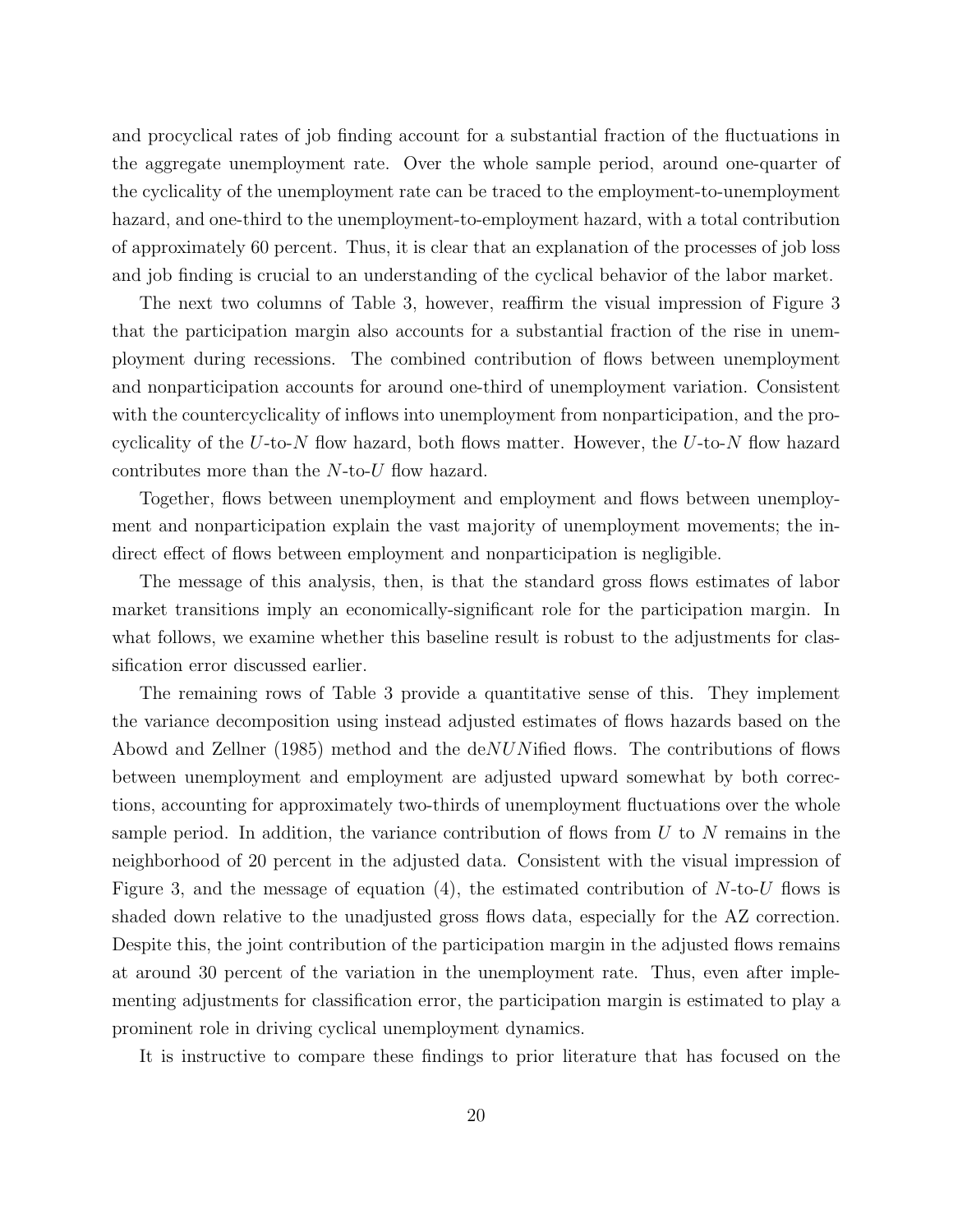respective roles of unemployment inflows and outflows in accounting for unemployment fluctuations in the context of a two-state framework. The results in Table 3 imply a joint variance contribution of unemployment outflows (the sum of the contributions of  $U$ -to- $E$ and U-to-N flows) of approximately 60 percent for the unadjusted data, and 68 percent for the Abowd and Zellner (1985) correction. This is broadly consistent with the findings of earlier literature that has suggested something like a two-thirds outflows to one-third inflows decomposition of unemployment fluctuations (see for example Elsby, Michaels, and Solon, 2009; and Fujita and Ramey,  $2009$ ).<sup>13</sup>

### 6 Stock vs. flow decompositions: a stock-flow fallacy

The message of the above flows-based decomposition—that worker transitions between unemployment and nonparticipation contribute substantially to cyclical fluctuations in the unemployment rate—is a provocative one in the light of conventional wisdom. A prominent heuristic used to quantify the role of the participation margin in accounting for cyclical unemployment fluctuations is implicit in Figure 1. Specifically, a simple stocks-based decomposition of the variation in the unemployment rate can be derived from the following approximate relation,

$$
\Delta u_t \approx (1 - u_{t-1}) \left( \Delta \log L_t - \Delta \log E_t \right). \tag{14}
$$

Thus, a close approximation to the change in the unemployment rate  $\Delta u_t$  is the difference in the logarithmic changes in the labor force participation rate  $\Delta \log L_t$ , and the employmentto-population ratio  $\Delta \log E_t$ .

Application of this stocks-based decomposition to quarterly averages of published labor market stocks from the Bureau of Labor Statistics for the period 1967 to 2012 implies a contribution of variance in the labor force participation rate to variance in the unemployment rate of

$$
\beta_L^u = \frac{cov(\Delta u_t, (1 - u_{t-1}) \Delta \log L_t)}{var(\Delta u_t)} \approx -7 \text{ percent.}
$$
\n(15)

This result stands in stark contrast to the implications of the flows-based decomposition summarized in Table 3. According to (15), the role of the participation margin is both quantitatively small, and of opposite sign, relative to that implied by the flows. The reason,

<sup>&</sup>lt;sup>13</sup>A drawback of the earlier two-state literature is that the estimated "inflow rate" into unemployment unavoidably conflates inflows from employment and nonparticipation respectively in a non-additive way. An advantage of the three-state decomposition provided in the present paper is that it disentangles these separate effects.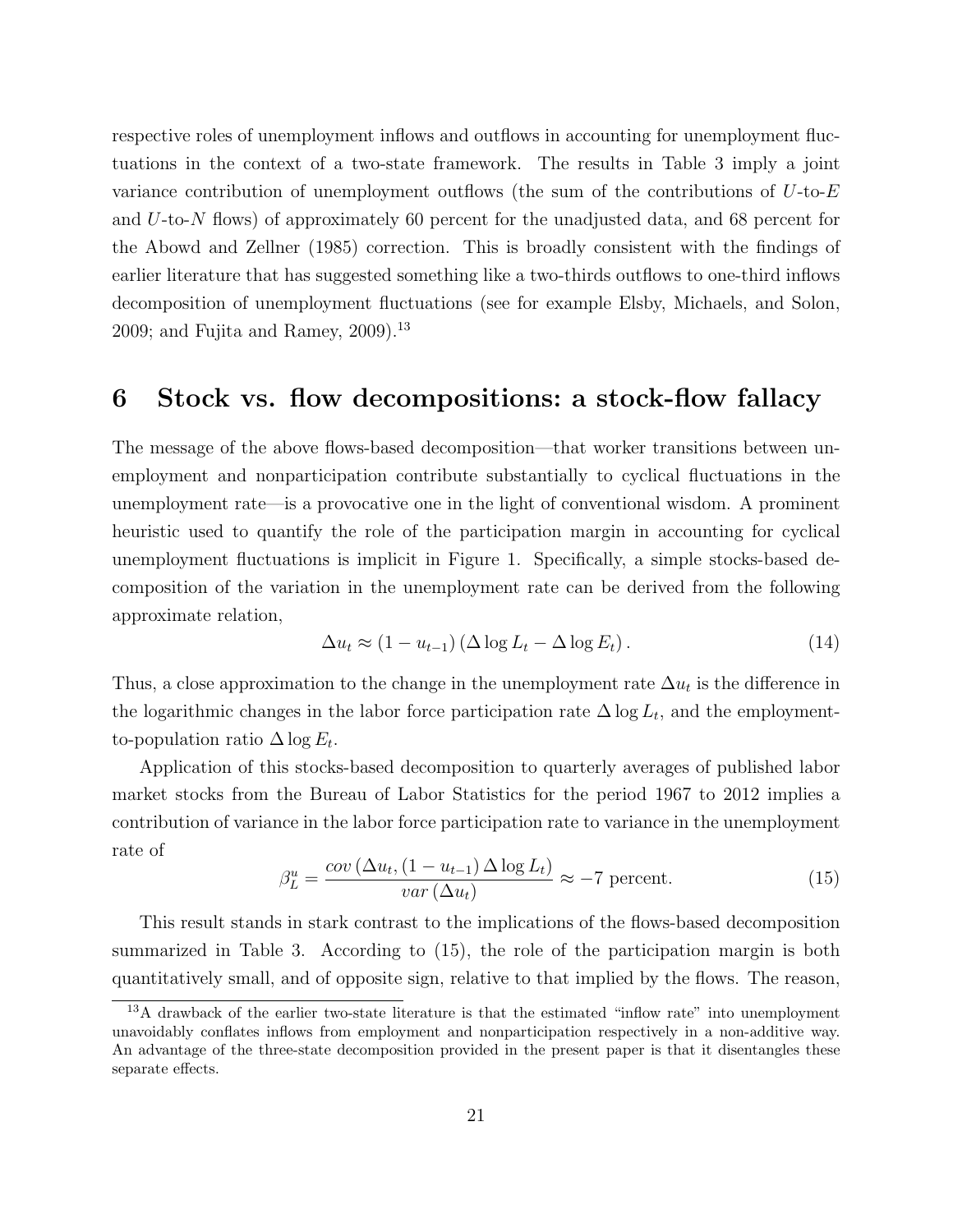of course, is that the labor force participation rate is mildly procyclical in the data. It follows that a simple stocks-based decomposition will suggest that the small declines in participation that accompany recessions in fact offset slightly the rise in unemployment. Comparisons of the relative cyclicality of labor market stocks, such as this, have informed a conventional wisdom that participation decisions are not of first-order importance for an understanding of unemployment fluctuations (see, for example, Lilien and Hall, 1986, and Hall, 2008, 2009). In the remainder of this section, we explain why this conclusion is an example of a stock-flow fallacy.

The key to understanding the seeming tension between these two approaches is to note that, in a dynamic labor market, the labor force participation rate is itself shaped by the underlying behavior of worker flows, just like the unemployment rate. By contrast, stocksbased and flows-based decompositions would deliver the same conclusion if the labor market were relatively static, which is the assumption implicit in a stocks-based analysis. For example, if recessionary declines in labor force participation were brought about by the movement of a small group of individuals from unemployment to nonparticipation that subsequently were reversed during times of recovery, increases in unemployment during recessions would be mitigated by an upward spike in the  $U$ -to- $N$  hazard, and the two approaches would concur. Notwithstanding the fact that the  $U$ -to- $N$  hazard in fact falls prominently during recessions, this view of the labor market also implies low levels of worker flows. Several decades of research on worker flows supports the exact opposite view, namely that worker flows are large, and that consequently the identities of individuals in each of the labor market states are shifting continually. Under this interpretation, the observed mild procyclicality of the participation rate is instead the outcome of a subtle interaction of offsetting cyclical movements in worker flow hazards.

To illustrate this point, in the remainder of this section we present a case study that contrasts the twin recessions of the early 1980s with the Great Recession of the late 2000s. Both episodes were associated with a rise in the unemployment rate in excess of 5 percentage points. This is confirmed in Table 4, which reports the cumulative changes in the unemployment rate  $\Delta u$ , the log labor force participation rate  $\Delta \log L$  and the log employmentto-population ratio  $\Delta \log E$  respectively for the periods May 1979 to December 1982, and March 2007 to October 2009.

Viewed through the lens of the stocks-based decomposition in (15), Table 4 suggests that the contribution of the participation margin to unemployment fluctuations changed signs across the two episodes, seemingly reinforcing the rise in unemployment in the 1980s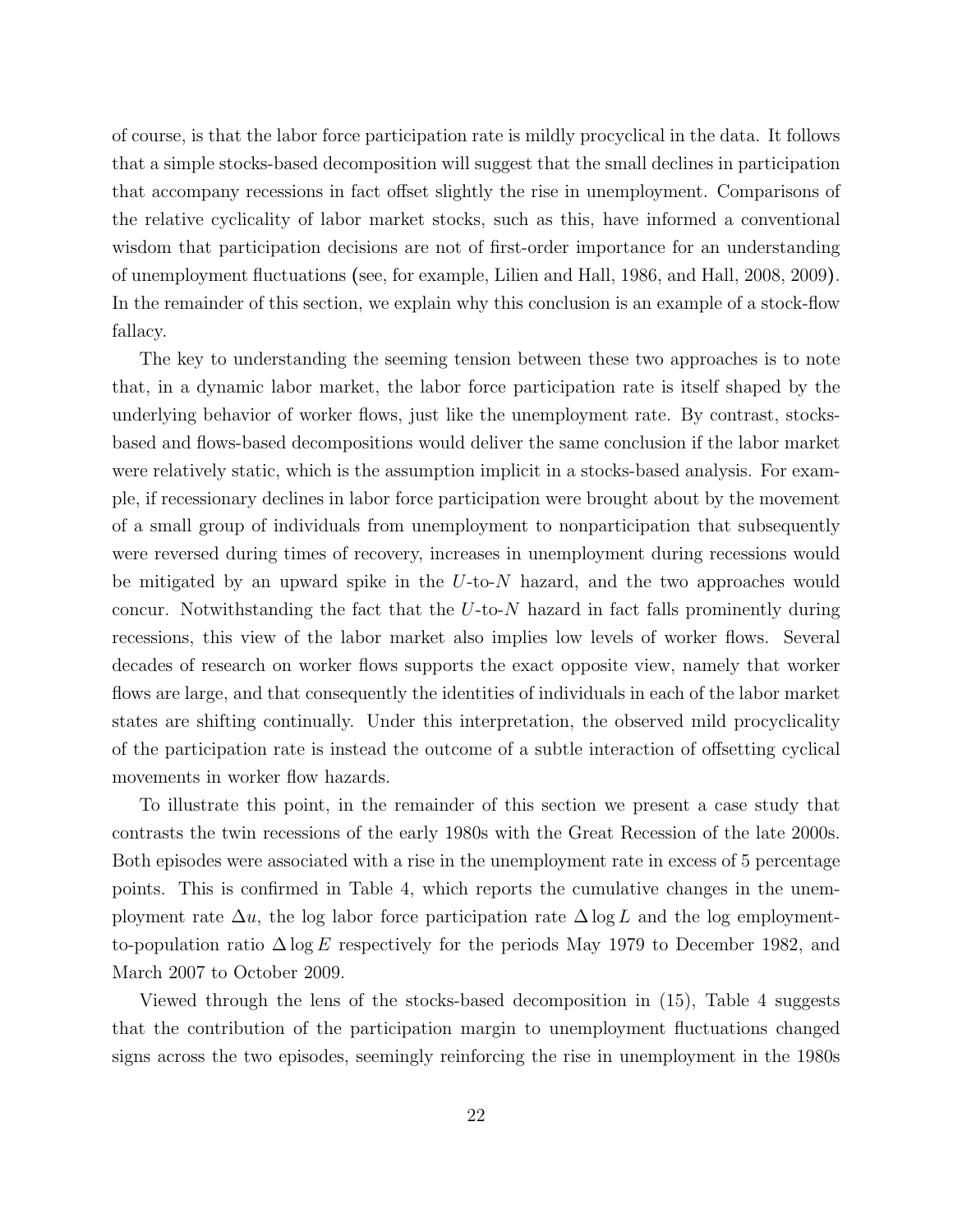recessions, but moderating the rise during the Great Recession. The reason, of course, is that the labor force participation rate was rising as a trend phenomenon in the earlier episode, and now appears to be on a trend decline, as shown in Figure 1.

Should one conclude from this that the role of the participation margin in accounting for cyclical unemployment has shifted fundamentally as a result of these differing secular trends? The message from the worker flows is a resounding "no." Figure 4 presents the estimated contribution of each labor market flow to the changes in the unemployment rate during these two episodes. The role of flows between unemployment and nonparticipation is both quantitatively significant, and of similar magnitude, across the two recessionary periods, accounting for approximately one-third of the rise in the unemployment rate in each case.

To reconcile the divergent behavior of the participation rate across the two recessionary periods, we exploit a virtue of the flows-based decomposition in equation (11), namely that it can be applied to any combination of labor market stocks, including the labor force participation rate,  $L \equiv E + U$ . The final panels of Figure 4 present the analogous contributions of worker flows to the evolution of labor force participation. In both downturns, flows between unemployment and nonparticipation placed upward pressure on participation, consistent with the cyclical behavior of these flows discussed earlier. However, this tendency is almost exactly offset by the effect of flows between unemployment and employment. The intuition for the latter is somewhat subtle: Although the primary effect of flows between unemployment and employment in times of recession is to reduce employment and raise unemployment, unemployed workers are much more likely to leave the labor force compared to employed workers, that is  $f_{UN} \gg f_{EN}.$ <sup>14</sup>

The key to the different trajectories in participation between the 1980s recessions and the Great Recession, then, is the comparative effects of flows between employment and nonparticipation. In particular, these flows imparted a substantial negative effect on participation during the most recent downturn, while their effect was more muted in the early 1980s. This difference, which can be attributed to changing secular trends in the employment-tononparticipation flow rate in Figure 3, is what drives the opposite paths of the labor force participation rate across the two episodes. Since flows between employment and nonparticipation are largely neutral with respect to the unemployment rate, it would be fallacious to infer the contributon of the participation margin to recessionary increases in unemployment

<sup>&</sup>lt;sup>14</sup>Another way to see this is to consider the implied *steady-state* labor force participation rate,  $L^*$  =  $1 - N^* = 1 - \frac{\tilde{f}_{EN} E^* + f_{UN} U^*}{f_{NIR} + f_{NII}}$  $\frac{N^{E'} + f_{UN}U}{f_{NL} + f_{NU}}$ . As employment falls and unemployment rises, more weight is placed on the labor force exit rate from unemployment  $f_{UN}$ , which is much larger than its counterpart from employment  $f_{EN}$ .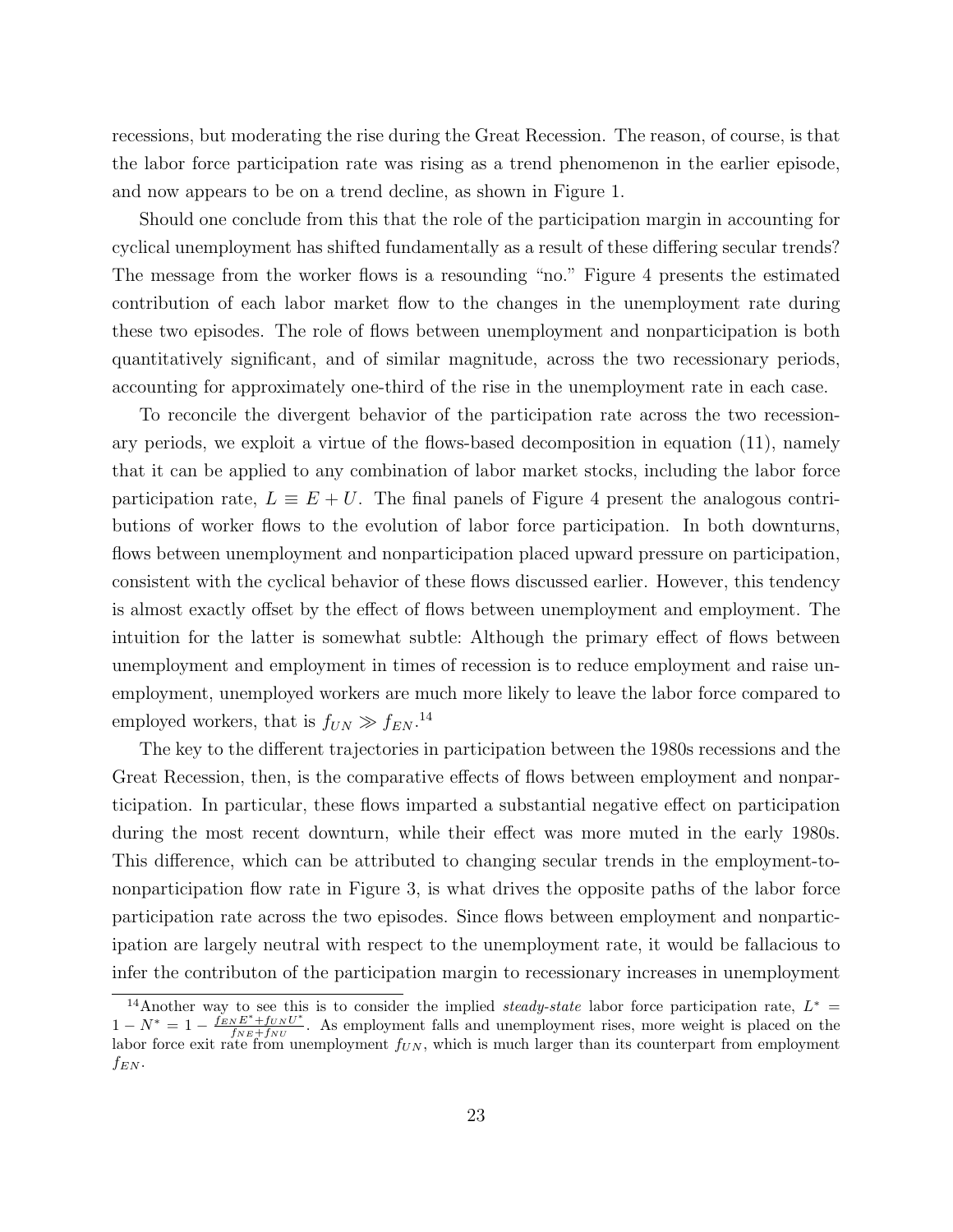from the behavior of the stock of labor force participants, which is itself shaped by (different) worker flows.

# 7 Toward understanding the participation margin

The preceding sections have highlighted that the flow transition rates between unemployment and nonparticipation are prominently cyclical; that adjustments for classification errors and time aggregation do not eliminate this cyclicality; and that this variation contributes substantially to cyclical unemployment fluctuations. An important question, then, is what might explain the observed cyclicality of these flows. In this section, we assess a number of hypotheses for why the participation margin appears to be so important.<sup>15</sup> Our approach is to explore these hypotheses by delving into the pattern of heterogeneity in worker flows at the participation margin that can be observed in available data.

### 7.1 History dependence and labor force exit

The first channel that we explore revives an insight of Akerlof and Main (1981) that, in practice, the structure of worker flow transitions may depart considerably from the descriptive first-order Markov structure in equation (5) that has informed the majority of research on labor market flows.<sup>16</sup> In particular, worker flows may exhibit history dependence, whereby individual workers' transition rates are related to their past labor market status, and may also vary across workers. Consequently, cyclical changes in the composition of the unemployed across these different dimensions of heterogeneity can influence the evolution of average worker flows over the cycle.

The specific hypothesis we explore is whether the behavior of the average unemploymentto-nonparticipation rate depicted in Figure 3 can be traced to cyclical shifts in labor force attachment of the nonemployed. In particular, a stylized feature of recessions in the United States is the burst of job loss that occurs at the onset of a downturn. If such workers are more than averagely attached to the labor market, it is plausible that they will continue

<sup>&</sup>lt;sup>15</sup>A natural candidate explanation might be the role of extensions in the duration of unemployment insurance (UI) that accompany recessions, with the Great Recession of 2008 to 2010 being a prominent example. However, estimates of the impact of such UI extensions suggest a modest impact on unemployment (see Aaronson, Mazumder, and Schecter, 2010; Farber and Valletta, 2011; Fujita, 2010; Nakajima, 2010; Rothstein, 2011; Valletta and Kuang, 2010; and Valletta, 2010).

<sup>&</sup>lt;sup>16</sup>A recent exception is Gomes (2012), who highlights the existence of history dependence in worker flows in the United Kingdom.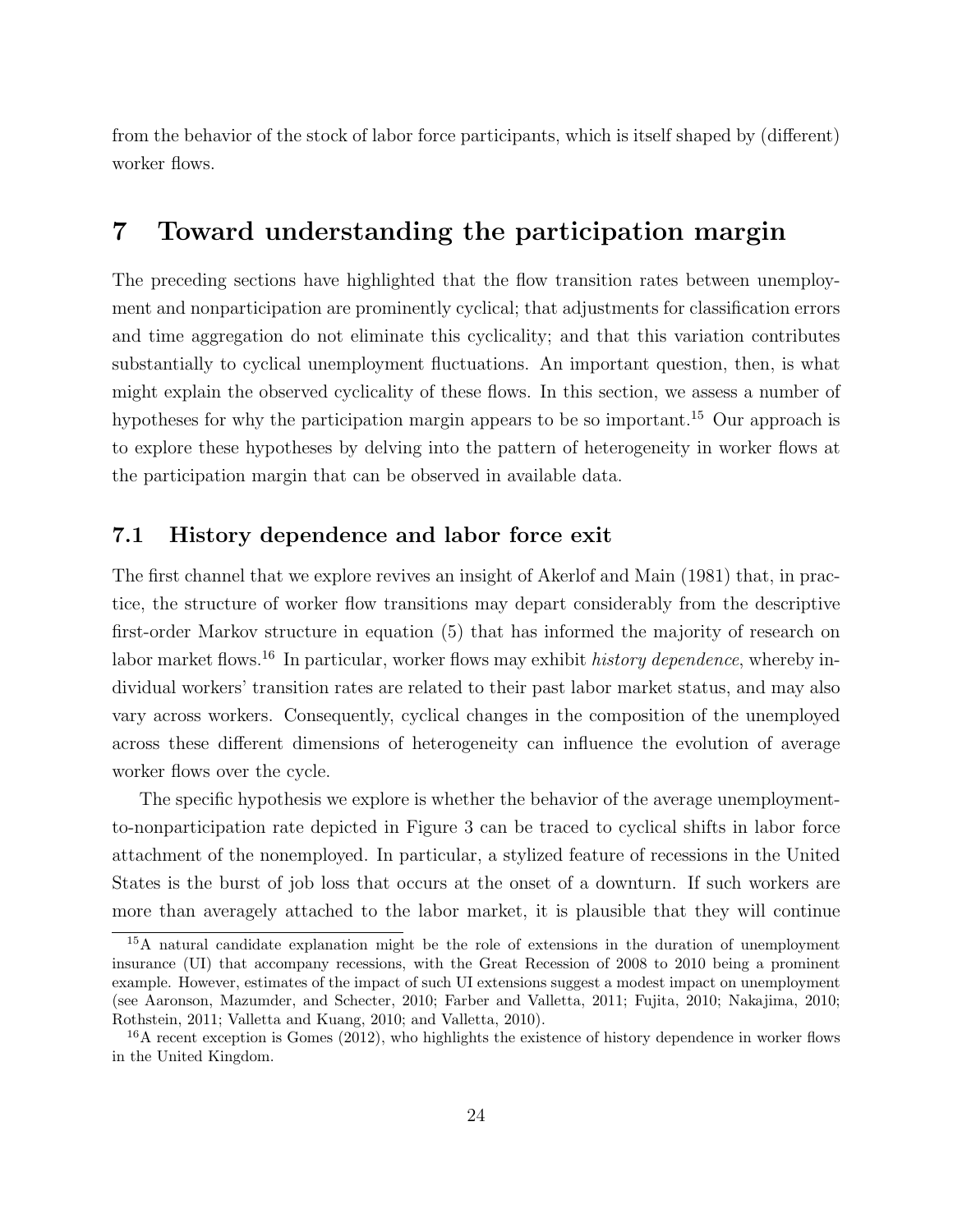searching for employment rather than transitioning out of the labor force. An important potential signal of labor market attachment would be history-dependence in worker flows: Individuals who have been attached to the labor market in the past would exhibit a lower propensity to exit the labor force, and cyclical changes in the distribution of labor market attachment will in turn drive cyclical changes in average worker flows at the participation margin.<sup>17</sup>

To study the magnitude of this channel in accounting for the cyclicality of transitions between unemployment and out of the labor force, we use Current Population Survey microdata for which individual records have been matched across all eight months in sample. Using these data, we compute the transition rates between  $U$  and  $N$  conditional on a full interaction of gender, age, education, past labor force status (defined as status one year prior to the survey), and reason for unemployment (job leavers, job losers and labor force entrants).<sup>18</sup>

Table 5 reports the relevant flow transition probabilities for different groups of workers, averaged over the period  $1979$  to  $2010<sup>19</sup>$ . The table reveals that female workers, both younger and older workers, less educated workers, entrants, and workers who were not employed in the past all are more likely to flow from unemployment to nonparticipation. Quite sensibly, and consistent with the premise underlying the above hypothesis, the common thread that unites these observations is that flows between unemployment and nonparticipation are more common among workers who tend to be less attached to the labor force.

Importantly, we also find that the composition of the unemployment pool becomes skewed towards workers that are more attached to the labor force during recessions. Specifically, during recessions we observe increases in the unemployment shares of prime-aged men, as well as workers who were employed in the past. Since unemployed members of these groups are less likely to exit the labor force, these compositional shifts potentially could account for the observed decline in the average  $U$ -to- $N$  flow rate during recessions. This observation dovetails with the findings of Mueller (2012), who documents that the composition of unemployed

<sup>&</sup>lt;sup>17</sup>We also examined the role of such compositional forces on other labor market flows, but found only modest effects on flows originating from employment and nonparticipation. The simple reason is that both the employment and nonparticipant stocks are much larger than the unemployment stock. Consequently, the composition of these larger stocks is influenced less by cyclical fluctuations.

<sup>&</sup>lt;sup>18</sup>Further disaggregation of job losers into temporary layoffs and permanent job losers, and of labor force entrants into new entrants and re-entrants were not pursued because the 1994 CPS redesign led to important changes in the measurement of these subcategories.

 $19$ Note that these transition probabilities differ slightly from those reported in Figure 3. In particular, they are based on the raw transition probabilities computed from CPS microdata matched across all eight months in sample, and are not adjusted for margin error or temporal aggregation.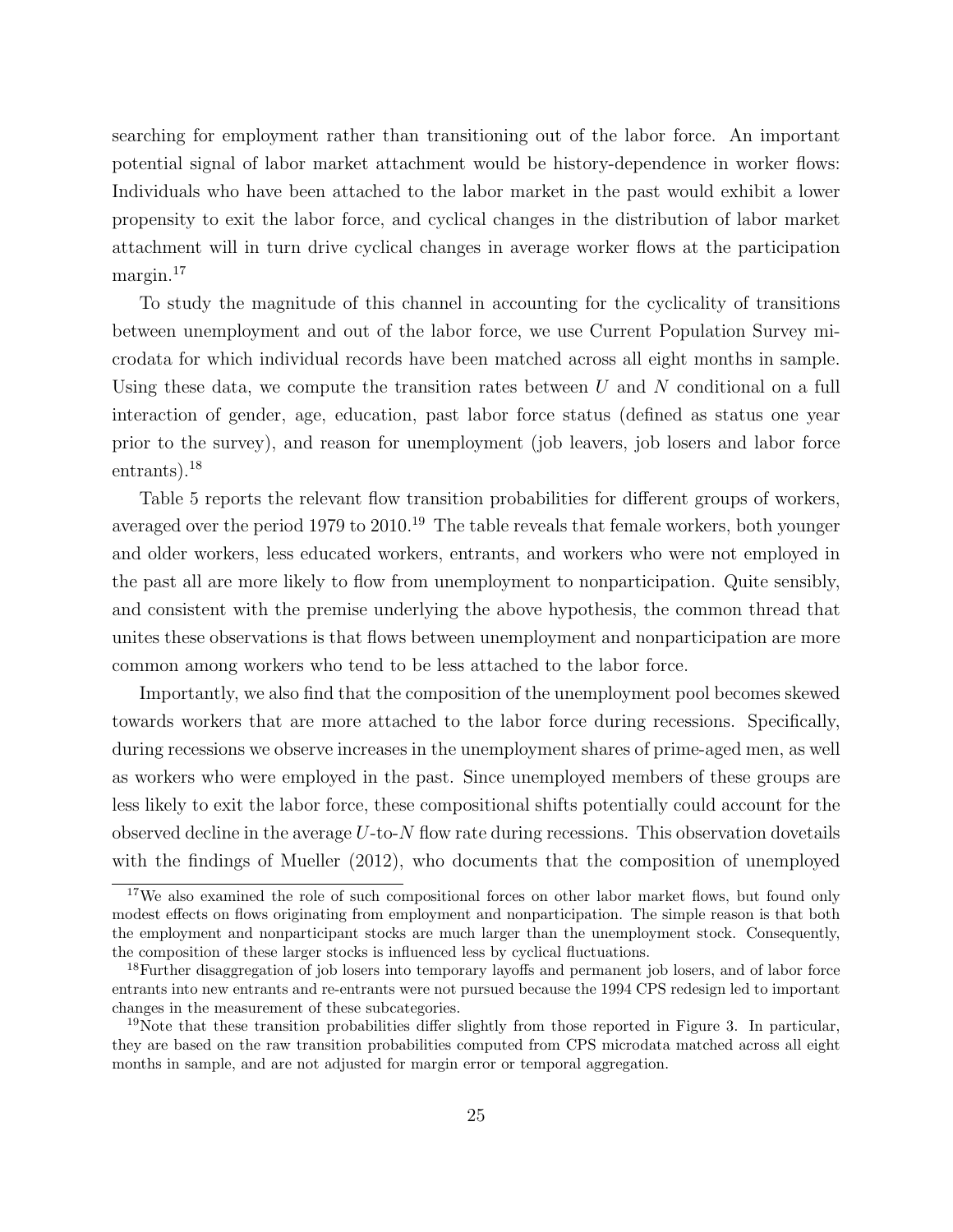workers shifts towards individuals with higher past wages.<sup>20</sup>

To quantify the magnitude of this effect, we compute "counterfactual"  $U$ -to- $N$  transition probabilities for each of the last five recessionary episodes, holding constant the unemployment shares by gender, age, education, prior status, and reason for unemployment at their beginning-of-recession values. Table 6 reports the actual and counterfactual percentage declines in the  $U$ -to- $N$  transition probability over the course of each recessionary trough-to-peak ramp up in the unemployment rate since 1979.

The message of Table 6 is that a large part of the cyclicality of  $U$ -to- $N$  flows can be attributed to cyclical shifts in the composition of unemployed workers. In particular, depending on the recession, around 75 percent of the recessionary decline in the rate at which unemployed workers exit the labor force can be traced to compositional shifts.

This result is striking from a number of perspectives. First, it is important to remember that the compositional adjustment in Table 6 is based on just a few observable factors, specifically prior labor force status, reason for unemployment, age, education and gender. Since this small set of variables are imperfect proxies for labor force attachment, it is possible that additional unobservable dimensions of attachment would imply an even larger composition effect.

A second notable feature of the results of Table 6 is that they contrast interestingly with the analyses of Baker (1992) and Shimer (2012). Both of the latter two analyses examined the hypothesis that compositional shifts in the unemployment pool could account for cyclical changes in the rate of outflow from unemployment—the "heterogeneity hypothesis" of Darby, Haltiwanger and Plant (1986). Seemingly in contrast to the results in Table 6, however, Baker and Shimer find little role for compositional effects on the cyclical behavior of the outflow rate from unemployment.

Our own analysis highlights two factors that explain the difference between the results of Table 6 and those of Baker and Shimer. The main factor is that these prior analyses did not adjust for compositional shifts in prior labor market status, which we find play an important role in the composition adjustment in Table 6. In addition, though, it is important to recall that the outflow rate analyzed by Baker and Shimer is in fact the sum of the unemployment-to-nonparticipation rate that we analyze, and the unemployment-toemployment rate. Interestingly, there are some small offsetting composition effects in the

<sup>20</sup>Unfortunately, survey questions pertaining to wages are asked of only one-quarter of the CPS sample (specifically, those in the fourth and eighth months in sample, the "outgoing rotation groups"). Consequently, we found that adding past wages to the history resulted in sample sizes that were too thin to estimate composition-adjusted flows with sufficient accuracy.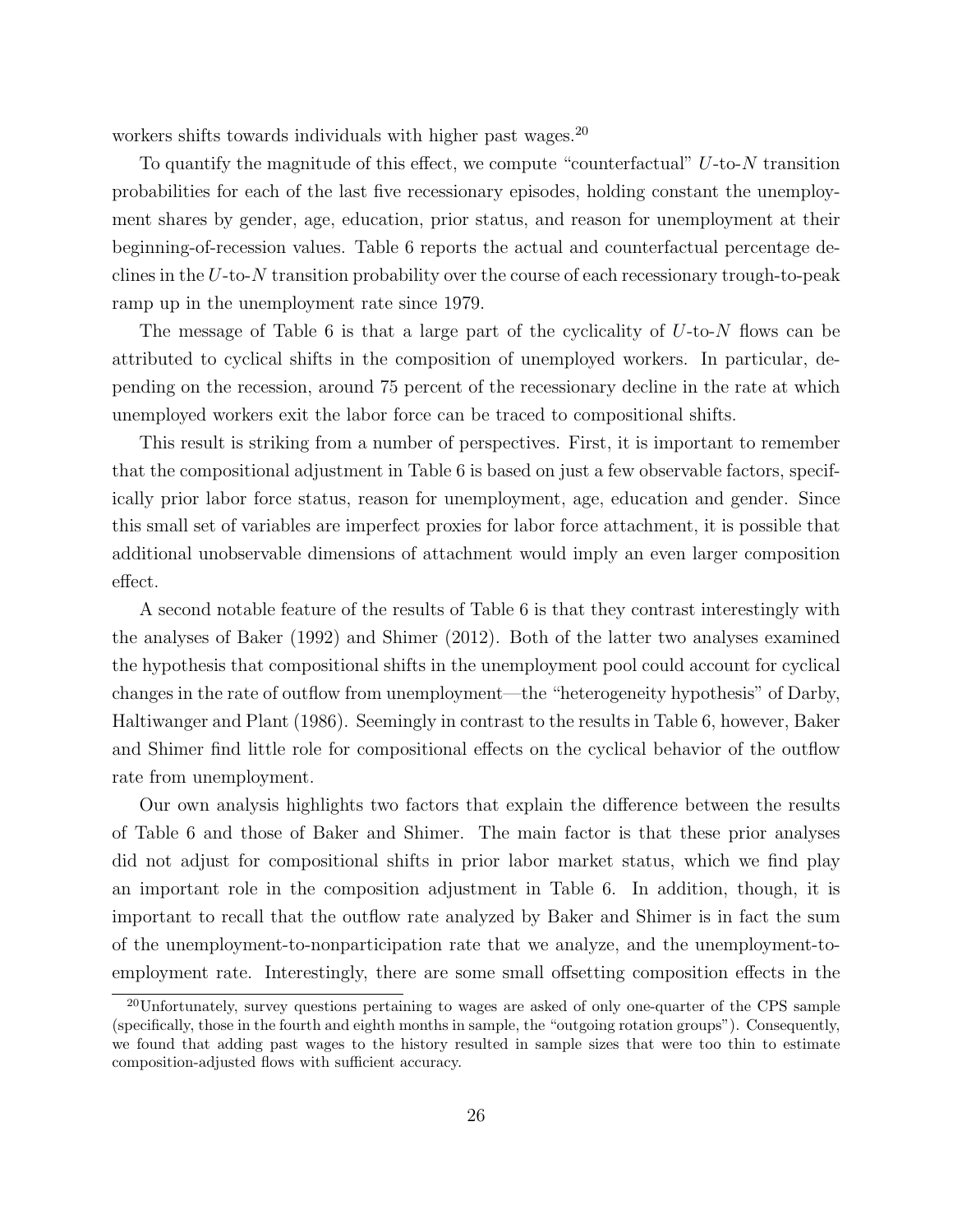latter that serve to mute the overall effect of composition on total unemployment outflows. This makes sense: The cyclical shift toward higher labor market attachment that we have highlighted will tend to elevate the  $U$ -to- $E$  transition rate as well as depress the  $U$ -to- $N$  rate that we have focused on in this subsection.

### 7.2 Labor force entry

Although the majority of the contribution of the participation margin to unemployment fluctuations is accounted for by cyclical changes in the rate of labor force exit from unemployment, Table 3 also highlights that countercyclicality in labor force entry into unemployment also contributes. In this subsection, we assess available evidence for the role of various channels that may account for this observation.

To this end, it is worth noting that our analysis thus far already provides a perspective on some of these hypotheses. First, a novel result of section 3 was to show how it is possible for the presence of classification errors to induce a countercyclical bias in measured transitions between unemployment and nonparticipation. The logic is that, since the majority of misclassification is between these two states, the population at risk of being misclassified rises during recessions, so that measured worker flows between  $U$  and  $N$  tend to be overstated in downturns. Table 3 suggests that adjustments for classification error do reduce the contribution of labor force entry into unemployment. However, they do not eliminate the cyclicality of N-to-U flows, and the magnitude of the effect depends on the adjustment for spurious transitions. Thus, classification errors provide a partial account for the countercyclicality of labor force entry into unemployment.

A second potential explanation for the countercyclicality of  $p_{NU}$  relates to time aggregation. An implication of the large magnitude of the job-finding rate in Figures 2 and 3 is that many job seekers are able to find jobs within the month between surveys. It thus seems plausible that reductions in rates of job finding during recessions may imply that labor force entrants are less likely to find a job during the month between surveys, leading to increases in realized  $N$ -to-U transitions. This mechanism, however, is implicit in the time aggregation adjustment that we implement. Inspection of Figures 2 and 3 reveals that these adjustments for time aggregation do little to dampen the cyclicality of the  $N$ -to- $U$  rate.<sup>21</sup> Thus, time

 $^{21}$ It is important to note that conventional time aggregation corrections—such as the one applied in this paper, and in the majority of recent literature on worker flows—invoke an assumption that the underlying flow hazards are constant across duration. If new labor force entrants were to face higher job-finding propensities than those who have been searching for some time, then it is possible that time aggregation has more prominent cyclical effects. See Krusell, Mukoyama, Rogerson and S¸ahin (2012) for an example of such a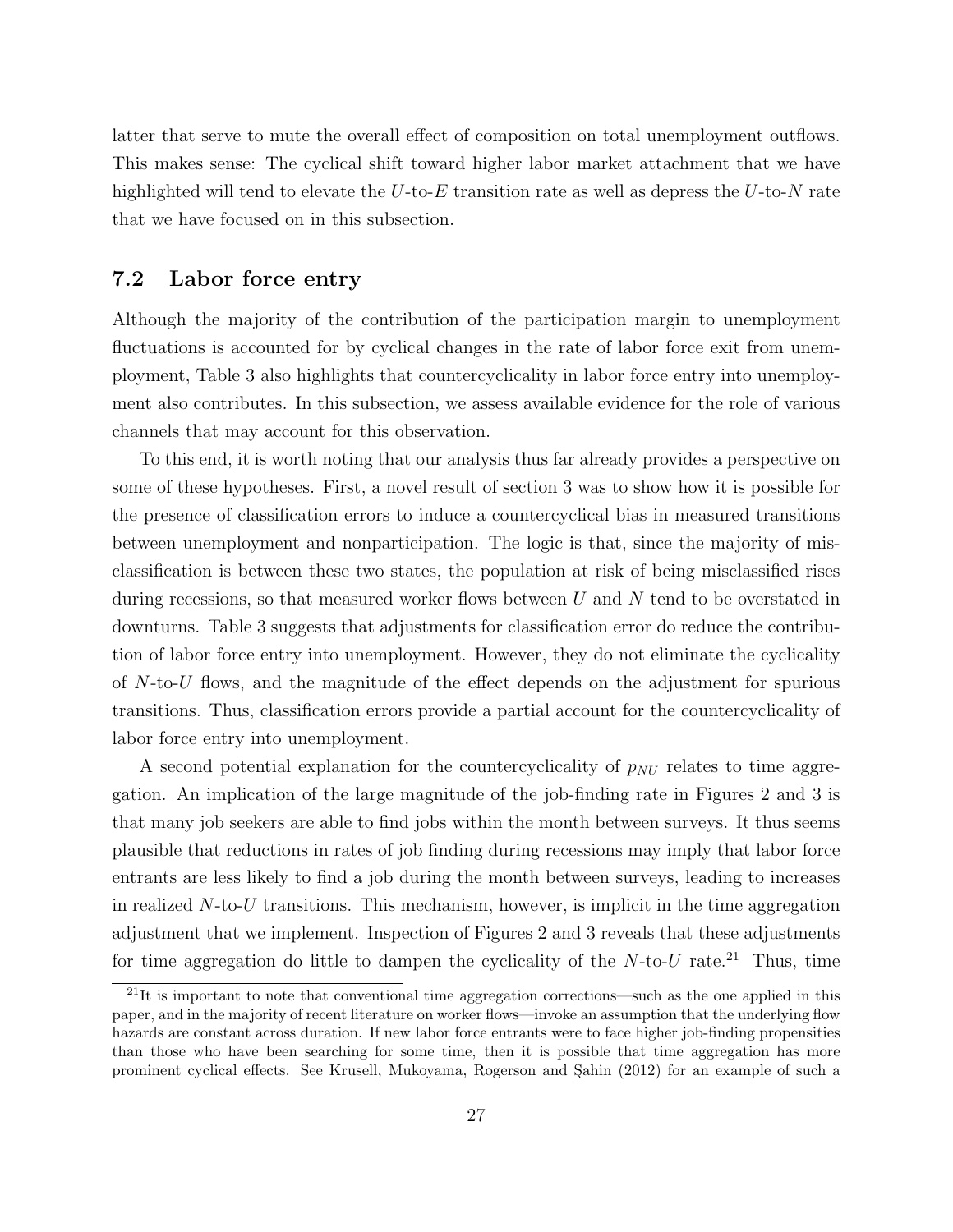aggregation does not appear to contribute to the role of labor force entry.

The final channel we consider is the added worker effect. This is the idea that nonparticipant individuals within a household—typically the female partner—may begin to look for work during recessions to replace lost income arising from the job loss of another household member—typically the male partner. Since recessions are periods of relatively weak job-finding prospects, many such women will be expected to transition into unemployment and as realized N-to-U flows.

An extensive analysis of the added worker effect is beyond the scope of our paper.<sup>22</sup> However, a sense of its likely importance can be gained if we again use our data to delve into the heterogeneity of flows into unemployment due to labor force entry. Figure 5 plots the basic time series of  $p_{NU}$ , disaggregated by gender and age. A number of features of Figure 5 challenge the added worker effect channel. First, in terms of the levels of the flow rates, men are more likely than women to enter unemployment from out of the labor force. Most starkly, N-to-U rates among prime-aged men are double those among prime-aged women. Second, it is clear that the cyclicality of these flows is not a phenomenon driven by prime-aged women, the group most likely to account for the added worker effect. Rather, again we see that the cyclicality of  $p_{NU}$  appears to be larger among men than women, with prime-aged men being conspicuously cyclical. Thus, a simple added worker effect story does not provide a strong account of the countercyclicality in labor force entry.

The cyclical behavior of rate of labor force entry into unemployment therefore remains a topic for further research.

### 8 Summary and discussion

An often-neglected empirical regularity in standard estimates of worker flows in the United States is that flows between unemployment and out of the labor force display prominent fluctuations over the business cycle. Moreover, these fluctuations at the participation margin contribute towards increasing unemployment in times of recession: Inflows into unemployment from nonparticipation rise in downturns; the rate at which jobseekers exit the labor

mechanism.

 $^{22}$ A recent paper by Juhn and Potter (2007) has analyzed the importance of the added worker effect. They find that labor market transitions of husbands and wives were negatively related in the 1960s and 1970s. In contrast, in the 1990s and 2000s labor market transitions of spouses were positively related. They suggest that the added worker effect was important in the 1960s and 1970s when female labor force participation was lower, but that this effect largely disappeared in the 1990s and early 2000s as a consequence of rising female participation and positive assortative matching.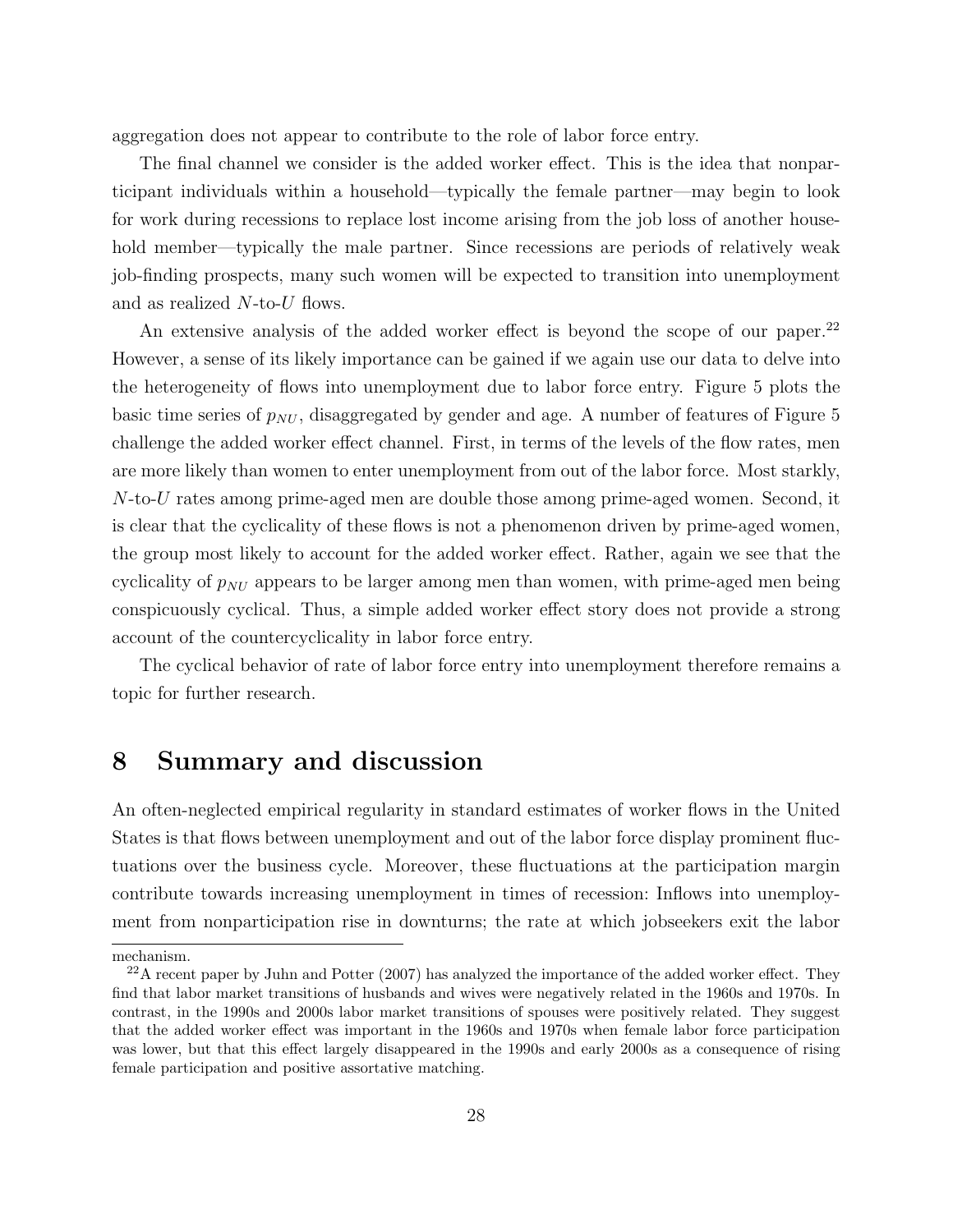force falls in times of recession.

In this paper, we have quantified the magnitude of this channel in accounting for cyclical unemployment, and considered its robustness to an array of adjustments for time aggregation in measured flows and classification errors in recorded labor market status. We have found that the contribution of the participation margin is quantitatively substantial, accounting for around one-third of cyclical unemployment movements. Moreover, this conclusion continues to hold after adjustments of the data to correct for spurious transitions. Finally, we have shown that, viewed through this lens, conventional wisdom on the participation margin informed by the cyclical behavior of labor market stocks is based on a stock-flow fallacy that implicitly neglects the role of worker flows in shaping the stock of labor force participants.

An important topic for further research, then, is to identify explanations for this phenomenon. We have highlighted one particular fruitful line of research. We have shown that a large part of the cyclical variation in worker flows at the participation margin can be traced to shifts in the composition of labor market attachment among the nonemployed in times of recession. The wave of job losses that accompanies the start of recessions skews the unemployment pool towards a group of workers who are more than averagely attached to the labor market, and can be expected to continue searching for employment rather than transitioning out of the labor force. We show that individuals who have been attached to the labor market in the past exhibit a lower propensity to exit the labor force, and that there are notable cyclical changes in the distribution of labor market attachment over the business cycle. This mechanism is quantitatively important and the majority of the cyclicality of unemployment-to-nonparticipation flows can be traced to the shift in the composition of unemployed workers towards more attached workers during the recessions.

In contrast, accounting for the countercyclicality of labor force entry into unemployment remains a challenge. While our analysis has shown that classification errors may partially explain this phenomenon, it also casts doubt on other commonly-cited channels, such as temporal aggregation and the added worker effect. Of particular note is that cyclical fluctuations in labor force entry are broad-based across both young and prime-aged, male and female workers. Further explanations to account for this phenomenon are needed.

In the light of these results, it is tempting to conclude that future research should focus less on the cyclical variation in unemployment, and perhaps direct attention instead toward fluctuations in employment and nonemployment—that is, the sum of unemployment and nonparticipation. We argue that our results suggest a more nuanced set of conclusions.

First, the observation that marginally-attached workers are an important determinant of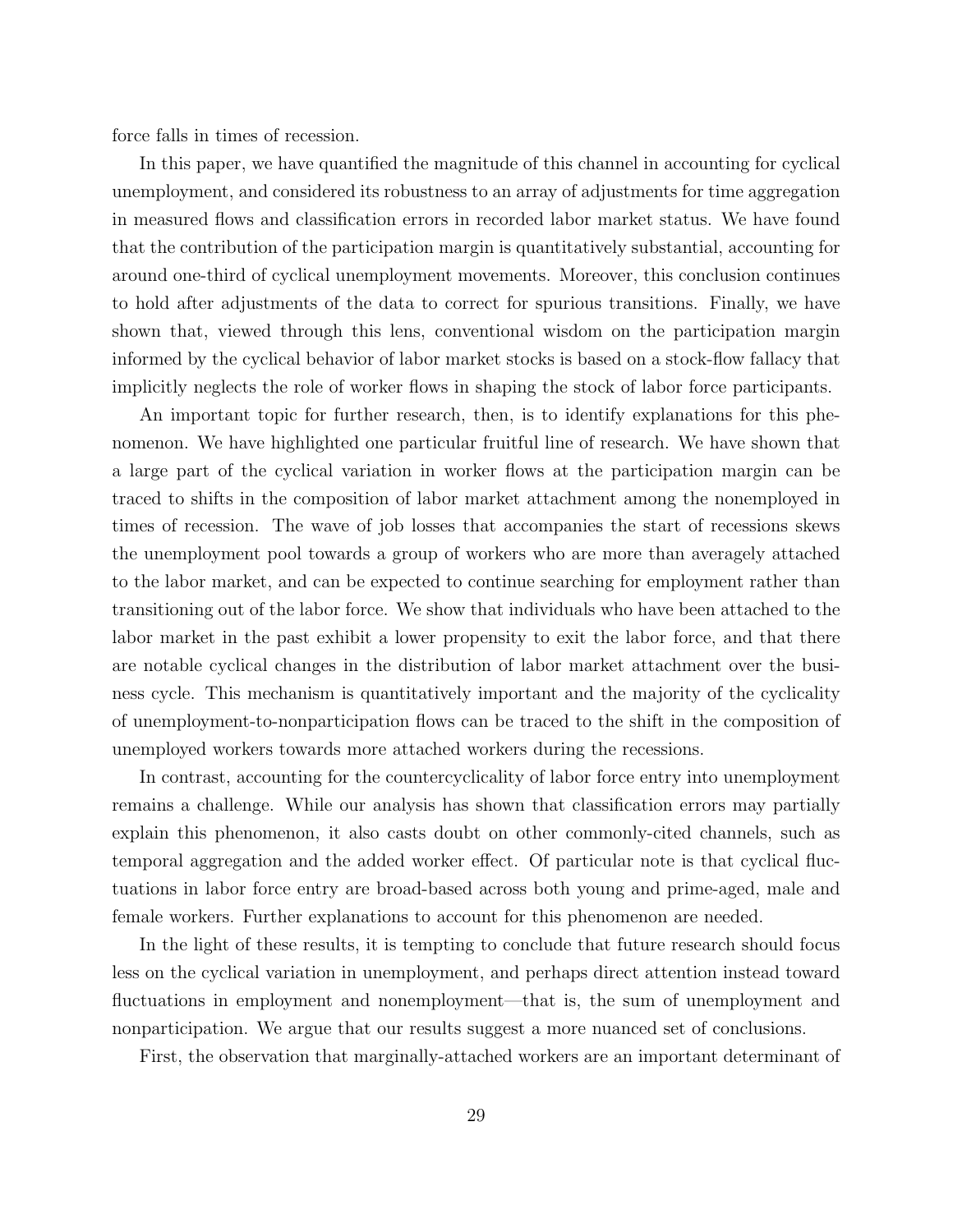measured unemployment fluctuations at the participation margin tells us something about the underlying economics of labor market fluctuations. It suggests that worker heterogeneity is a crucial ingredient to an understanding of unemployment cyclicality. And, just as one would expect from simple economics, it is those workers on the margin that shape market outcomes.

Second, it is important to recognize that the presence of marginally-attached workers in the unemployment pool does not imply that cyclical fluctuations in unemployment are less meaningful. A key lesson of our analysis is that the labor market attachment of the unemployed is not constant over time—it rises in times of recession. Far from underscoring the unimportance of unemployment fluctuations, the latter instead emphasizes the particular importance of unemployment in times of recession. And, it is again worth noting that this is precisely what simple economics would predict in a world with worker heterogeneity—that reductions in employment during recessions displace individuals into the jobless pool that are relatively attached to the labor market.

These observations echo the early work of Clark and Summers (1979), who were among the first to emphasize the fundamentally ambiguous distinction between unemployment and nonparticipation. Nonetheless, they highlight the substantial heterogeneity in the experience of unemployment among the jobless, noting the importance of long spells in accounting for total unemployment. Our findings complement this view by stressing the roles of labor force attachment in generating long spells of unemployment, and of cyclical changes in the composition of attachment in shaping the cyclicality of unemployment.

Our conclusions also dovetail interestingly with recent theoretical research that has sought to provide a joint understanding of unemployment and labor force participation. A feature of much of this research is that it often has focused on devising models that can account for the cyclical comovement of labor market stocks.<sup>23</sup> While such research is a distinguished outlier relative to the abundance of theoretical and empirical research that has ignored the participation margin, our analysis emphasizes that the latter is a necessary, but not sufficient condition for a further desideratum, namely that our models provide an account of the cyclical behavior of underlying worker flows.

Toward that end, the recent work of Krusell, Mukoyama, Rogerson and Şahin (2012) has provided a theoretical framework that distils much of the economics suggested by our empirical analysis of worker flows. They demonstrate how a hybrid model of unemployment

 $^{23}$ See, for example, Tripier (2004); Veracierto (2008); Christiano et al. (2010); Galí et al. (2011); Ebell (2011); Haefke and Reiter (2011); and Shimer (2011).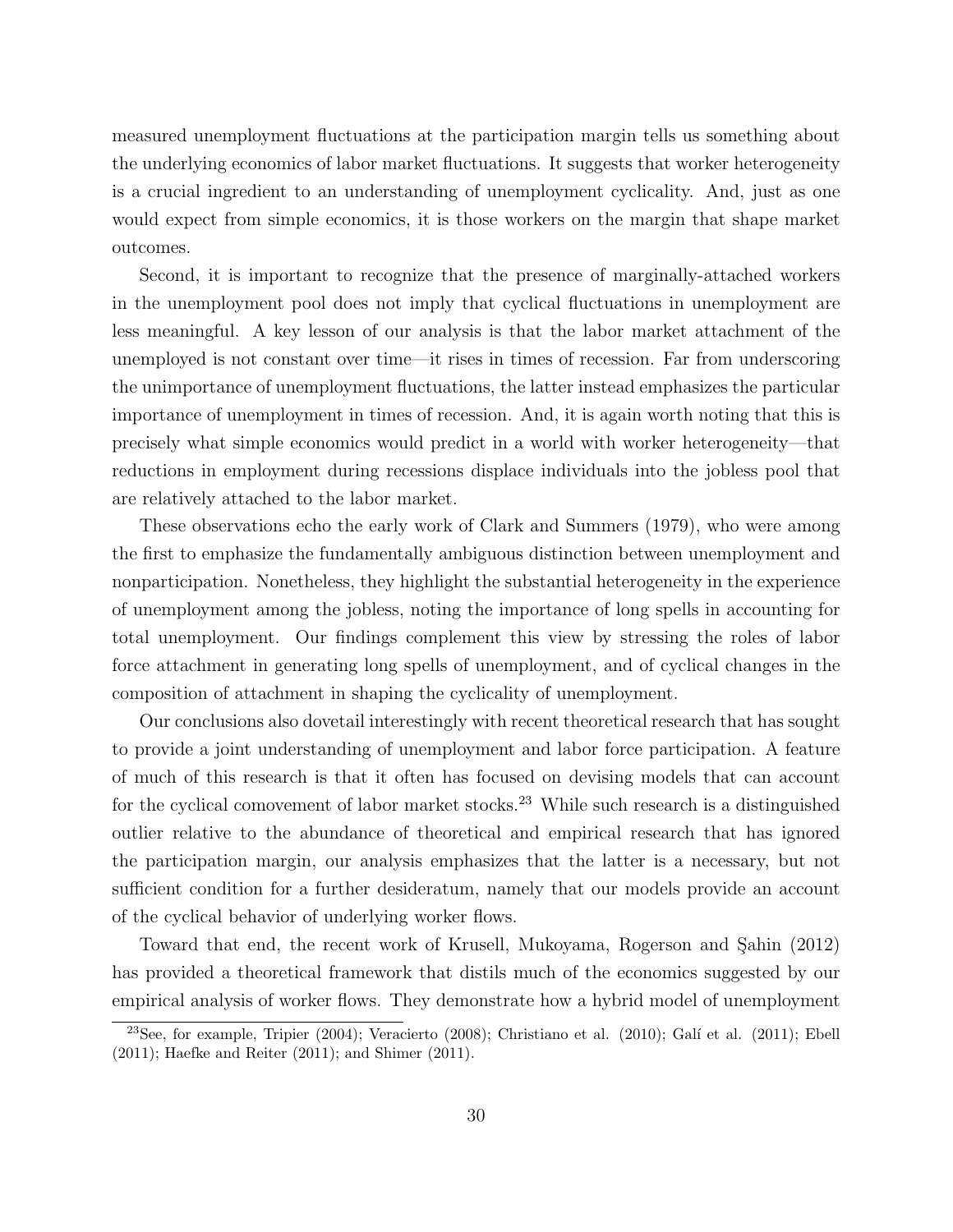and labor supply is able to replicate both the levels and cyclical fluctuations in worker flows at the participation margin. Consistent with our empirical findings, worker heterogeneity, and the implied cyclical changes in the composition of the unemployment pool, play a crucial role in their model's ability to match worker flows at the participation margin.

# 9 References

Aaronson, Daniel, Bhashkar Mazumder, and Shani Schechter. 2010. "What is behind the rise in long-term unemployment?" Federal Reserve Bank of Chicago Economic Perspectives 2Q/2010: 28-51.

Abowd, John M. and Arnold Zellner. 1985. "Estimating Gross Labor-Force Flows." Journal of Business and Economic Statistics 3(3): 254-283.

Abraham, Katharine G., and Robert Shimer, 2002. "Changes in Unemployment Duration and Labor Force Attachment" in A.B. Krueger and R.M. Solow, eds., The Roaring Nineties, New York: The Russell Sage Foundation: 367-420.

Akerlof, George A. and Brian G. M. Main. 1981. "Pitfalls in Markov Modeling of Labor Market Stocks and Flows." *Journal of Human Resources*, 16(1): 141-151.

Alvarez, Fernando and Marcelo Veracierto. 1999. "Labor-Market Policies in an Equilibrium Search Model." NBER Macro Annual 1999, edited by Ben Bernanke and Julio Rotemberg: 265-304.

Andolfatto, David and Paul Gomme. 1996. "Unemployment Insurance and Labor Market Activity in Canada." Carnegie Rochester Series on Public Policy 44 (1996): 47-82.

Andolfatto, David, Paul Gomme, and Paul Storer. 1998. "US Labour Market Policy and the Canada-US Unemployment Rate Gap." Canadian Public Policy-Analyse de Politiques 24: 210-232.

Barnichon, Regis, and Andrew Figura. 2012. "Labor Market Heterogeneities, Matching Efficiency and the Cyclical Behavior of the Job Finding Rate." Finance and Economics Discussion Series 2010-48.

Barnichon, Regis and Chistopher J. Nekarda. 2012. "Using Labor Force Flows to Forecast the Labor Market." Unpublished, CREi.

Blanchard, Olivier J. and Peter Diamond. 1990. "The Cyclical Behavior of the Gross Flows of U.S. Workers." Brookings Papers on Economic Activity, 1990(2): 85-155.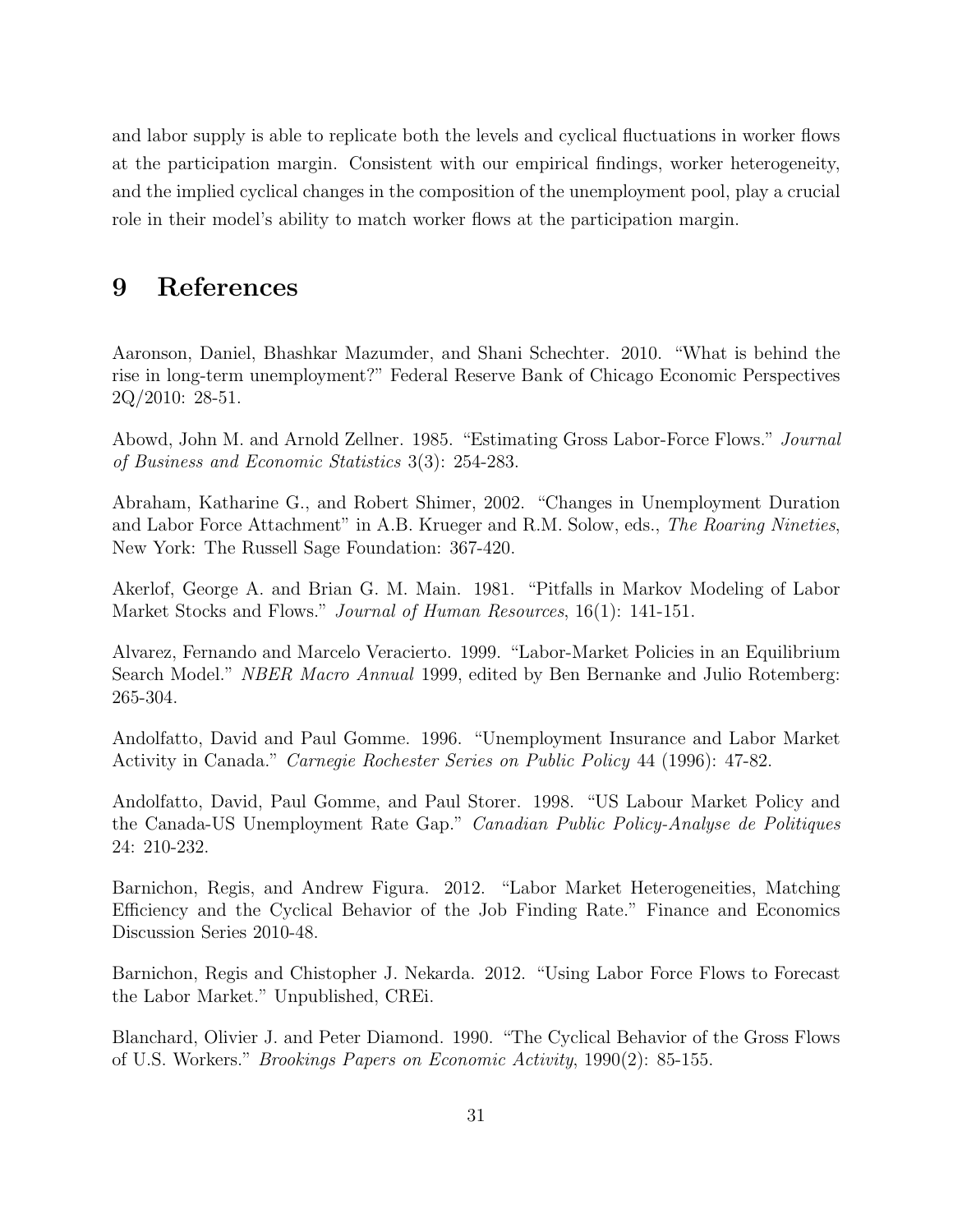Braun, Helge, Reinout de Bock, and Ricardo DiCecio. 2006. "Aggregate Shocks and Labor Market Fluctuations." Federal Reserve Bank of St. Louis working paper 2006-004.

Chua, Tin Chiu and Wayne A. Fuller. 1987. "A Model for Multinomial Response Error Applied to Labor Flows." Journal of the American Statistical Association, 82(397): 46-51.

Christiano, Lawrence J., Mathias Trabandt and Karl Walentin. 2010. "Involuntary Unemployment and the Business Cycle." Working Paper No. 15801, National Bureau of Economic Research.

Clark, Kim B. and Lawrence H. Summers. 1979. "Labor Market Dynamics and Unemployment: A Reconsideration." Brookings Papers on Economic Activity, 1979(1): 13-60.

Darby, Michael R., John C. Haltiwanger, and Mark W. Plant. 1986. "The Ins and Outs of Unemployment: The Ins Win." Working Paper No. 1997, National Bureau of Economic Research.

Ebell, Monique. 2011. "On the Cyclicality of Unemployment: Resurrecting the Participation Margin." Labour Economics, 18(6): 822-836.

Elsby, Michael W. L., Bart Hobijn, and Ayşegül Sahin. Forthcoming. "Unemployment" Dynamics in the OECD." Review of Economics and Statistics.

Elsby, Michael W. L., Ryan Michaels, and Gary Solon. 2009. "The Ins and Outs of Cyclical Unemployment." American Economic Journal: Macroeconomics, 1(1): 84-110.

Elsby, Michael W. L., Jennifer C. Smith and Jonathan Wadsworth. 2011. "The Role of Worker Flows in the Dynamics and Distribution of U.K. Unemployment." Oxford Review of Economic Policy, 27(2): 338-363.

Farber, Henry S., and Robert G. Valletta. 2011. "Extended Unemployment Insurance and Unemployment Duration in The Great Recession: The U.S. Experience." Mimeo, Federal Reserve Bank of San Francisco and Princeton University, June.

Feng, Shuaizhang, and Yingyao Hu. 2012. "Misclassification Errors and the Underestimation of U.S. Unemployment Rates." American Economic Review, forthcoming.

Frazis, Harley J., Edwin L. Robison, Thomas D. Evans, and Martha A. Duff. 2005. "Estimating Gross Flows Consistent with Stocks in the CPS" Monthly Labor Review, September 2005: 3-9.

Fujita, Shigeru. 2010. "Effects of the UI Benefit Extensions: Evidence from the Monthly CPS." Working Paper No. 10-35, Federal Reserve Bank of Philadelphia, November.

Fujita, Shigeru and Garey Ramey. 2006. "The Cyclicality of Job Loss and Hiring." Working paper, University of California, San Diego.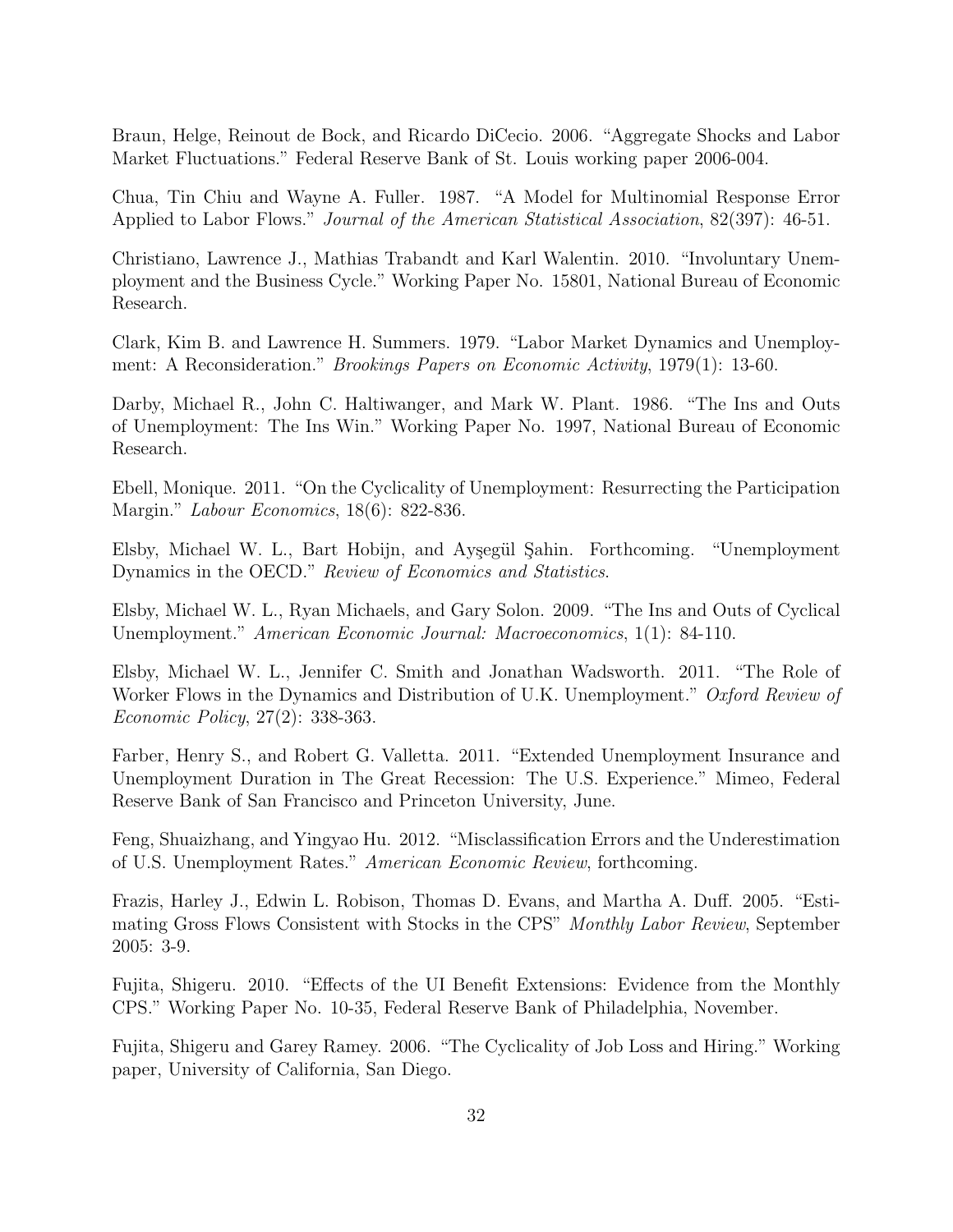Fujita, Shigeru and Garey Ramey. 2009. "The Cyclicality of Separation and Job Finding Rates." International Economic Review, 50: 415-430.

Gali, Jordi, Frank Smets and Fafael Wouters. 2011. "Unemployment in an Estimated New Keynesian Model." Unpublished, CREi.

Garibaldi, Pietro and Etienne Wasmer. 2005. "Equilibrium Search Unemployment, Endogenous Participation, and Labor Market Flows." Journal of European Economic Association 3 (2005): 851-882.

Haefke, Christian and Michael Reiter. 2011. "What Do Participation Fluctuations Tell Us About Labor Supply Elasticities?" Discussion Paper No. 6039, IZA.

Hall, Robert E. 2005a. "Job Loss, Job-Finding, and Unemployment in the U.S. Economy over the Past Fifty Years." NBER Macroeconomics Annual, 101-137.

Hall, Robert E. 2005b. "Employment Efficiency and Sticky Wages: Evidence from Flows in the Labor Market." Review of Economics and Statistics, 87(3): 397-407.

Hall, Robert E. 2008. "Cyclical Movements along the Labor Supply Function." In Katharine Bradbury, Christopher Foote, and Robert Triest (eds.) Labor Supply in the New Century, Federal Reserve Bank of Boston, 241-264.

Hall, Robert E. 2009. "Reconciling Cyclical Movements in the Marginal Value of Time and the Marginal Product of Labor." Journal of Political Economics, 117(2): 281-323.

Juhn, Chinhui and Simon Potter. 2007. "Is There Still an Added Worker Effect?" Federal Reserve Bank of New York Staff Report No. 310.

Kaitz, Hyman. 1970. "Analyzing the Length of Spells of Unemployment." Monthly Labor Review, 93(11): 11-20.

Kim, S. 2001. Labor Force Participation,Worker Flows and Labor Market Policies. Ph.D. Dissertation, University of Pennsylvania.

King, Thomas B. 2011. "Variable Participation and Cyclical Unemployment." Federal Reserve Board, mimeo.

Krusell, Per, Toshihiko Mukoyama, Richard Rogerson and Ayşegül Şahin. 2010a. "Aggregate Labor Market Outcomes: The Role of Choice and Chance." Quantitative Economics,  $1(1): 97-127.$ 

Krusell, Per, Toshihiko Mukoyama, Richard Rogerson and Ayşegül Şahin. 2010b. "A Three-State Model of Worker Flows in General Equilibrium." Journal of Economic Theory, 146(3): 812-844.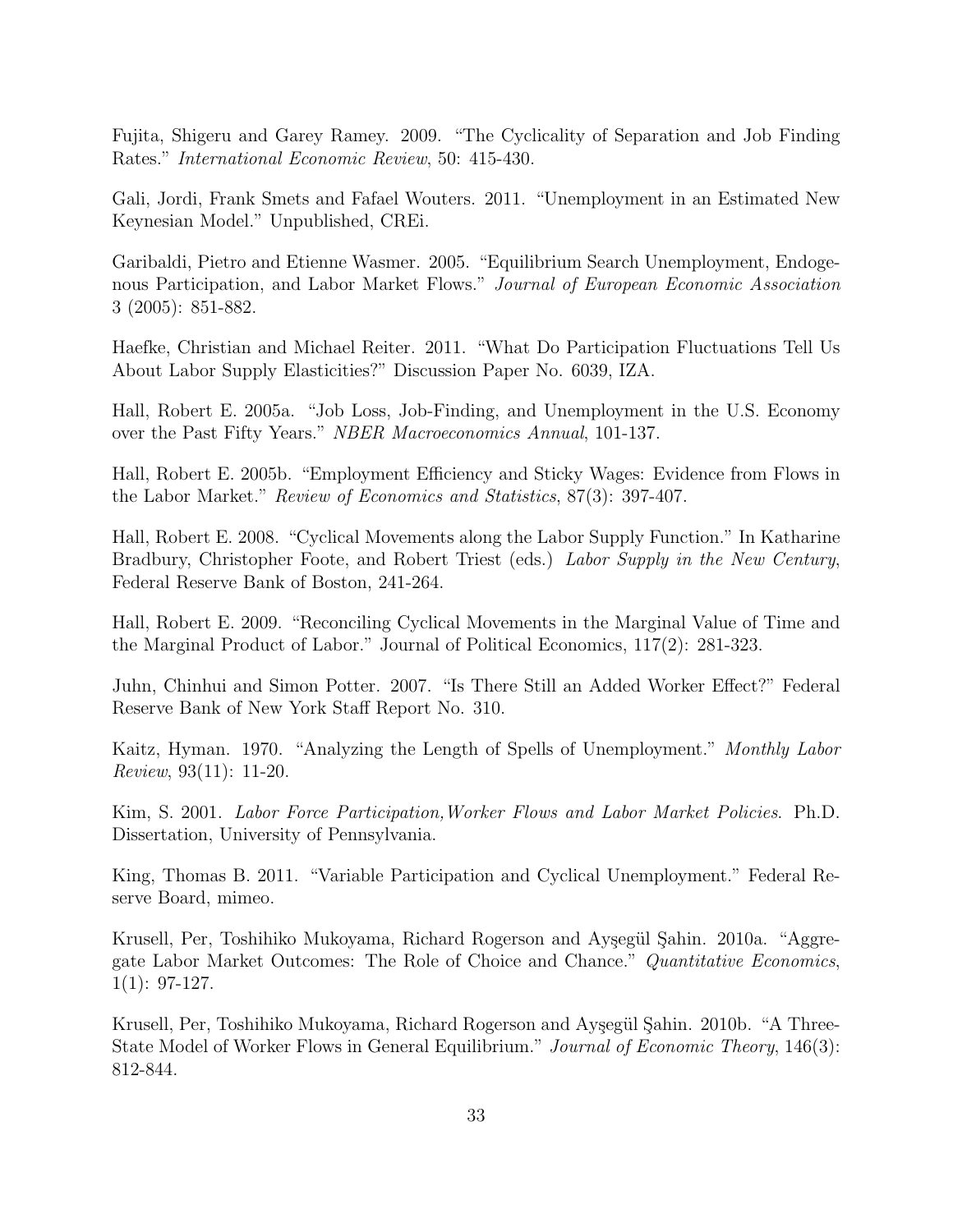Krusell, Per, Toshihiko Mukoyama, Richard Rogerson and Ayşegül Şahin. 2012. "Gross" Worker Flows over the Business Cycle." Working Paper No. 17779, National Bureau of Economic Research.

Kudlyak, Marianna, and Felipe Schwartzman. 2012. "Accounting for Unemployment in the Great Recession: Nonparticipation Matters." Federal Reserve Bank of Richmond Working Paper Series 12-04.

Lilien, David M., and Robert E. Hall. 1986. "Cyclical Fluctuations in the Labor Market." In O. Ashenfelter and R. Layard (Eds.), *Handbook of Labor Economics*, Volume 2, Elsevier.

Marston, Stephen T. 1976. "Employment Instability and High Unemployment Rates." Brookings Papers on Economic Activity, 1976(1): 169-210.

Mortensen, Dale T., and Christopher A. Pissarides. 1994. "Job Creation and Job Destruction in the Theory of Unemployment." Review of Economic Studies, 61(3): 397-415.

Mueller, Andreas I. 2012. "Separations, Sorting and Cyclical Unemployment." Discussion Paper No. 6849, IZA.

Nakajima, Makoto. 2011. "A Quantitative Analysis of Unemployment Benefit Extensions." Federal Reserve Bank of Philadelphia, mimeo.

National Commission on Employment and Unemployment Statistics. 1979. Counting the Labor Force. Washington, DC: U.S. Government Printing Office.

Perry, George L. 1972. "Unemployment Flows in the U.S. Labor Market." Brookings Papers on Economic Activity, 1972(2): 245-78.

Poterba, James M. and Lawrence H. Summers. 1986. "Reporting Errors and Labor Market Dynamics." Econometrica, 54(6): 1319-1338.

Pries, Michael and Richard Rogerson. 2009. "Search Frictions and Labor Market Participation." European Economic Review 53 (2009): 568-587.

Rothstein, Jesse. 2011. "Unemployment Insurance and Job Search in the Great Recession." Brookings Papers on Economic Activity, Fall 2011.

Shimer, Robert. 2011. "Job Search, Labor Force Participation, and Wage Rigidities." Unpublished, University of Chicago.

Shimer, Robert. 2012. "Reassessing the Ins and Outs of Unemployment." Review of Economic Dynamics, 15(2): 127-148.

Smith, Jennifer C. 2011. "The Ins and Outs of UK Unemployment." *Economic Journal*, 121(552): 402-444.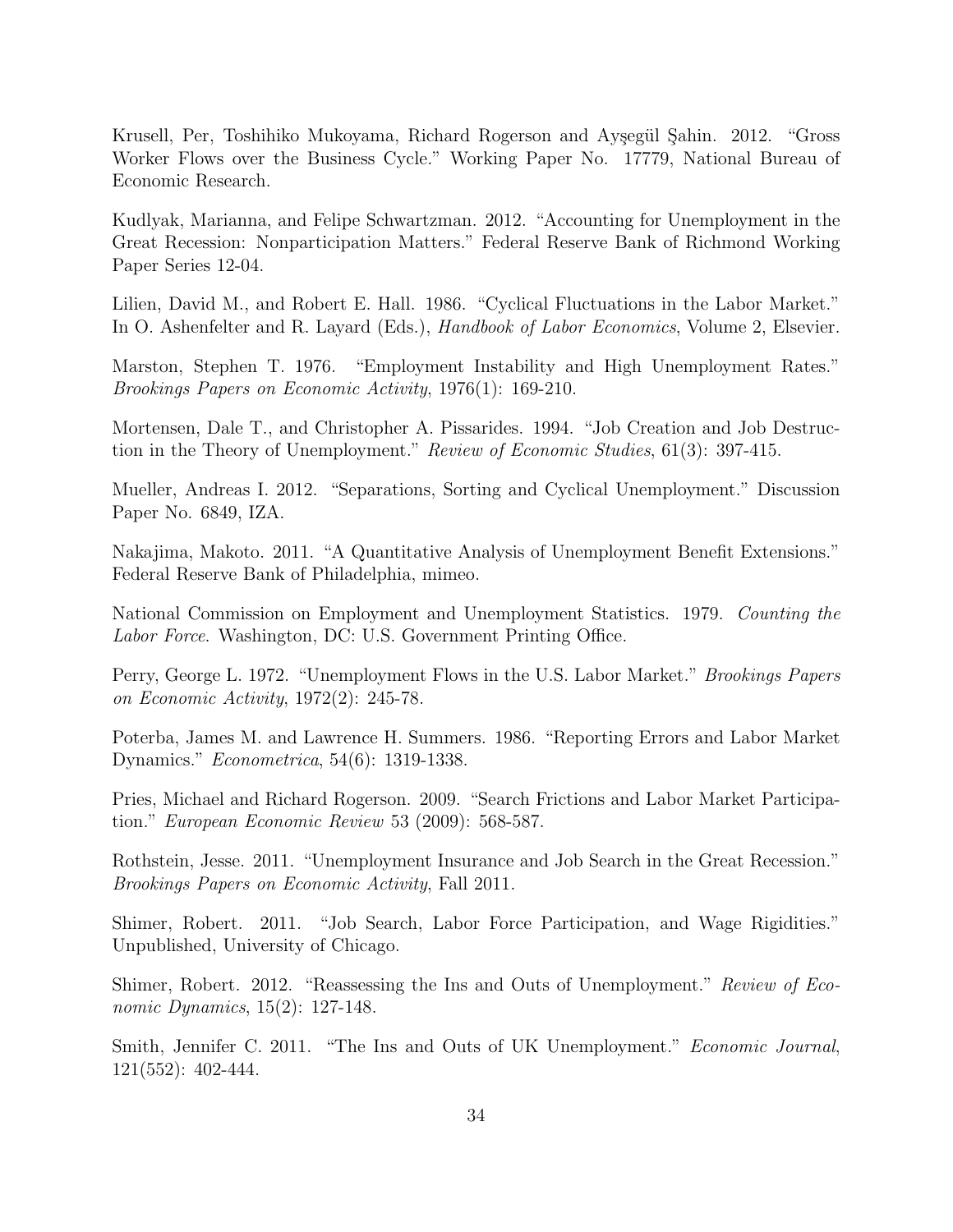Tripier, Fabien. 2004. "Can the Labor Market Search Model Explain the Fluctuations of Allocations of Time?" Economic Modelling, 21(1): 131-146.

Valletta, Robert G. 2010. "House Lock and Structural Unemployment." Federal Reserve Bank of San Francisco, mimeo.

Valletta, Robert G., and Katherine Kuang. 2010. "Extended Unemployment and UI Benefits." FRB SF Economic Letter 2010-12.

Veracierto, Marcelo. 2008. "On the Cyclical Behavior of Employment, Unemployment, and Labor Force Participation." Journal of Monetary Economics 55 (2008): 1143-1157.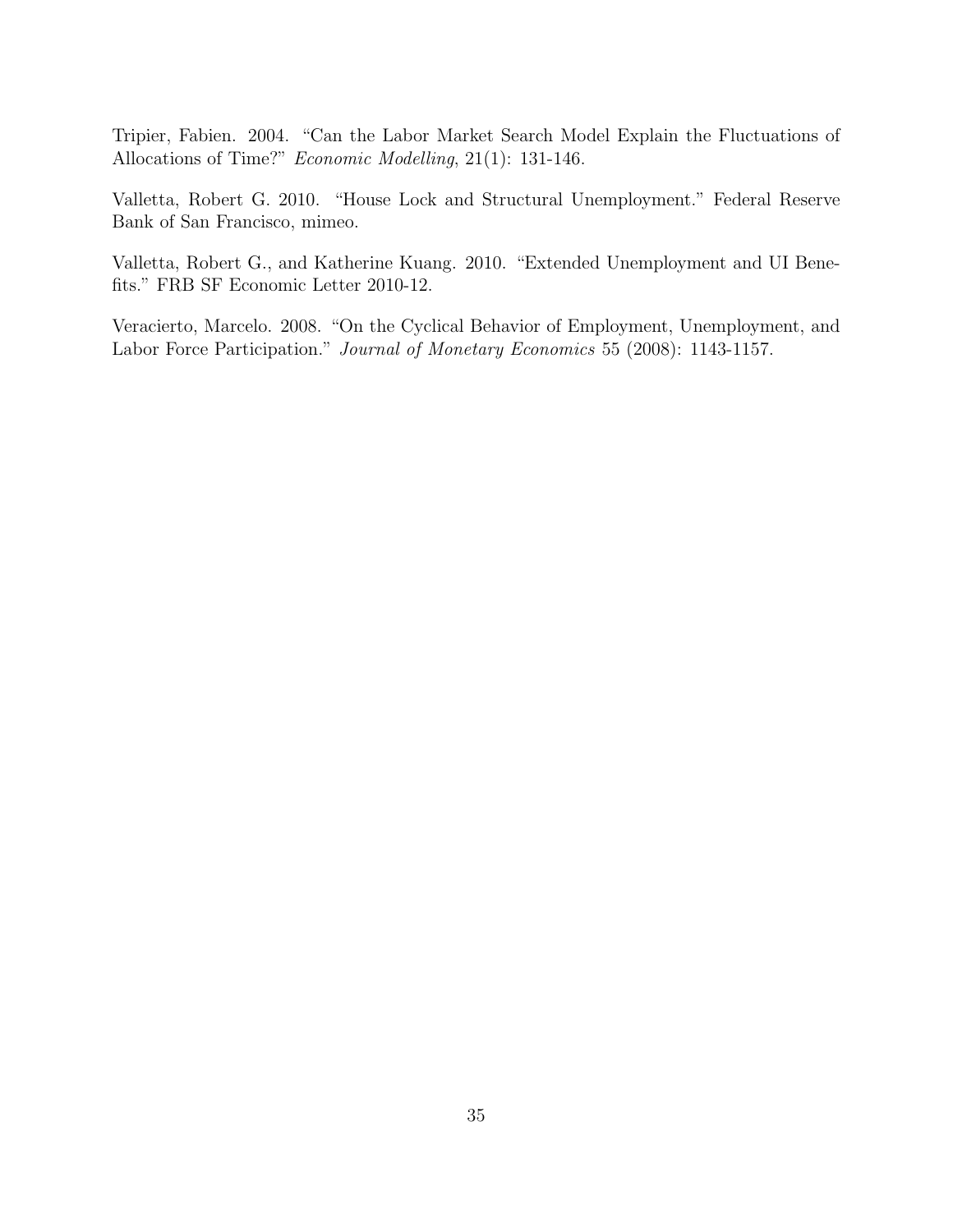| Original         | Status determined on reinterview |       |                                     |  |  |
|------------------|----------------------------------|-------|-------------------------------------|--|--|
| interview status |                                  |       | Employed Unemployed Non-participant |  |  |
| Employed         | 98.78                            | 1.91  | 0.50                                |  |  |
| Unemployed       | 0.18                             | 88.57 | 0.29                                |  |  |
| Non-participant  | 1.03                             | 9.52  | 99.21                               |  |  |

Table 1: Abowd and Zellner (1985) estimates of classification errors

Source: Abowd and Zellner (1985, Table 6).

|             | Measured    | Recoded     |
|-------------|-------------|-------------|
|             | <b>NNUN</b> | <b>NNNN</b> |
|             | <b>NUNN</b> | <b>NNNN</b> |
| <b>NUNs</b> | <b>ENUN</b> | <b>ENNN</b> |
|             | <b>NUNE</b> | <b>NNNE</b> |
|             | .NUN        | .NNN        |
|             | NUN.        | NNN.        |
|             | UUNU        | UUUU        |
|             | UNUU        | UUUU        |
| <b>UNUs</b> | <b>EUNU</b> | EUUU        |
|             | UNUE        | UUUE        |
|             | .UNU        | UUU.        |
|             | UNU.        | UUU.        |
|             | <b>NUNU</b> | <b>NUNU</b> |
| Unadjusted  | UNUN        | UNUN        |

Table 2: Recoding of unemployment-nonparticipation cyclers

Note: The notation ABCD refers to a sequence of transitions associated with up to four consecutive monthly individual labor market states (that is, from A to B to C to D). A "." is used to denote missing observations.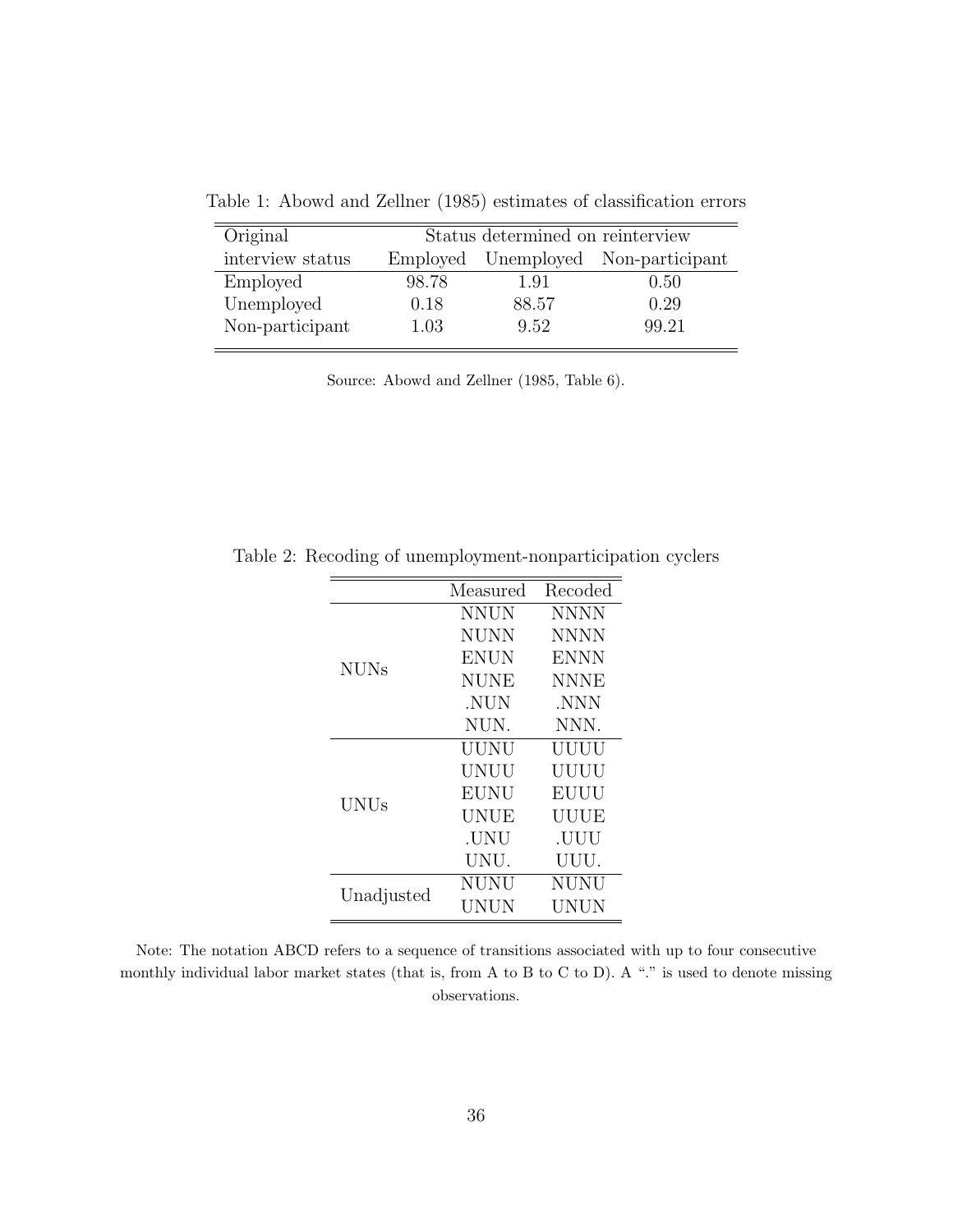| Jlass. error      | Start of |      |              |                                    | Share of variance |                  |                  |              |                      | Total between                 |                  |
|-------------------|----------|------|--------------|------------------------------------|-------------------|------------------|------------------|--------------|----------------------|-------------------------------|------------------|
| adjustment        | sample   | EU   |              |                                    | UE NU UN          |                  | 田<br>NH<br>NH    | residual     |                      | U and $E$ U and $N$ E and $N$ |                  |
| Unadjusted        | 1967     | 24.9 |              | $34.\overline{9}$ $9.\overline{5}$ |                   | $23.9 - 0.3$ 1.0 |                  | $\ddot{6}$ . | 59.8                 | 33.4                          | 0.8              |
| DeNUNified        | 1967     |      | $\mathbf{I}$ | $\overline{1}$                     | I                 |                  |                  |              |                      |                               |                  |
| Abowd-Zellner     | 796      | 29.6 | 41.7         | $-0.7$                             | 26.7              | $-1.3$           | $\frac{1}{2}$    |              | 71.4                 | 26.0                          | $0.\overline{8}$ |
| Jnadjusted        | 1978     | 22.3 | 35.1         | 13.2                               | 22.3              | $-1.0 -$         | $\frac{1}{5}$    | 6.3          |                      | 35.5                          |                  |
| <b>DeNUNified</b> | 1978     | 25.2 | 42.5         | 11.6                               | 17.1              | $-0.8$           | $\frac{1}{1}$    | 3.3          | 57.1<br>57.7<br>4.76 | <b>78.7</b>                   | $0.\overline{3}$ |
| Abowd-Zellner     | 1978     | 25.6 | 44.4         | 3.9                                | 26.4              | $7.1-$           | $2.\overline{3}$ | $-0.9$       |                      | 30.3                          | $\overline{C}$   |

| убитура на на нариания основно кур Дорога отратительной прибега.                                                                                                                                                                         |
|------------------------------------------------------------------------------------------------------------------------------------------------------------------------------------------------------------------------------------------|
|                                                                                                                                                                                                                                          |
|                                                                                                                                                                                                                                          |
|                                                                                                                                                                                                                                          |
|                                                                                                                                                                                                                                          |
|                                                                                                                                                                                                                                          |
|                                                                                                                                                                                                                                          |
|                                                                                                                                                                                                                                          |
| commontion of abomover in the limon originate water oleculation amon adjusti                                                                                                                                                             |
| THREE OILS OF HUNTER ON HIS TIME TO A THREE OF THE STRIP OF THE STRIP OF THE STRIP OF THE STRIP OF THE STRIP OF THE STRIP OF THE STRIP OF THE STRIP OF THE STRIP OF THE STRIP OF THE STRIP OF THE STRIP OF THE STRIP OF THE ST<br>I<br>l |
|                                                                                                                                                                                                                                          |
| $\sim$ $\sim$ $\sim$                                                                                                                                                                                                                     |
| $\mathbf$                                                                                                                                                                                                                                |
| ļ<br>ĺ                                                                                                                                                                                                                                   |
|                                                                                                                                                                                                                                          |
|                                                                                                                                                                                                                                          |
|                                                                                                                                                                                                                                          |
|                                                                                                                                                                                                                                          |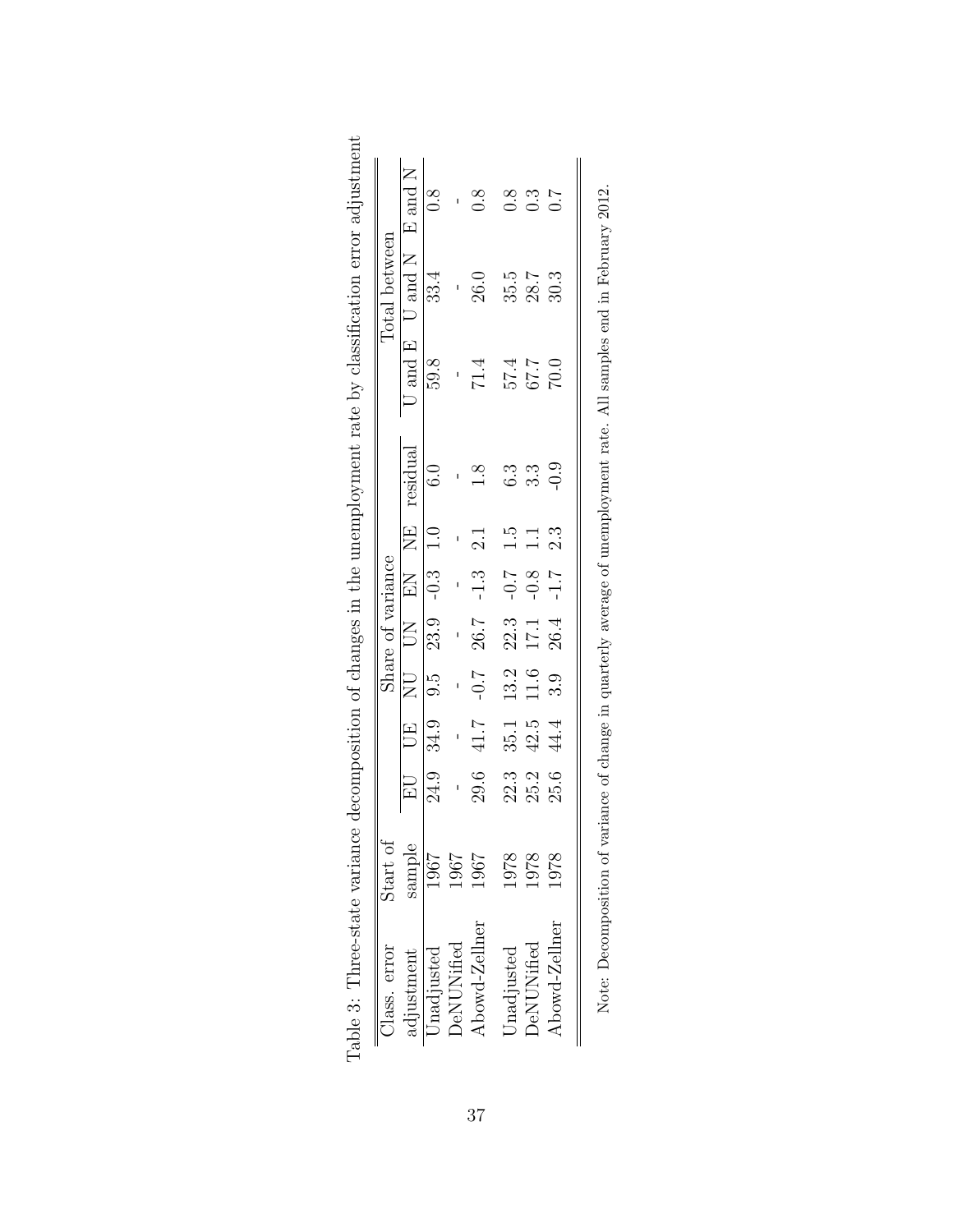Table 4: Stocks-based decomposition of the rise in the unemployment rate in the twin recessions of the 1980s and the most recent downturn

| Recessionary period        | $\Delta u$ | $\Delta \log(L)$ | $\Delta \log(E)$ |
|----------------------------|------------|------------------|------------------|
| May 1979 to Dec 1982 0.052 |            | 0.013            | $-0.045$         |
| Mar 2007 to Oct 2009       | - 0.056    | $-0.018$         | $-0.079$         |

Table 5: Heterogeneity in unemployment-to-nonparticipation flow probabilities

| Gender                        | $p_{UN}$ (percent) |
|-------------------------------|--------------------|
| Men                           | 17.8               |
| Women                         | 26.6               |
| Age                           |                    |
| 16 to 24                      | 28.6               |
| $25$ to $54$                  | 17.5               |
| 55 and over                   | 23.9               |
| Education                     |                    |
| Less than high school         | 28.5               |
| High school                   | 19.1               |
| Some college                  | 20.1               |
| College                       | 15.4               |
| Labor force status a year ago |                    |
| E                             | 14.7               |
| U                             | 19.4               |
| $\overline{N}$                | 36.6               |
| Reason for unemployment       |                    |
| Job leaver                    | 19.7               |
| Job loser                     | 13.3               |
| $\rm Entrant$                 | 34.3               |

Note: Transition probabilities are calculated using Current Population Survey microdata matched across all eight months in sample.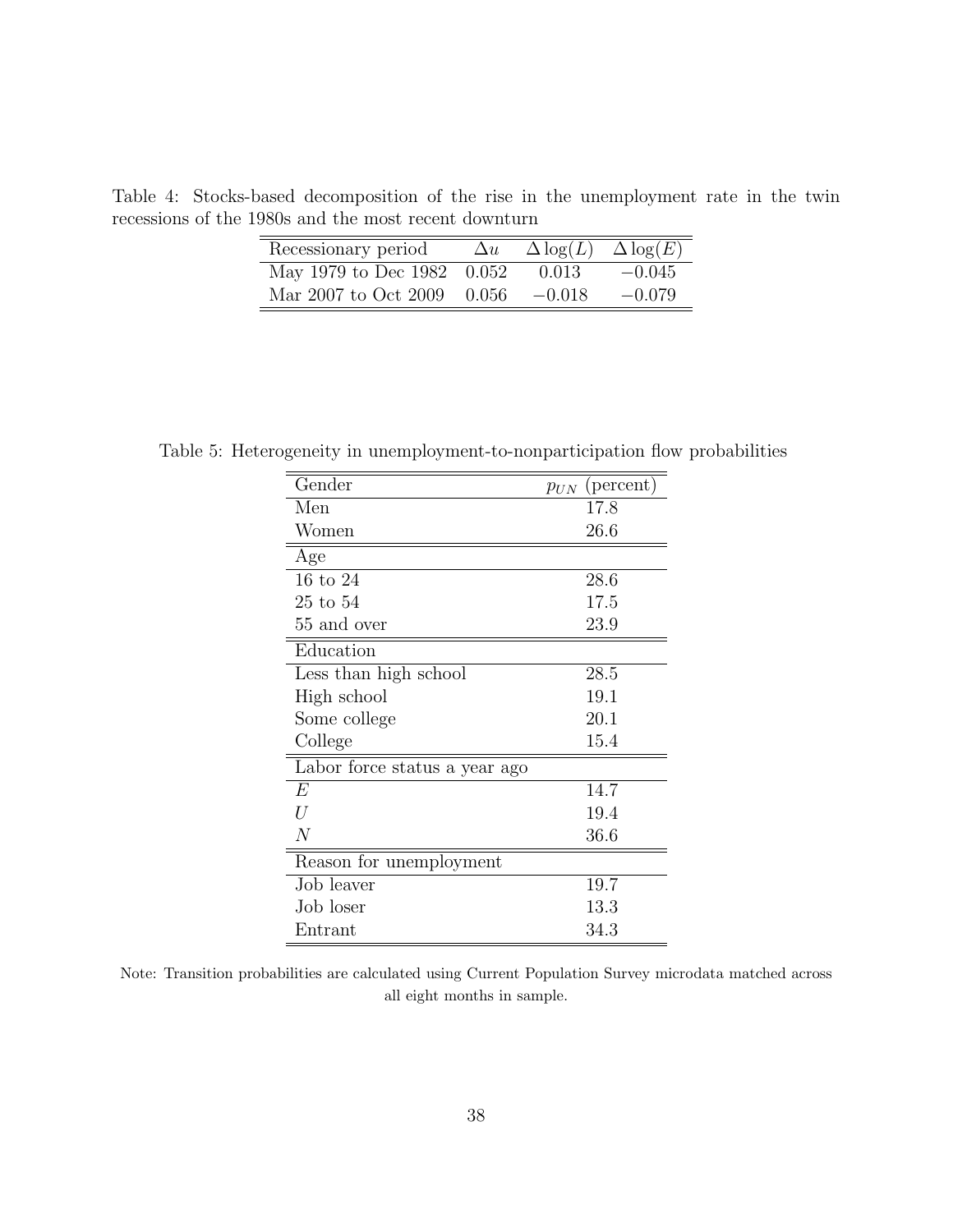Table 6: Actual and counterfactual declines in unemployment-to-nonparticipation transition probabilities by recession

|                                        |         | Percent change in $p_{UN}$ |
|----------------------------------------|---------|----------------------------|
| Recessionary period                    | Actual  | Counterfactual             |
| 1979Q2 to 1980Q3                       | $-14.9$ | $-1.6$                     |
| 1981Q2 to 1982Q4                       | $-20.0$ | $-6.5$                     |
| 1989Q1 to 1992Q2                       | $-10.9$ | $-2.0$                     |
| $2000\mathrm{Q}4$ to $2003\mathrm{Q}2$ | $-16.3$ | $-7.3$                     |
| $2006Q4$ to $2009Q4$                   | $-20.2$ | $-6.0$                     |

Note: Reported are percentage changes in the transition probabilities from quarterly trough to peak in the unemployment rate around each recession. Counterfactual declines are based on composition adjustment for age, gender, education, labor force status one year prior, and reason for unemployment using Current Population Survey microdata.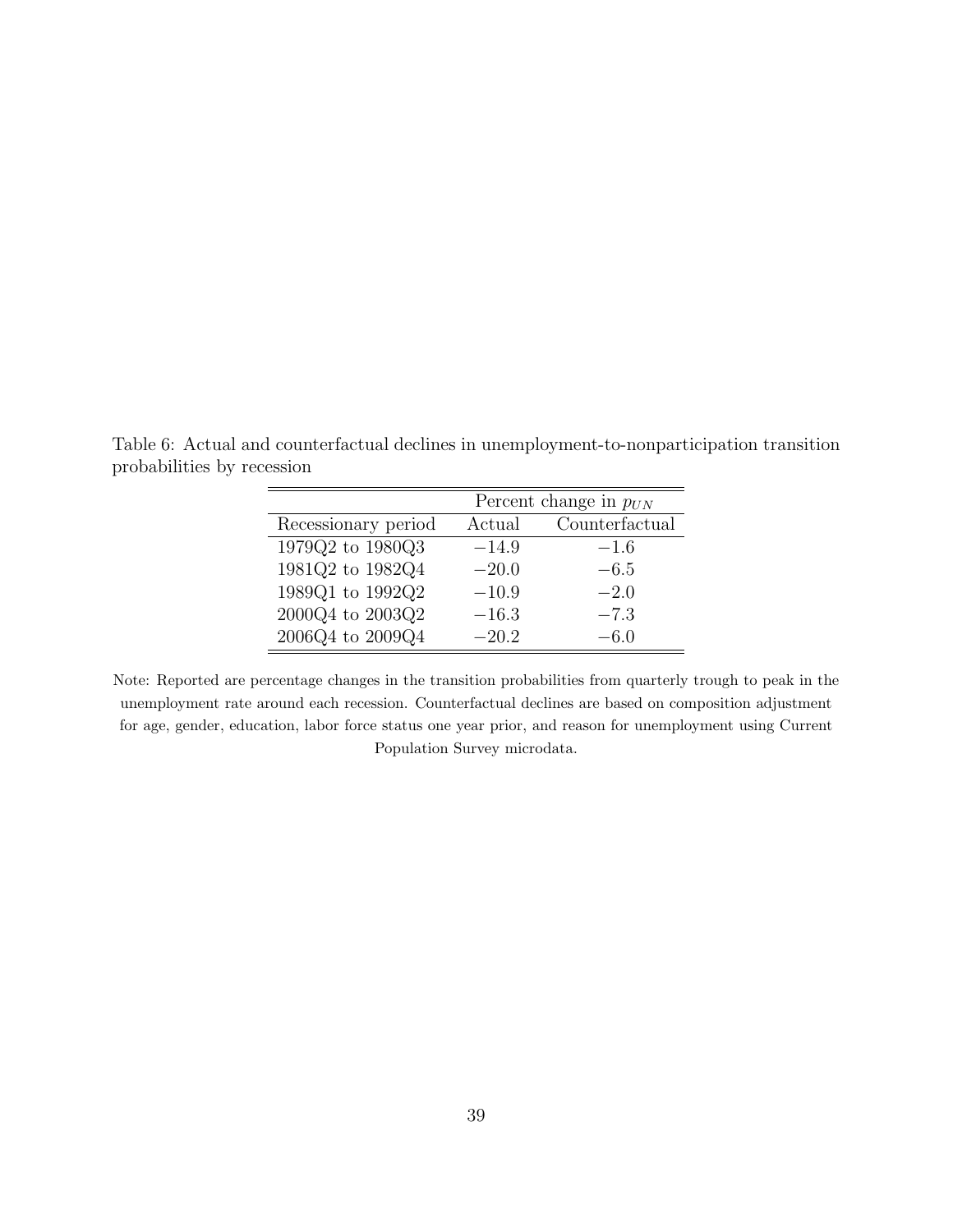Figure 1: Unemployment and labor force participation rates: unadjusted and adjusted for spurious transitions

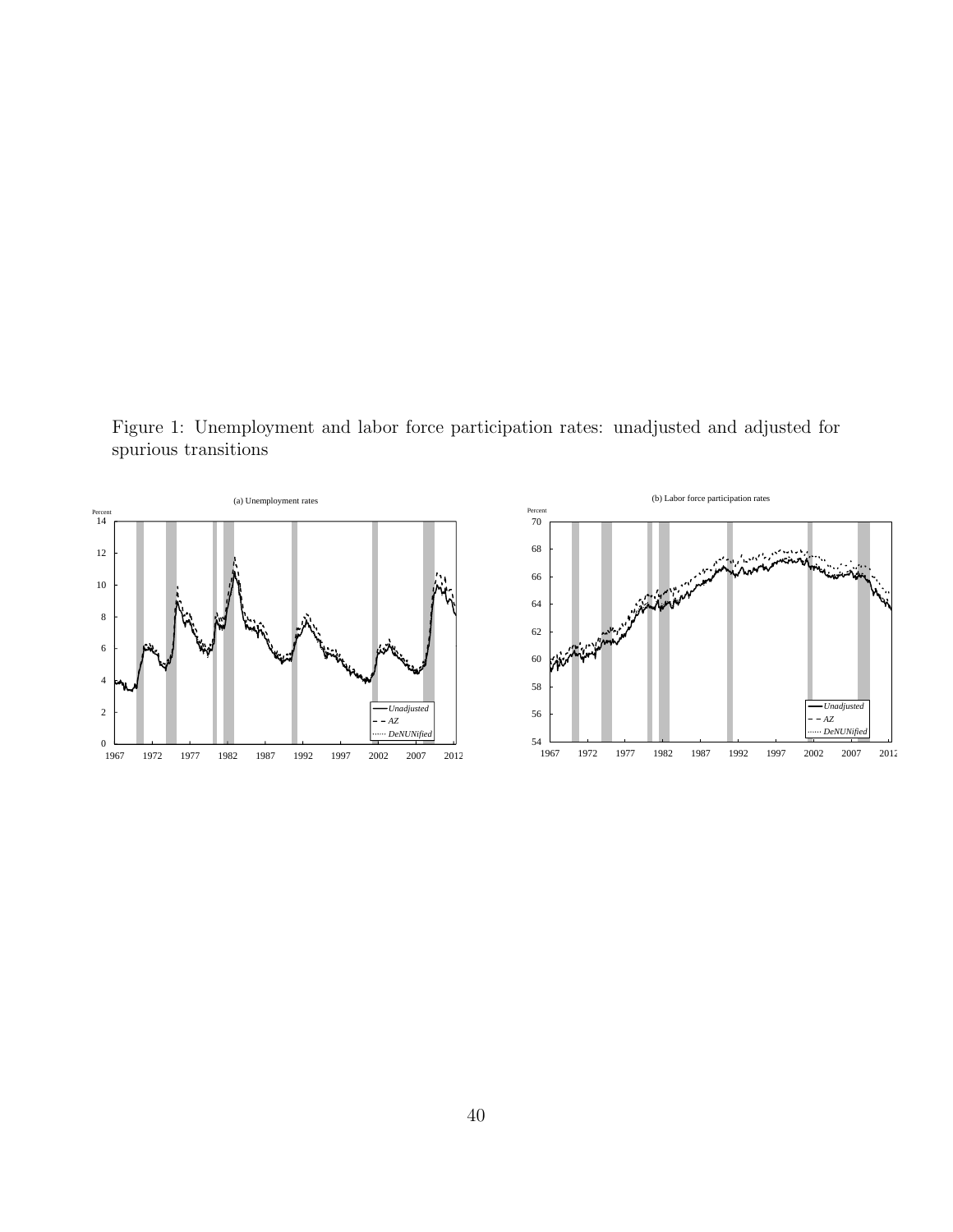

### Figure 2: Monthly flow transition probabilities corrected for margin error: unadjusted and adjusted for spurious transitions

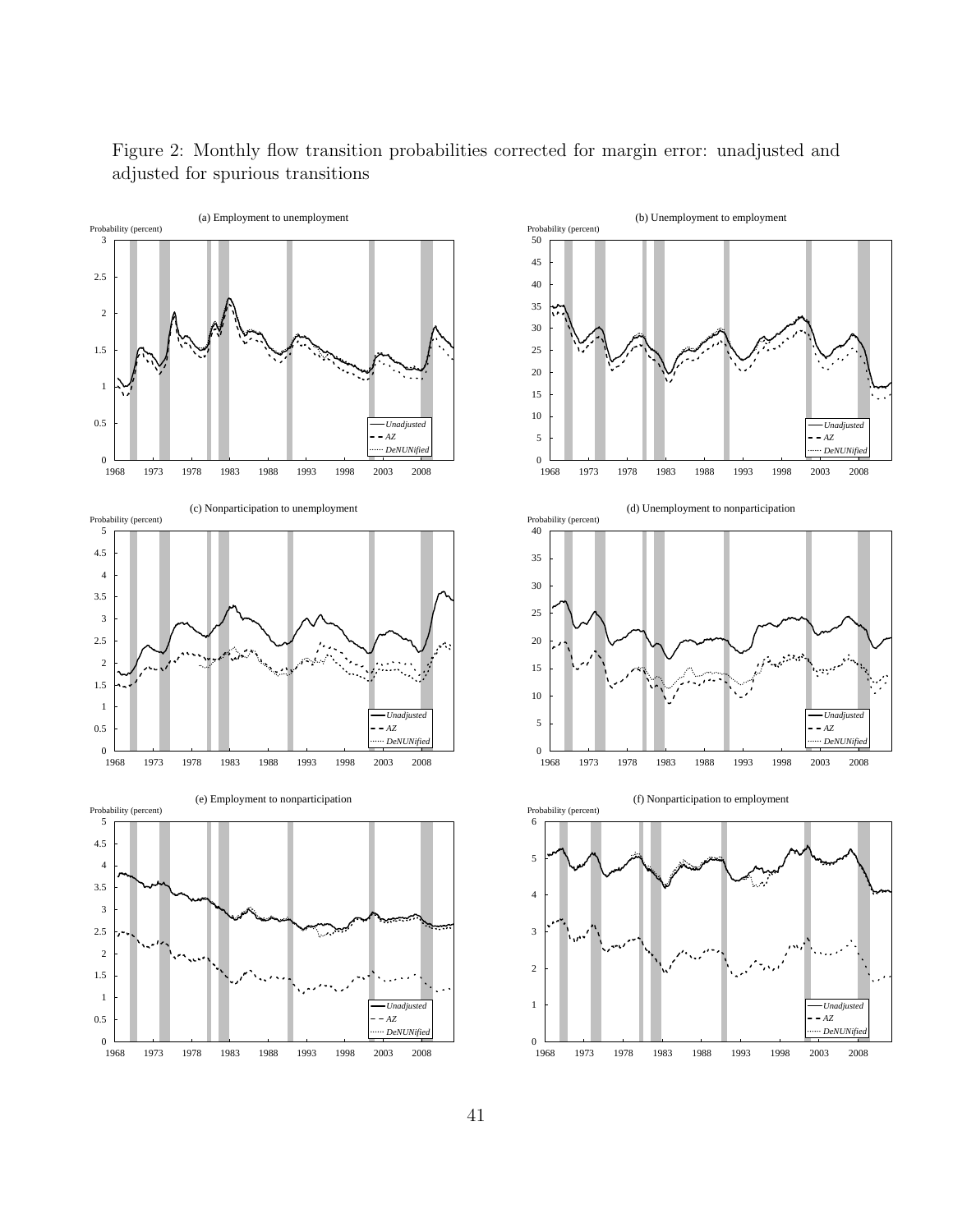

Figure 3: Implied monthly flow transition probabilities corrected for margin error and time aggregation: unadjusted and adjusted for spurious transitions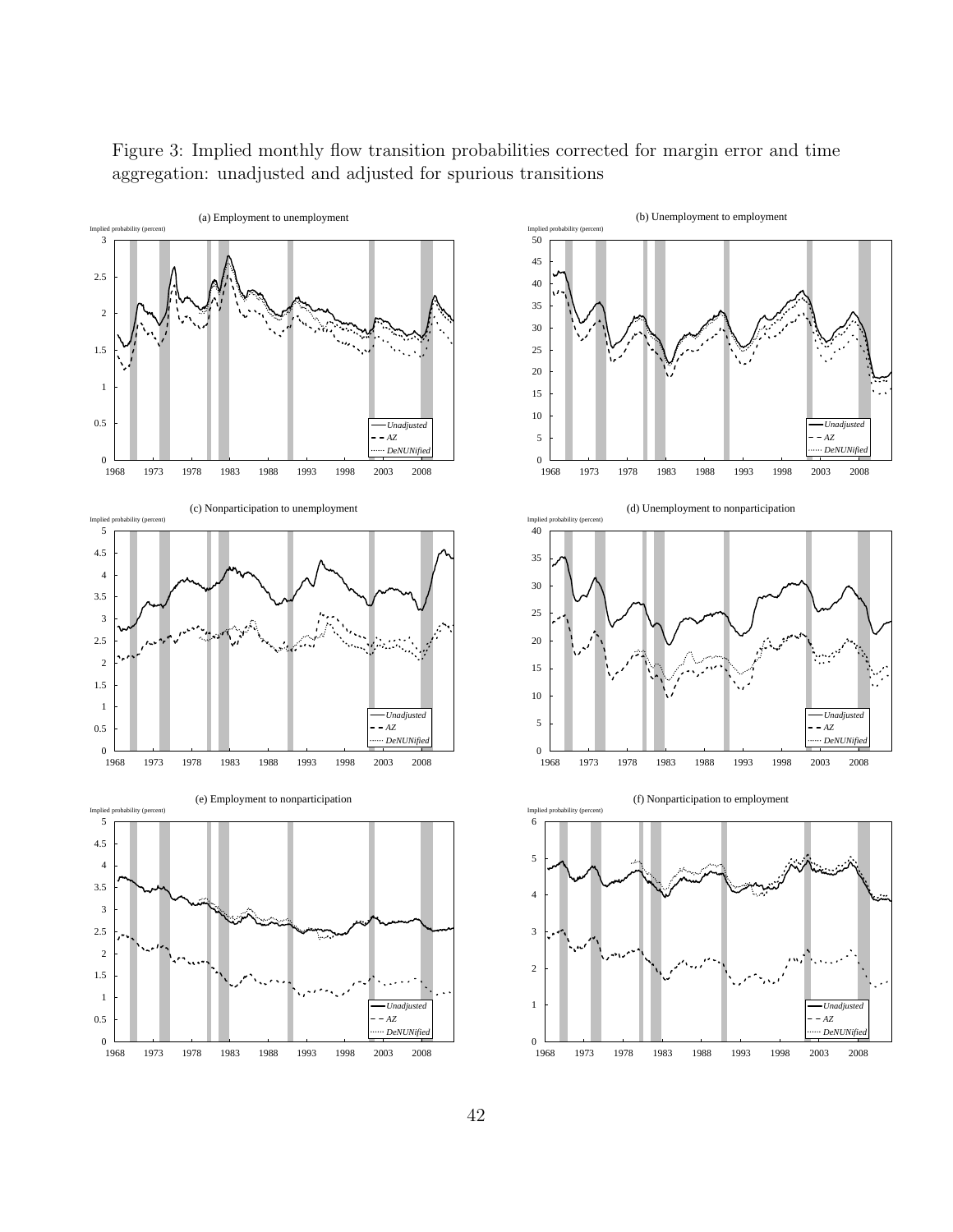

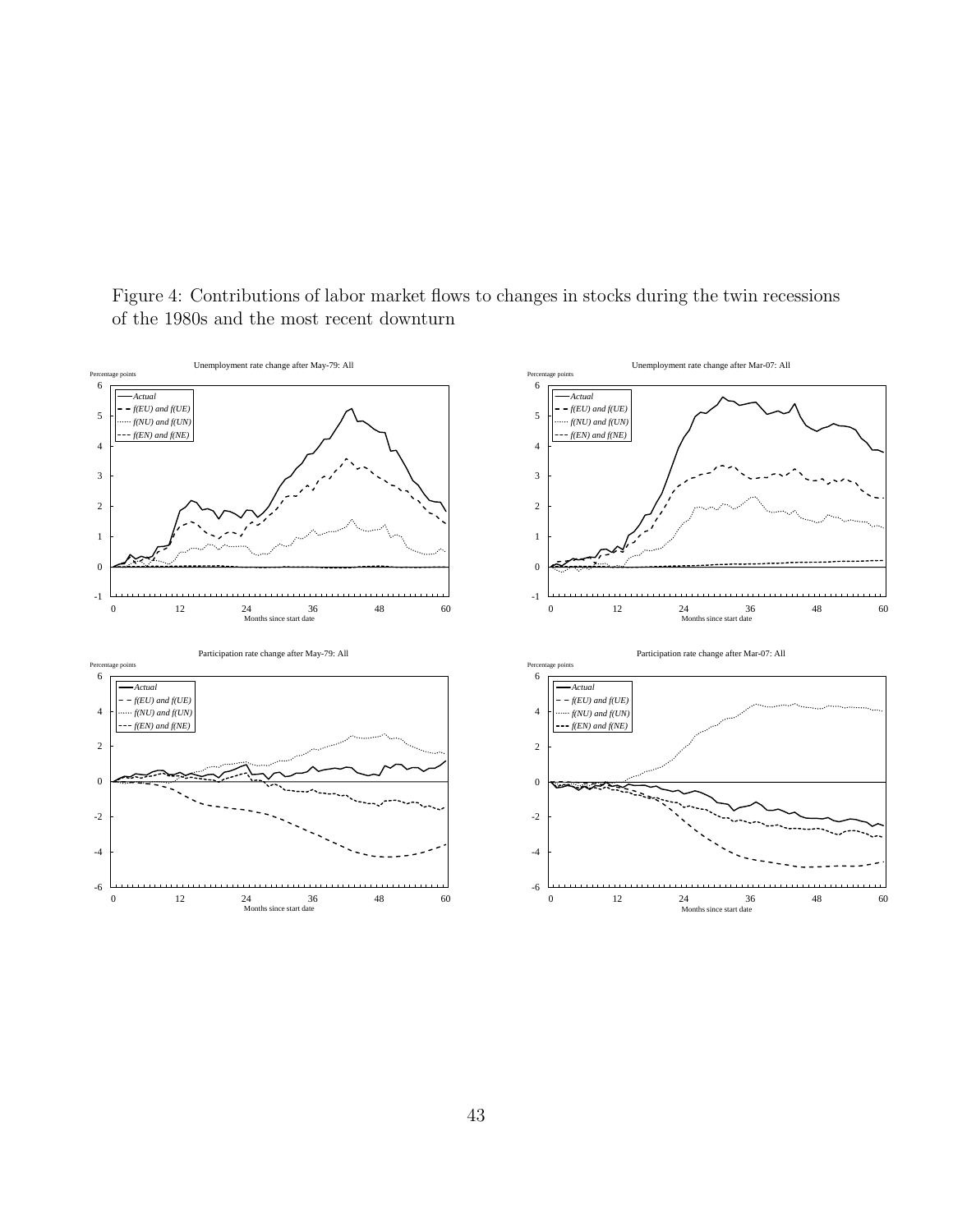

Figure 5: Nonparticipation-to-unemployment flow probabilities for men and women by age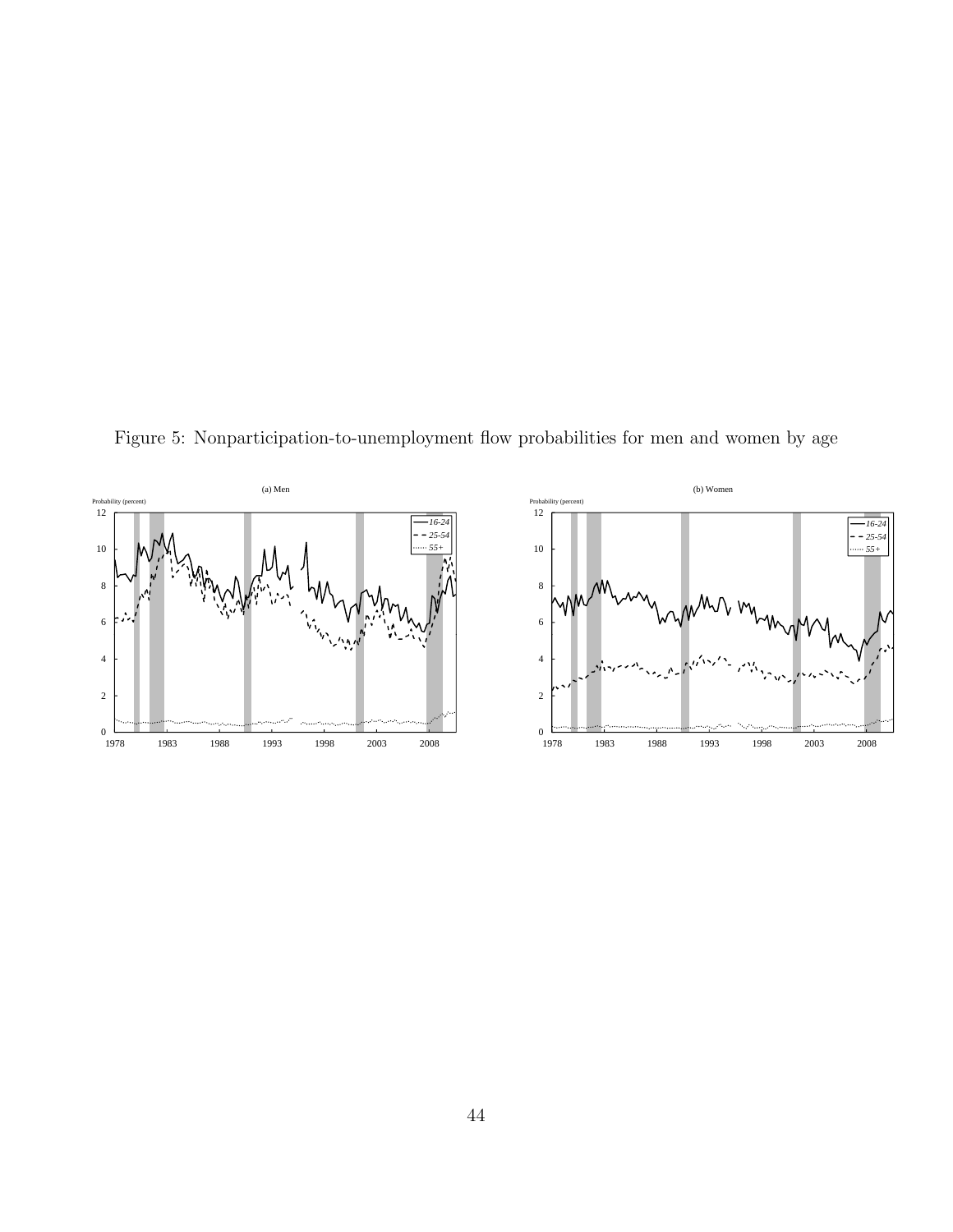# A Mathematical details

### A.1 Derivation of equation (4)

Given the classification errors in equation (1), and under the assumption that  $\varepsilon_{ij} = 0$  for all  $ij \notin \{UN, NU\}$ , measured flows between unemployment and nonparticipation can be written as

$$
UN_t = \varepsilon_{UU} [\varepsilon_{UN} U U_t^* + \varepsilon_{NN} U N_t^*] + \varepsilon_{NU} [\varepsilon_{UN} N U_t^* + \varepsilon_{NN} N N_t^*],
$$
 and  
\n
$$
NU_t = \varepsilon_{UN} [\varepsilon_{UU} U U_t^* + \varepsilon_{NU} U N_t^*] + \varepsilon_{NN} [\varepsilon_{UU} N U_t^* + \varepsilon_{NU} N N_t^*].
$$
\n(16)

Noting that  $\varepsilon_{UU} = 1 - \varepsilon_{UN}$ ,  $\varepsilon_{NN} = 1 - \varepsilon_{NU}$ , and that any product of the errors is second order in the presence of small  $\varepsilon_{UN}$  and  $\varepsilon_{NU}$  yields the approximation in equation (4).

### A.2 Margin-error adjustment

We use the following method to adjust the transition probabilities that we get from the data to make them consistent with the labor market status vector,  $s_t$ . Note that

$$
\Delta \mathbf{s}_{t} = \mathbf{s}_{t} - \mathbf{s}_{t-1} = \begin{bmatrix} -p_{EU} - p_{EN} & p_{UE} & p_{NE} \\ p_{EU} & -p_{UE} - p_{UN} & p_{NU} \end{bmatrix} \begin{bmatrix} E_{t-1} \\ U_{t-1} \\ N_{t-1} \end{bmatrix}
$$
(17)  

$$
= \begin{bmatrix} -E_{t-1} & -E_{t-1} & U_{t-1} & 0 & N_{t-1} & 0 \\ E_{t-1} & 0 & -U_{t-1} & -U_{t-1} & 0 & N_{t-1} \end{bmatrix} \begin{bmatrix} p_{EV} \\ p_{EN} \\ p_{UE} \\ p_{UV} \\ p_{NE} \\ p_{NU} \end{bmatrix}
$$
  

$$
= \mathbf{X}_{t-1} \mathbf{p}.
$$

Note that the vector of transitional probabilities that we get from the data, which we denote by  $\hat{p}$ , has a covariance matrix that is proportional to a matrix that is consistently estimated using

$$
\mathbf{W} = \begin{bmatrix} \frac{\hat{p}_{EU}(1-\hat{p}_{EU})}{E_{t-1}} & -\frac{\hat{p}_{EU}\hat{p}_{EN}}{e_{t-1}} & 0 & 0 & 0 & 0 \\ -\frac{\hat{p}_{EU}\hat{p}_{EN}}{E_{t-1}} & \frac{\hat{p}_{EN}(1-\hat{p}_{EN})}{E_{t-1}} & 0 & 0 & 0 & 0 \\ 0 & 0 & \frac{\hat{p}_{UE}(1-\hat{p}_{UE})}{U_{t-1}} & -\frac{\hat{p}_{UE}\hat{p}_{UN}}{U_{t-1}} & 0 & 0 \\ 0 & 0 & -\frac{\hat{p}_{UE}\hat{p}_{UN}}{U_{t-1}} & \frac{\hat{p}_{UN}(1-\hat{p}_{UN})}{U_{t-1}} & 0 & 0 \\ 0 & 0 & 0 & 0 & \frac{\hat{p}_{NE}(1-\hat{p}_{NN})}{N_{t-1}} & -\frac{\hat{p}_{NE}\hat{p}_{NU}}{N_{t-1}} \\ 0 & 0 & 0 & 0 & \frac{\hat{p}_{NE}(1-\hat{p}_{NE})}{N_{t-1}} & \frac{\hat{p}_{NE}\hat{p}_{NU}}{N_{t-1}} \\ 0 & 0 & 0 & 0 & -\frac{\hat{p}_{NE}\hat{p}_{NU}}{N_{t-1}} & \frac{\hat{p}_{NU}(1-\hat{p}_{NU})}{N_{t-1}} \end{bmatrix} . \quad (18)
$$

We apply a weighted-restricted-least-squares adjustment method in the sense that we choose the vector of transition probabilities that are consistent with the labor market status vector, which we denote by p, to

minimize 
$$
(\mathbf{p} - \widehat{\mathbf{p}})' \mathbf{W} (\mathbf{p} - \widehat{\mathbf{p}})
$$
, subject to  $\Delta \mathbf{s}_t = \mathbf{X}_{t-1} \mathbf{p}$ . (19)